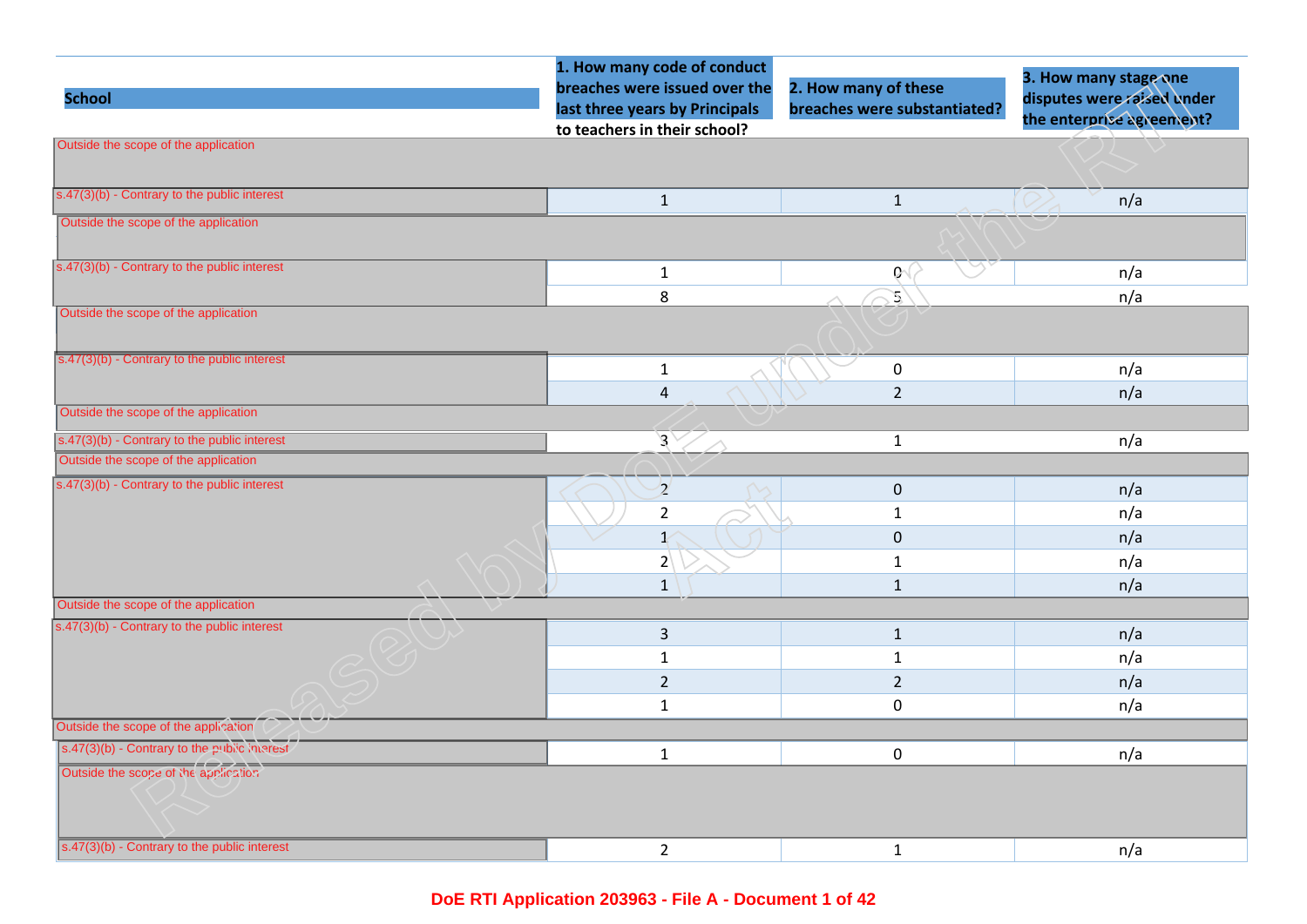| <b>School</b>                                                   | 1. How many code of conduct<br>breaches were issued over the<br>last three years by Principals<br>to teachers in their school? | 2. How many of these<br>breaches were substantiated? | 3. How many stage one<br>disputes were raised under<br>the enterprise agreement? |
|-----------------------------------------------------------------|--------------------------------------------------------------------------------------------------------------------------------|------------------------------------------------------|----------------------------------------------------------------------------------|
| Outside the scope of the application                            |                                                                                                                                |                                                      |                                                                                  |
| $s.47(3)(b)$ - Contrary to the public interest                  | $\mathbf{1}$                                                                                                                   | $\mathbf{1}$                                         | n/a                                                                              |
| Outside the scope of the application                            |                                                                                                                                |                                                      |                                                                                  |
| $s.47(3)(b)$ - Contrary to the public interest                  | $\mathbf{1}$                                                                                                                   | $\mathcal{L}$                                        | n/a                                                                              |
|                                                                 | $\mathbf 1$                                                                                                                    | $\delta$                                             | n/a                                                                              |
|                                                                 | $\mathbf 1$                                                                                                                    | $1\,$                                                | n/a                                                                              |
|                                                                 | $\overline{2}$                                                                                                                 | $\pmb{0}$                                            | n/a                                                                              |
|                                                                 | $\pmb{4}$                                                                                                                      | $\pmb{0}$                                            | n/a                                                                              |
|                                                                 | 4                                                                                                                              | $\mathbf{1}$                                         | n/a                                                                              |
|                                                                 | $\mathcal{S}_{\mathcal{I}}$                                                                                                    | $\mathbf{1}$                                         | n/a                                                                              |
| Outside the scope of the application                            |                                                                                                                                |                                                      |                                                                                  |
| $s.47(3)(b)$ - Contrary to the public interest                  | $\mathcal{V}$                                                                                                                  | $\mathbf 0$                                          | n/a                                                                              |
| Outside the scope of the application                            |                                                                                                                                |                                                      |                                                                                  |
| s.47(3)(b) - Contrary to the public interest                    | $\checkmark$<br>$\mathcal{K}$                                                                                                  | $\pmb{0}$                                            | n/a                                                                              |
|                                                                 | $2\sqrt{ }$                                                                                                                    | $\mathbf 0$                                          | n/a                                                                              |
| Outside the scope of the application                            |                                                                                                                                |                                                      |                                                                                  |
| $\sqrt{\frac{1}{5.47(3)(b)}}$ - Contrary to the public interest | $\overline{2}$                                                                                                                 | $\mathbf 1$                                          | n/a                                                                              |
| Outside the scope of the application                            |                                                                                                                                |                                                      |                                                                                  |
| s.47(3)(b) - Contrary to the public interest                    | $\mathbf 1$                                                                                                                    | $\pmb{0}$                                            | n/a                                                                              |
| Outside the scope of the application                            |                                                                                                                                |                                                      |                                                                                  |
| s.47(3)(b) - Contrary to the public interest                    | $\mathbf{1}$                                                                                                                   | $\mathbf 0$                                          | n/a                                                                              |
|                                                                 | 5                                                                                                                              | 4                                                    | n/a                                                                              |
| Outside the scope of the application                            |                                                                                                                                |                                                      |                                                                                  |
| s.47(3)(b) - Contrary to the public interest                    | 4                                                                                                                              | $\overline{2}$                                       | n/a                                                                              |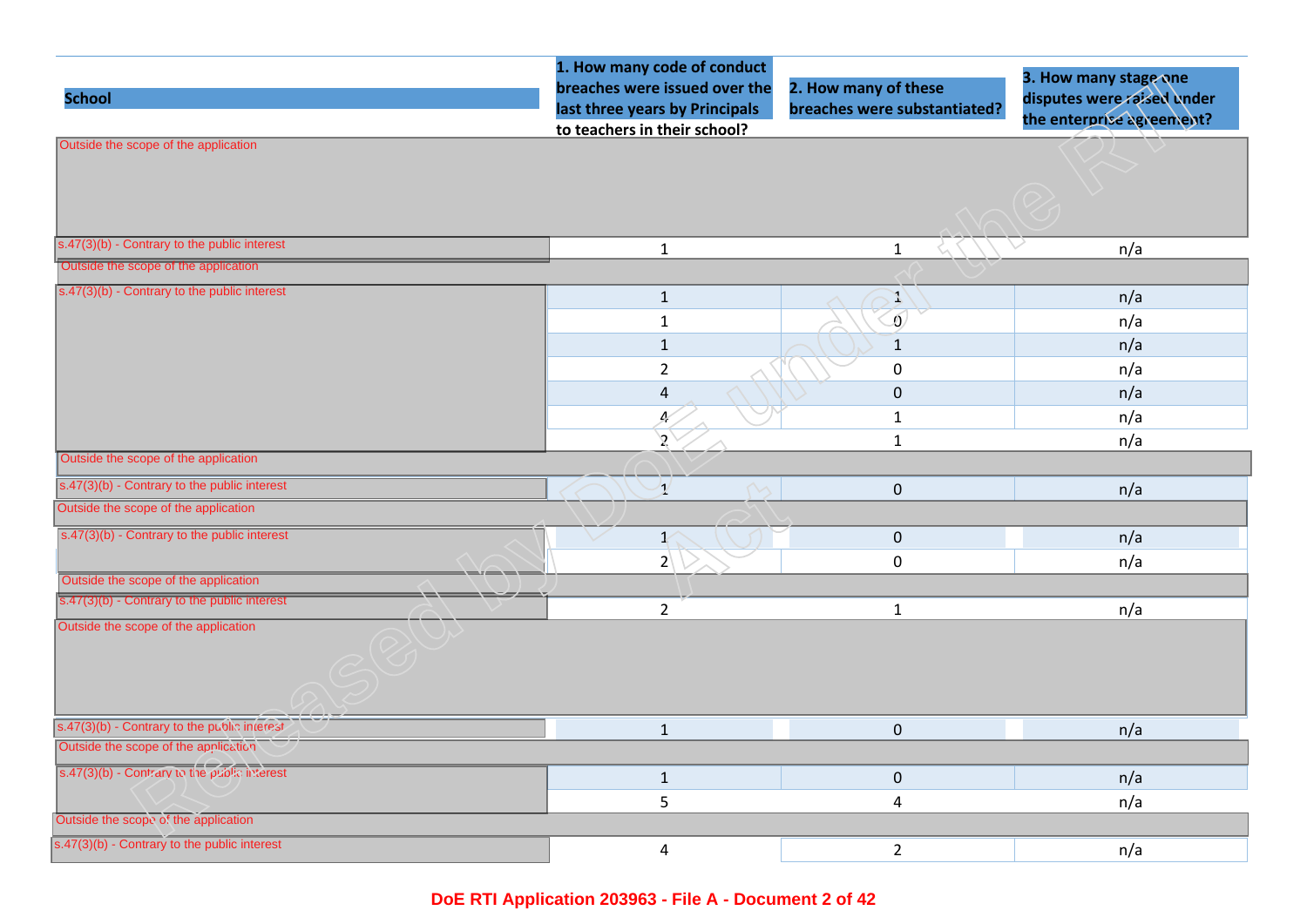| <b>School</b>                                           | 1. How many code of conduct<br>breaches were issued over the<br>last three years by Principals<br>to teachers in their school? | 2. How many of these<br>breaches were substantiated? | 3. How many stage one<br>disputes were raised under<br>the enterprise agreement? |
|---------------------------------------------------------|--------------------------------------------------------------------------------------------------------------------------------|------------------------------------------------------|----------------------------------------------------------------------------------|
| s.47(3)(b) - Contrary to the public interest            | 3                                                                                                                              | $\overline{2}$                                       | n/a                                                                              |
|                                                         | 3                                                                                                                              | $\overline{2}$                                       | n/a                                                                              |
|                                                         | $\overline{2}$                                                                                                                 | $\overline{2}$                                       | n/a                                                                              |
|                                                         | $\mathbf 1$                                                                                                                    | $\mathbf{1}$                                         | n/a                                                                              |
|                                                         | $\mathbf 1$                                                                                                                    | $\pmb{0}$                                            | n/a                                                                              |
|                                                         |                                                                                                                                |                                                      |                                                                                  |
| $\sqrt{(s.47(3)(b))}$ - Contrary to the public interest | $\overline{A}$                                                                                                                 | $\boldsymbol{0}$                                     | n/a                                                                              |
|                                                         | $\widehat{\mathcal{L}}$                                                                                                        | $\overline{2}$                                       | n/a                                                                              |
|                                                         | $\mathcal{L}$                                                                                                                  | $\overline{2}$                                       | n/a                                                                              |
| Outside the scope of the application                    |                                                                                                                                |                                                      |                                                                                  |
| $s.47(3)(b)$ - Contrary to the public interest          | $3\sqrt{ }$                                                                                                                    | $\mathbf{1}$                                         | n/a                                                                              |
|                                                         | 11                                                                                                                             | $\overline{4}$                                       | n/a                                                                              |
|                                                         | $\overline{2}$                                                                                                                 | $\mathsf 0$                                          | n/a                                                                              |
|                                                         | $\mathbf{1}$                                                                                                                   | $\mathbf{1}$                                         | n/a                                                                              |
|                                                         | $\overline{\mathbf{4}}$                                                                                                        | $\mathbf{1}$                                         | n/a                                                                              |
|                                                         | 11                                                                                                                             | 5                                                    | n/a                                                                              |
| Outside the scope of the application                    |                                                                                                                                |                                                      |                                                                                  |
| s.47(3)(b) - Contrary to the public interest            | $\boldsymbol{6}$                                                                                                               | 5                                                    | n/a                                                                              |
| Outside the scope of the application                    |                                                                                                                                |                                                      |                                                                                  |
| s.47(3)(b) - Contrary to the public interest            | $\mathsf{3}$                                                                                                                   | $\overline{3}$                                       | n/a                                                                              |
| Outside the scope of the application                    |                                                                                                                                |                                                      |                                                                                  |
| s.47(3)(b) - Contrary to the public interest            | $\mathbf 1$                                                                                                                    | $\pmb{0}$                                            | n/a                                                                              |
| Outside the scope of the application                    |                                                                                                                                |                                                      |                                                                                  |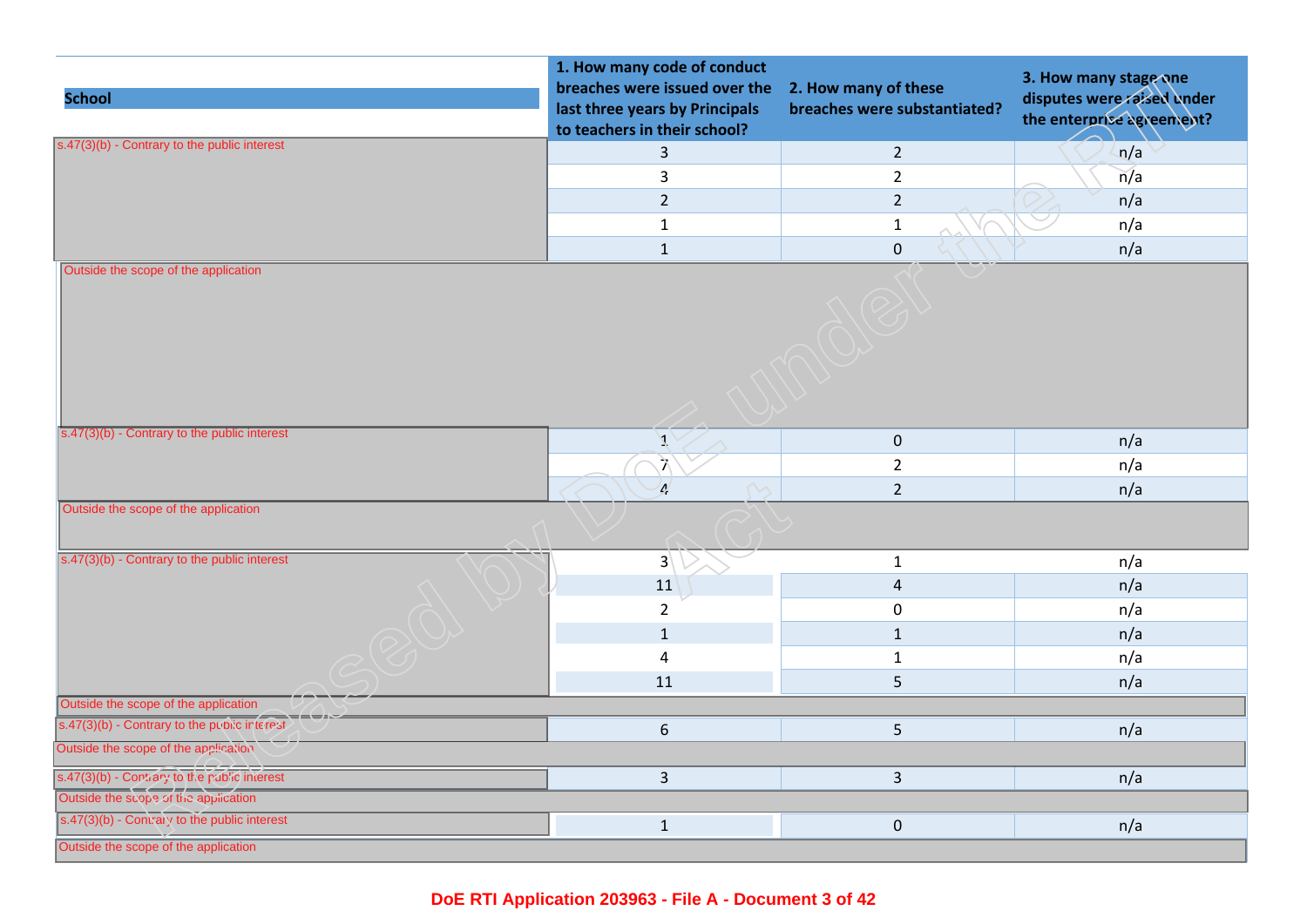| <b>School</b>                                                  | 1. How many code of conduct<br>breaches were issued over the<br>last three years by Principals<br>to teachers in their school? | 2. How many of these<br>breaches were substantiated? | 3. How many stage one<br>disputes were raised under<br>the enterprise agreement? |
|----------------------------------------------------------------|--------------------------------------------------------------------------------------------------------------------------------|------------------------------------------------------|----------------------------------------------------------------------------------|
| $s.47(3)(b)$ - Contrary to the public interest                 | $\overline{3}$                                                                                                                 | $2^{\circ}$                                          | n/a                                                                              |
| Outside the scope of the application                           |                                                                                                                                |                                                      |                                                                                  |
| s.47(3)(b) - Contrary to the public interest                   | $\mathbf{3}$                                                                                                                   | $\mathbf 0$                                          | n/a                                                                              |
| Outside the scope of the application                           |                                                                                                                                |                                                      |                                                                                  |
| $s.47(3)(b)$ - Contrary to the public interest                 | $\sqrt{5}$                                                                                                                     | $\mathbb{Z}^4$                                       | n/a                                                                              |
|                                                                | $\overline{\mathbf{4}}$                                                                                                        | $\overline{\Lambda}$                                 | n/a                                                                              |
| Outside the scope of the application                           |                                                                                                                                |                                                      |                                                                                  |
| $s.47(3)(b)$ - Contrary to the public interest                 | $\sqrt{2}$                                                                                                                     | $\overline{2}$                                       | n/a                                                                              |
|                                                                | $\overline{\mathcal{Z}}$                                                                                                       | $\overline{2}$                                       | n/a                                                                              |
|                                                                | $\overline{11}$                                                                                                                | 5                                                    | n/a                                                                              |
|                                                                | $\lambda$                                                                                                                      | $\mathbf{1}$                                         | n/a                                                                              |
| Outside the scope of the application                           |                                                                                                                                |                                                      |                                                                                  |
| s.47(3)(b) - Contrary to the public interest                   | $\mathcal{X}$                                                                                                                  | $\mathbf{1}$                                         | n/a                                                                              |
|                                                                | 3 <sup>2</sup>                                                                                                                 | $\mathbf{1}$                                         | n/a                                                                              |
|                                                                | $\overline{2}$                                                                                                                 | $\mathbf 0$                                          | n/a                                                                              |
| Outside the scope of the application                           |                                                                                                                                |                                                      |                                                                                  |
| $\boxed{\mathsf{s.47(3)(b)}$ - Contrary to the public interest | $\overline{2}$                                                                                                                 | $\mathbf 1$                                          | n/a                                                                              |
|                                                                | 3                                                                                                                              | $\overline{2}$                                       | n/a                                                                              |
|                                                                | $\mathbf{1}$                                                                                                                   | $\mathbf{1}$                                         | n/a                                                                              |
|                                                                | $\mathbf 1$                                                                                                                    | $\mathbf 0$                                          | n/a                                                                              |
|                                                                | $\overline{2}$                                                                                                                 | $\mathbf 0$                                          | n/a                                                                              |
|                                                                | 4                                                                                                                              | $\overline{2}$                                       | n/a                                                                              |
|                                                                | $\overline{2}$                                                                                                                 | $\mathbf{1}$                                         | n/a                                                                              |
| Outside the scope of the application                           |                                                                                                                                |                                                      |                                                                                  |
| s.47(3)(b) - Contrary to the public interest                   | $\boldsymbol{6}$                                                                                                               | $\mathbf{1}$                                         | n/a                                                                              |
| Outside the scope of the application                           |                                                                                                                                |                                                      |                                                                                  |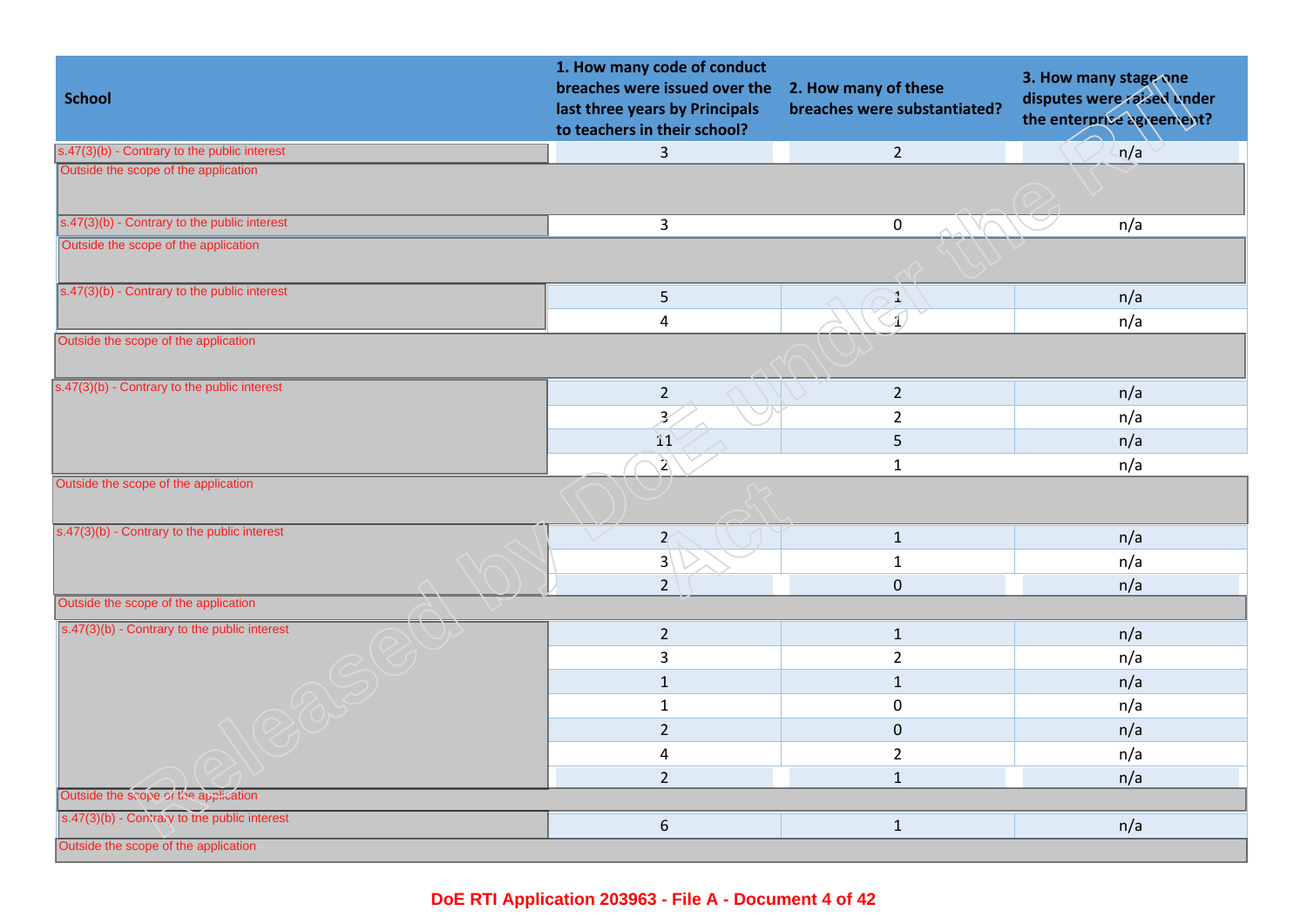| <b>School</b>                                  | 1. How many code of conduct<br>breaches were issued over the<br>last three years by Principals<br>to teachers in their school? | 2. How many of these<br>breaches were substantiated? | 3. How many stage one<br>disputes were raised under<br>the enterprise agreement? |
|------------------------------------------------|--------------------------------------------------------------------------------------------------------------------------------|------------------------------------------------------|----------------------------------------------------------------------------------|
| $s.47(3)(b)$ - Contrary to the public interest | 9                                                                                                                              | $\overline{7}$                                       | n/a                                                                              |
| Outside the scope of the application           |                                                                                                                                |                                                      |                                                                                  |
| $s.47(3)(b)$ - Contrary to the public interest | $\overline{\mathbf{4}}$                                                                                                        | $\overline{2}$                                       | n/a                                                                              |
|                                                | $\mathbf{1}$                                                                                                                   | $\mathbf{1}$                                         | n/a                                                                              |
|                                                | $\boldsymbol{6}$                                                                                                               | $\overline{4}$                                       | n/a                                                                              |
| Outside the scope of the application           |                                                                                                                                |                                                      |                                                                                  |
| s.47(3)(b) - Contrary to the public interest   | $\mathbf 1$                                                                                                                    | $\mathcal{O}$                                        | n/a                                                                              |
| Outside the scope of the application           |                                                                                                                                |                                                      |                                                                                  |
| $s.47(3)(b)$ - Contrary to the public interest | ,6                                                                                                                             | 3                                                    | n/a                                                                              |
|                                                | $\overline{A}$                                                                                                                 | $\mathbf{0}$                                         | n/a                                                                              |
| Outside the scope of the application           |                                                                                                                                |                                                      |                                                                                  |
| s.47(3)(b) - Contrary to the public interest   | $\mathcal{I}$                                                                                                                  | $\mathbf{1}$                                         | n/a                                                                              |
|                                                | $\mathbf 1$                                                                                                                    | $\pmb{0}$                                            | n/a                                                                              |
|                                                | $\mathbf{z}_i$                                                                                                                 | $\overline{2}$                                       | n/a                                                                              |
| Outside the scope of the application           |                                                                                                                                |                                                      |                                                                                  |
| s.47(3)(b) - Contrary to the public interest   | $\mathbf{1}$                                                                                                                   | $\mathbf{0}$                                         | n/a                                                                              |
| Outside the scope of the application           |                                                                                                                                |                                                      |                                                                                  |
| $s.47(3)(b)$ - Contrary to the public interest | 4                                                                                                                              | $\mathbf{3}$                                         | n/a                                                                              |
|                                                | $\mathbf{1}$                                                                                                                   | $\mathbf 0$                                          | n/a                                                                              |
|                                                | 10                                                                                                                             | 3                                                    | n/a                                                                              |
|                                                | $6\,$                                                                                                                          | $\mathbf{1}$                                         | n/a                                                                              |
|                                                | 10                                                                                                                             | $\overline{4}$                                       | n/a                                                                              |
|                                                | $\overline{2}$                                                                                                                 | $\mathbf 0$                                          | n/a                                                                              |
| Outside the scope of the application           |                                                                                                                                |                                                      |                                                                                  |
| s.47(3)(b) - Contrary to the public interest   | $\mathbf 1$                                                                                                                    | $1\,$                                                | n/a                                                                              |
|                                                | $\overline{2}$                                                                                                                 | $\mathbf{1}$                                         | n/a                                                                              |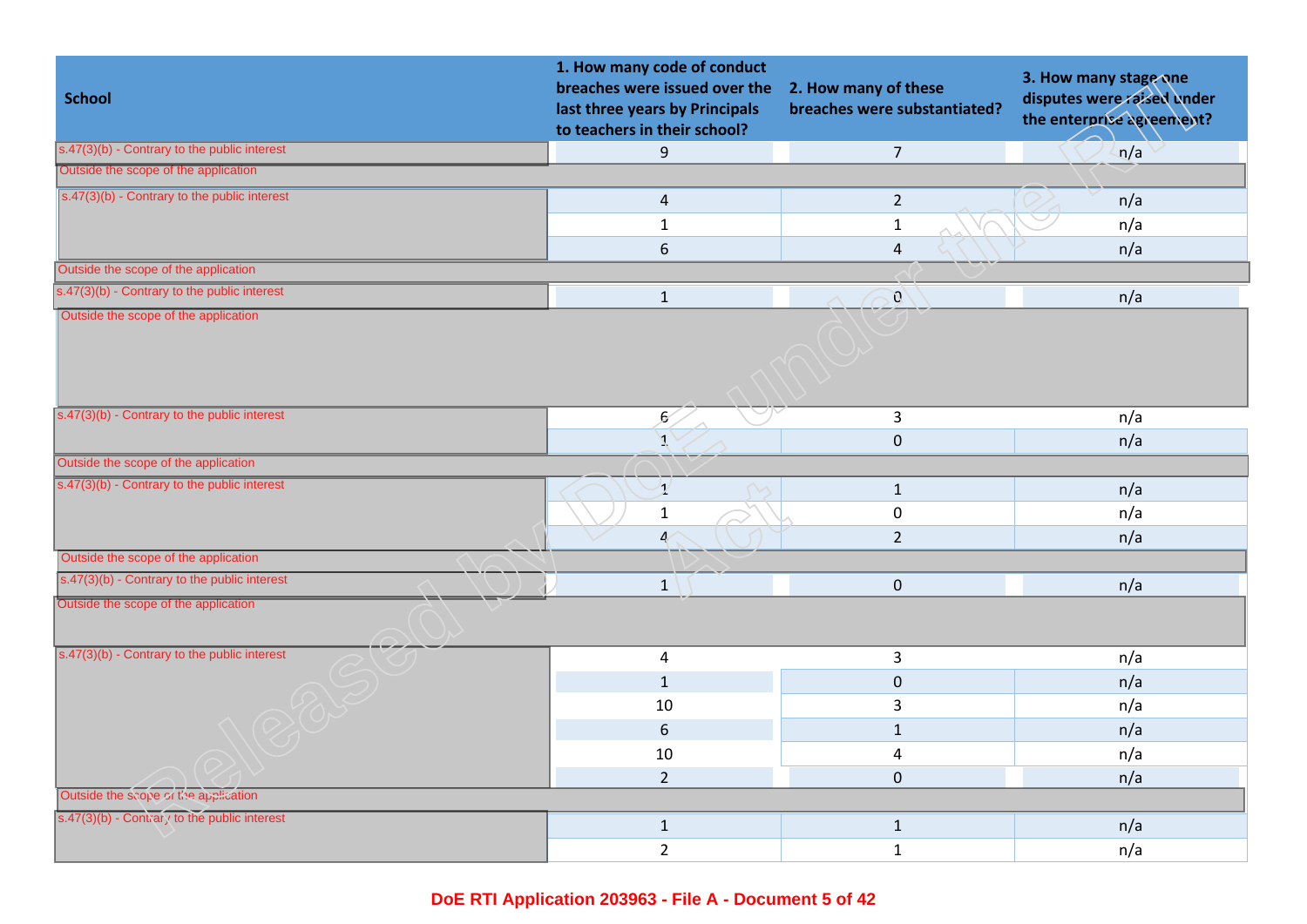| <b>School</b>                                  | 1. How many code of conduct<br>breaches were issued over the<br>last three years by Principals<br>to teachers in their school? | 2. How many of these<br>breaches were substantiated? | 3. How many stage one<br>disputes were raised under<br>the enterprise agreement? |
|------------------------------------------------|--------------------------------------------------------------------------------------------------------------------------------|------------------------------------------------------|----------------------------------------------------------------------------------|
| s.47(3)(b) - Contrary to the public interest   | $\overline{2}$                                                                                                                 | $\overline{0}$                                       | n/a                                                                              |
|                                                | $\overline{2}$                                                                                                                 | $\mathbf 0$                                          | n/a                                                                              |
| Outside the scope of the application           |                                                                                                                                |                                                      |                                                                                  |
| s.47(3)(b) - Contrary to the public interest   | 6                                                                                                                              | $\overline{2}$                                       | n/a                                                                              |
| Outside the scope of the application           |                                                                                                                                |                                                      |                                                                                  |
| s.47(3)(b) - Contrary to the public interest   | 4                                                                                                                              | $\overline{2}$                                       | n/a                                                                              |
|                                                | $\sqrt{4}$                                                                                                                     | $\mathbf 0$                                          | n/a                                                                              |
|                                                | Ž,                                                                                                                             | $\pmb{0}$                                            | n/a                                                                              |
|                                                | A                                                                                                                              | $\mathbf{0}$                                         | n/a                                                                              |
|                                                | $\mathbf{a}$                                                                                                                   | $\mathbf 0$                                          | n/a                                                                              |
| Outside the scope of the application           |                                                                                                                                |                                                      |                                                                                  |
| $s.47(3)(b)$ - Contrary to the public interest | $ 1\rangle$                                                                                                                    | $\mathbf 0$                                          | n/a                                                                              |
|                                                | $\overline{3}$                                                                                                                 | $\mathbf 0$                                          | n/a                                                                              |
|                                                | 3                                                                                                                              | $\mathbf 0$                                          | n/a                                                                              |
| Outside the scope of the application           |                                                                                                                                |                                                      |                                                                                  |
| $s.47(3)(b)$ - Contrary to the public interest | $\boldsymbol{6}$                                                                                                               | $\overline{2}$                                       | n/a                                                                              |
|                                                | $\mathbf 1$                                                                                                                    | $\mathbf{0}$                                         | n/a                                                                              |
|                                                | 3                                                                                                                              | $\mathbf{1}$                                         | n/a                                                                              |
| Outside the scope of the application           |                                                                                                                                |                                                      |                                                                                  |
| s.47(3)(b) - Contrary to the public interest   | $\overline{\mathbf{4}}$                                                                                                        | $\mathbf 0$                                          | n/a                                                                              |
|                                                | $9\,$                                                                                                                          | 5                                                    | n/a                                                                              |
| Outside the scope of the application           |                                                                                                                                |                                                      |                                                                                  |
| s.47(3)(b) - Contrary to the public interest   | $\boldsymbol{6}$                                                                                                               | 5                                                    | n/a                                                                              |
| Outside the scope of the application           |                                                                                                                                |                                                      |                                                                                  |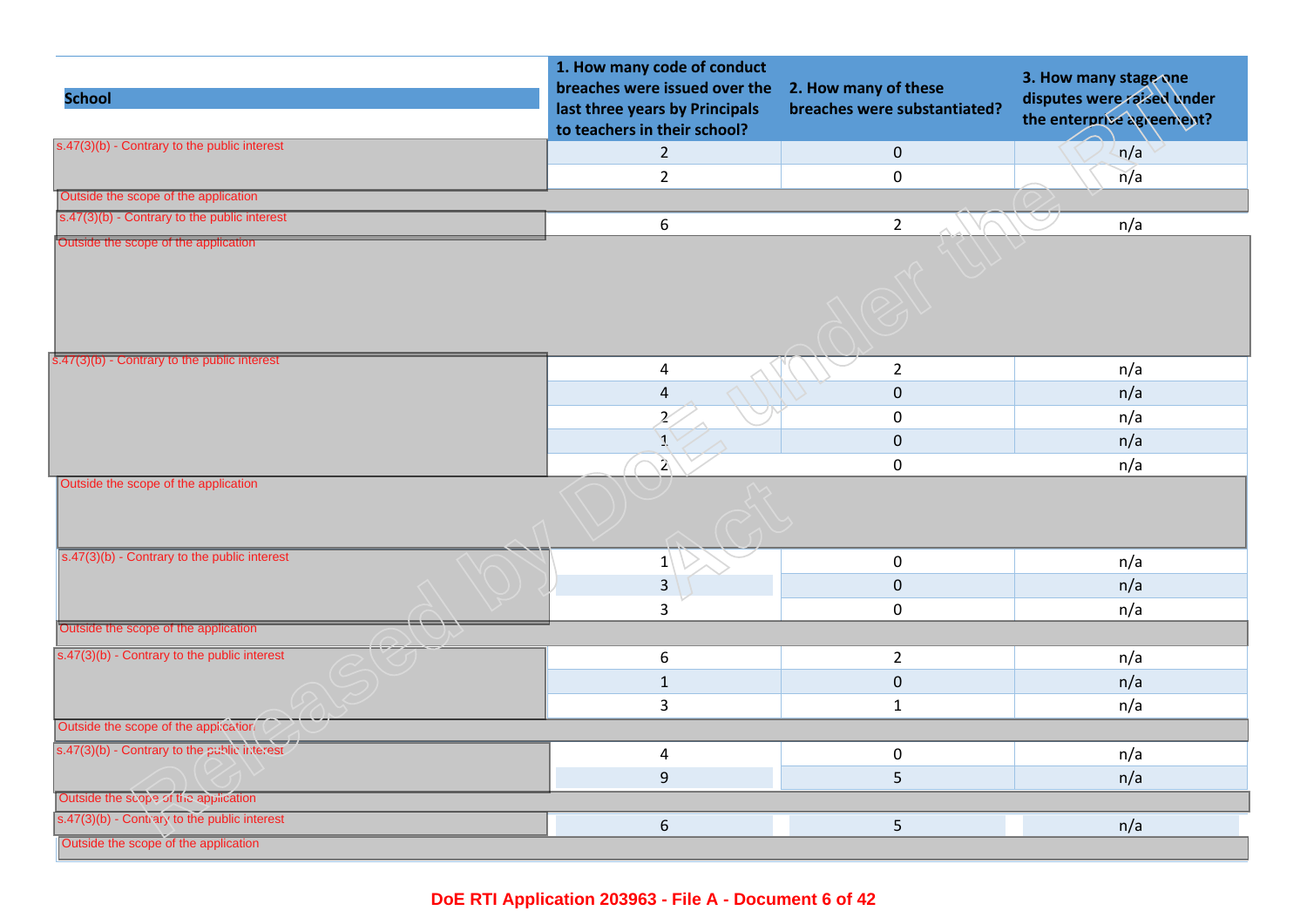|                                                | 1. How many code of conduct    |                              | 3. How many stage one      |
|------------------------------------------------|--------------------------------|------------------------------|----------------------------|
| <b>School</b>                                  | breaches were issued over the  | 2. How many of these         | disputes were raised under |
|                                                | last three years by Principals | breaches were substantiated? | the enterprise agreement?  |
| Outside the scope of the application           | to teachers in their school?   |                              |                            |
|                                                |                                |                              |                            |
| $s.47(3)(b)$ - Contrary to the public interest | $\mathbf 1$                    | $\mathbf 0$                  | n/a                        |
|                                                | $\mathbf{1}$                   | $\mathbf{1}$                 | n/a                        |
| Outside the scope of the application           |                                |                              |                            |
| s.47(3)(b) - Contrary to the public interest   | $\mathbf{1}$                   | $\mathcal{X}^{\langle}$      | n/a                        |
|                                                | $\overline{2}$                 | Y                            | n/a                        |
|                                                | $\overline{2}$                 | $\mathbf{Z}$                 | n/a                        |
|                                                | $\overline{3}$                 | $\pmb{0}$                    | n/a                        |
|                                                | $\mathbf 1$                    | $\mathbf 1$                  | n/a                        |
| Outside the scope of the application           |                                |                              |                            |
| $s.47(3)(b)$ - Contrary to the public interest | B.                             | $\mathbf{1}$                 | n/a                        |
| Outside the scope of the application           |                                |                              |                            |
| s.47(3)(b) - Contrary to the public interest   | $\mathbf{a}$                   | $\mathbf 0$                  | n/a                        |
| Outside the scope of the application           |                                |                              |                            |
|                                                |                                |                              |                            |
| s.47(3)(b) - Contrary to the public interest   | $\mathcal{X}$                  | $\mathbf{1}$                 | n/a                        |
|                                                | 6 <sup>1</sup>                 | 5                            | n/a                        |
|                                                | 12                             | 5                            | n/a                        |
|                                                | $\mathsf{3}$                   | $\mathbf 0$                  | n/a                        |
|                                                | $\overline{2}$                 | $\mathbf{1}$                 | n/a                        |
|                                                | 9                              | $\sqrt{4}$                   | n/a                        |
| Outside the scope of the application           |                                |                              |                            |
| s.47(3)(b) - Contrary to the public interest   | $\mathbf{1}$                   | $\mathbf{1}$                 | n/a                        |
|                                                | $\overline{2}$                 | $\overline{2}$               | n/a                        |
|                                                | $\overline{2}$                 | $\mathbf{1}$                 | n/a                        |
| Outside the scope of the application           |                                |                              |                            |
|                                                |                                |                              |                            |
| s.47(3)(b) - Contrary to the public interest   | $\sqrt{4}$                     | $\mathbf 0$                  | n/a                        |
|                                                | $\overline{2}$                 | $\mathbf 1$                  | n/a                        |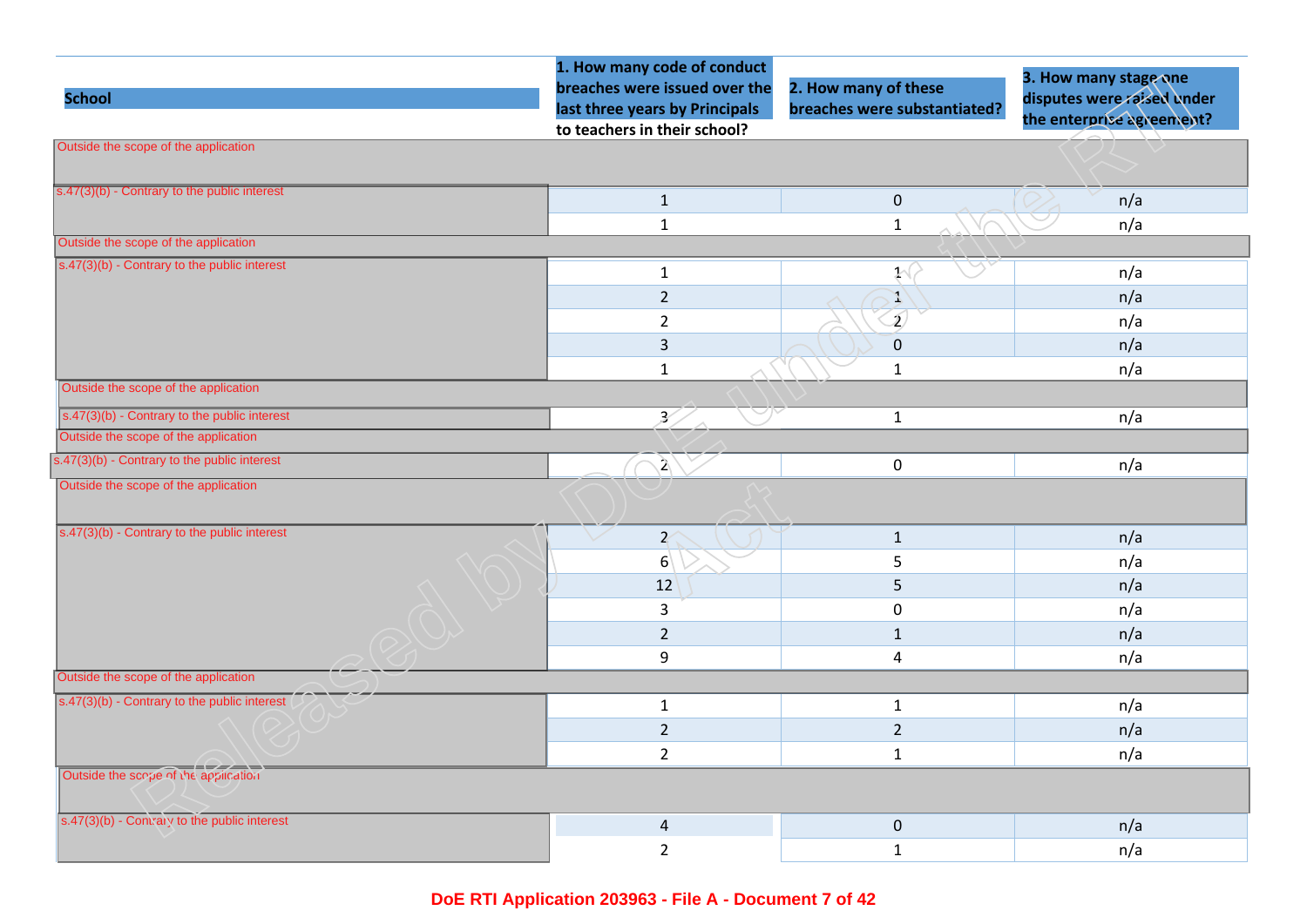| <b>School</b>                                  | 1. How many code of conduct<br>breaches were issued over the<br>last three years by Principals<br>to teachers in their school? | 2. How many of these<br>breaches were substantiated? | 3. How many stage one<br>disputes were raised under<br>the enterprise agreement? |
|------------------------------------------------|--------------------------------------------------------------------------------------------------------------------------------|------------------------------------------------------|----------------------------------------------------------------------------------|
| $s.47(3)(b)$ - Contrary to the public interest | $\mathbf{1}$                                                                                                                   | $\pmb{0}$                                            | n/a                                                                              |
| Outside the scope of the application           |                                                                                                                                |                                                      |                                                                                  |
| s.47(3)(b) - Contrary to the public interest   | $\mathbf{1}$                                                                                                                   | $\mathcal{N}$                                        | n/a                                                                              |
|                                                | $\mathbf 1$                                                                                                                    | Y                                                    | n/a                                                                              |
| Outside the scope of the application           |                                                                                                                                |                                                      |                                                                                  |
| s.47(3)(b) - Contrary to the public interest   | 10                                                                                                                             | $\overline{2}$                                       | n/a                                                                              |
|                                                | $\mathbf{1}$                                                                                                                   | $\mathbf{1}$                                         | n/a                                                                              |
|                                                | $\mathbf 1$                                                                                                                    | $\pmb{0}$                                            | n/a                                                                              |
|                                                | $\chi'$                                                                                                                        | $\pmb{0}$                                            | n/a                                                                              |
|                                                | $\mathcal{G}$                                                                                                                  | $\overline{7}$                                       | n/a                                                                              |
|                                                | $\mathbf{A}$                                                                                                                   | $\mathbf 1$                                          | n/a                                                                              |
| Outside the scope of the application           |                                                                                                                                |                                                      |                                                                                  |
| s.47(3)(b) - Contrary to the public interest   | 5                                                                                                                              | $\overline{4}$                                       | n/a                                                                              |
|                                                | $\mathbf{I}$                                                                                                                   | $\pmb{0}$                                            | n/a                                                                              |
|                                                | $2\backslash$                                                                                                                  | $\mathbf{1}$                                         | n/a                                                                              |
| Outside the scope of the application           |                                                                                                                                |                                                      |                                                                                  |
| s.47(3)(b) - Contrary to the public interest   | $\overline{2}$                                                                                                                 | $\mathbf{1}$                                         | n/a                                                                              |
|                                                | $\mathbf{1}$                                                                                                                   | $\mathbf{1}$                                         | n/a                                                                              |
|                                                | $\overline{2}$                                                                                                                 | $\overline{2}$                                       | n/a                                                                              |
|                                                | $\overline{2}$                                                                                                                 | $\overline{2}$                                       | n/a                                                                              |
| Outside the scope of the application           |                                                                                                                                |                                                      |                                                                                  |
| s.47(3)(b) - Contrary to the public interest   | $\overline{2}$                                                                                                                 | $\overline{2}$                                       | n/a                                                                              |
|                                                | $\mathsf g$                                                                                                                    | $\boldsymbol{6}$                                     | n/a                                                                              |
|                                                | $\overline{2}$                                                                                                                 | $\mathbf{1}$                                         | n/a                                                                              |
|                                                | $\overline{2}$                                                                                                                 | $\mathbf 0$                                          | n/a                                                                              |
| Outside the scope of the application           |                                                                                                                                |                                                      |                                                                                  |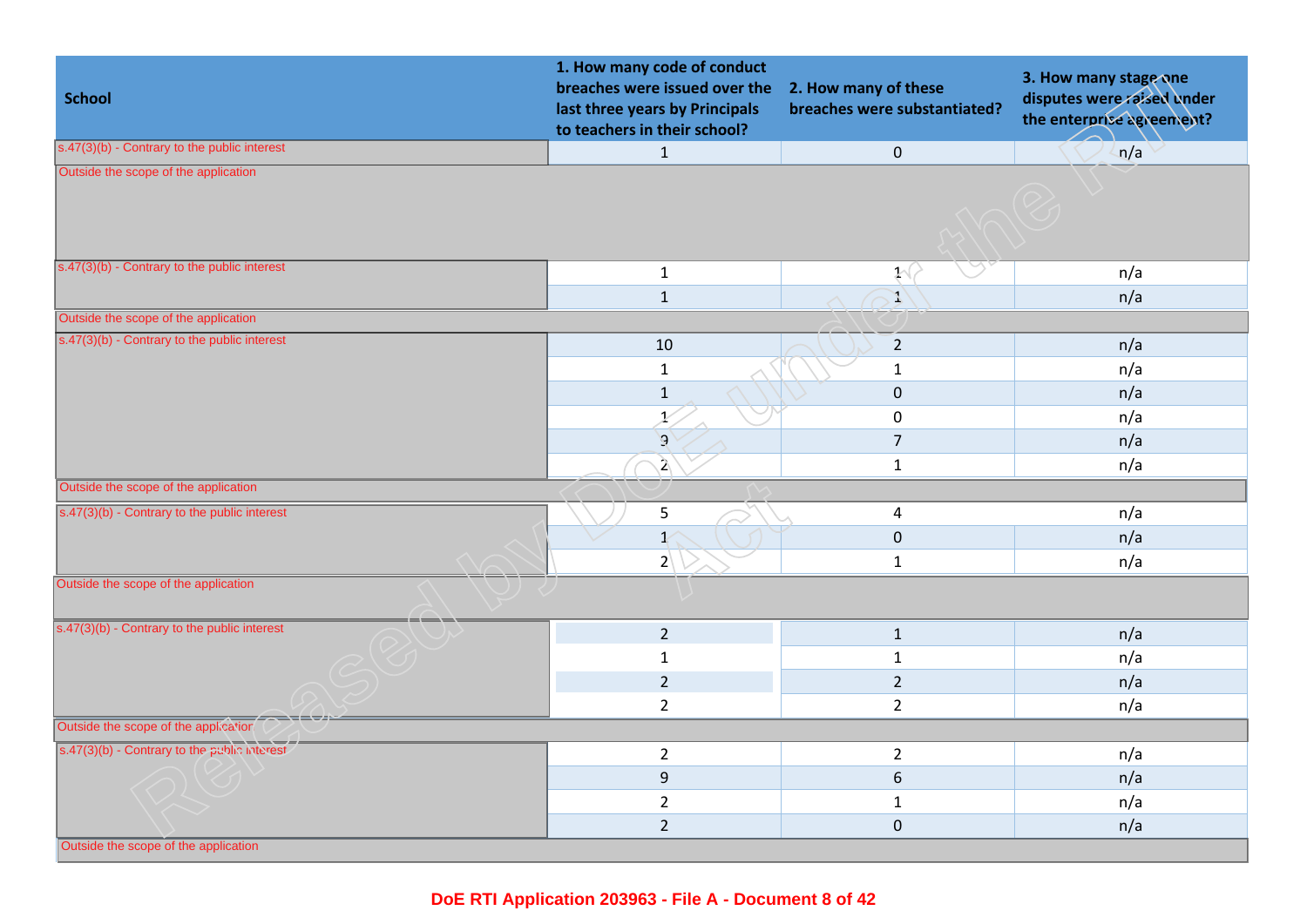| <b>School</b>                                           | 1. How many code of conduct<br>breaches were issued over the<br>last three years by Principals<br>to teachers in their school? | 2. How many of these<br>breaches were substantiated? | 3. How many stage one<br>disputes were raised under<br>the enterprise agreement? |
|---------------------------------------------------------|--------------------------------------------------------------------------------------------------------------------------------|------------------------------------------------------|----------------------------------------------------------------------------------|
| Outside the scope of the application                    |                                                                                                                                |                                                      |                                                                                  |
| s.47(3)(b) - Contrary to the public interest            | 5                                                                                                                              | $\mathbf 1$                                          | n/a                                                                              |
| Outside the scope of the application                    |                                                                                                                                |                                                      |                                                                                  |
| $s.47(3)(b)$ - Contrary to the public interest          | $\mathbf{1}$                                                                                                                   | $\pmb{0}$                                            | n/a                                                                              |
|                                                         | $\overline{2}$                                                                                                                 | $\pmb{0}$                                            | n/a                                                                              |
|                                                         | $\mathbf{1}$                                                                                                                   | $Q_1$                                                | n/a                                                                              |
|                                                         | $\overline{3}$                                                                                                                 | $\mathbf{Z}$                                         | n/a                                                                              |
| Outside the scope of the application                    |                                                                                                                                |                                                      |                                                                                  |
| $s.47(3)(b)$ - Contrary to the public interest          | X.                                                                                                                             | $\mathbf{1}$                                         | n/a                                                                              |
|                                                         | $\mathbf{Z}$                                                                                                                   | $\mathbf 1$                                          | n/a                                                                              |
|                                                         | $\mathbf{\hat{2}}$                                                                                                             | $\overline{2}$                                       | n/a                                                                              |
|                                                         | $\mathcal{I}$                                                                                                                  | $\overline{2}$                                       | n/a                                                                              |
| Outside the scope of the application                    |                                                                                                                                |                                                      |                                                                                  |
| s.47(3)(b) - Contrary to the public interest            | $\mathcal{X}$                                                                                                                  | $\mathbf 0$                                          | n/a                                                                              |
| Outside the scope of the application                    |                                                                                                                                |                                                      |                                                                                  |
| $\sqrt{(s.47(3)(b))}$ - Contrary to the public interest | 10                                                                                                                             | 9                                                    | n/a                                                                              |
|                                                         | $\mathbf 1$                                                                                                                    | $\mathbf{1}$                                         | n/a                                                                              |
|                                                         | $\overline{2}$                                                                                                                 | $\mathbf 0$                                          | n/a                                                                              |
| Outside the scope of the application                    |                                                                                                                                |                                                      |                                                                                  |
| s.47(3)(b) - Contrary to the public interest            | $\mathbf{1}$                                                                                                                   | $\mathbf 0$                                          | n/a                                                                              |
|                                                         | $\mathbf{1}$                                                                                                                   | $\mathbf{1}$                                         | n/a                                                                              |
| Outside the scope of the application                    |                                                                                                                                |                                                      |                                                                                  |
| s.47(3)(b) - Contrary to the public interest            | $\mathbf{1}$                                                                                                                   | $\pmb{0}$                                            | n/a                                                                              |
|                                                         | $\mathbf{1}$                                                                                                                   | $\mathbf{1}$                                         | n/a                                                                              |
|                                                         | $\mathbf{1}$                                                                                                                   | $\mathbf 0$                                          | n/a                                                                              |
|                                                         | 3                                                                                                                              | $\mathbf 1$                                          | n/a                                                                              |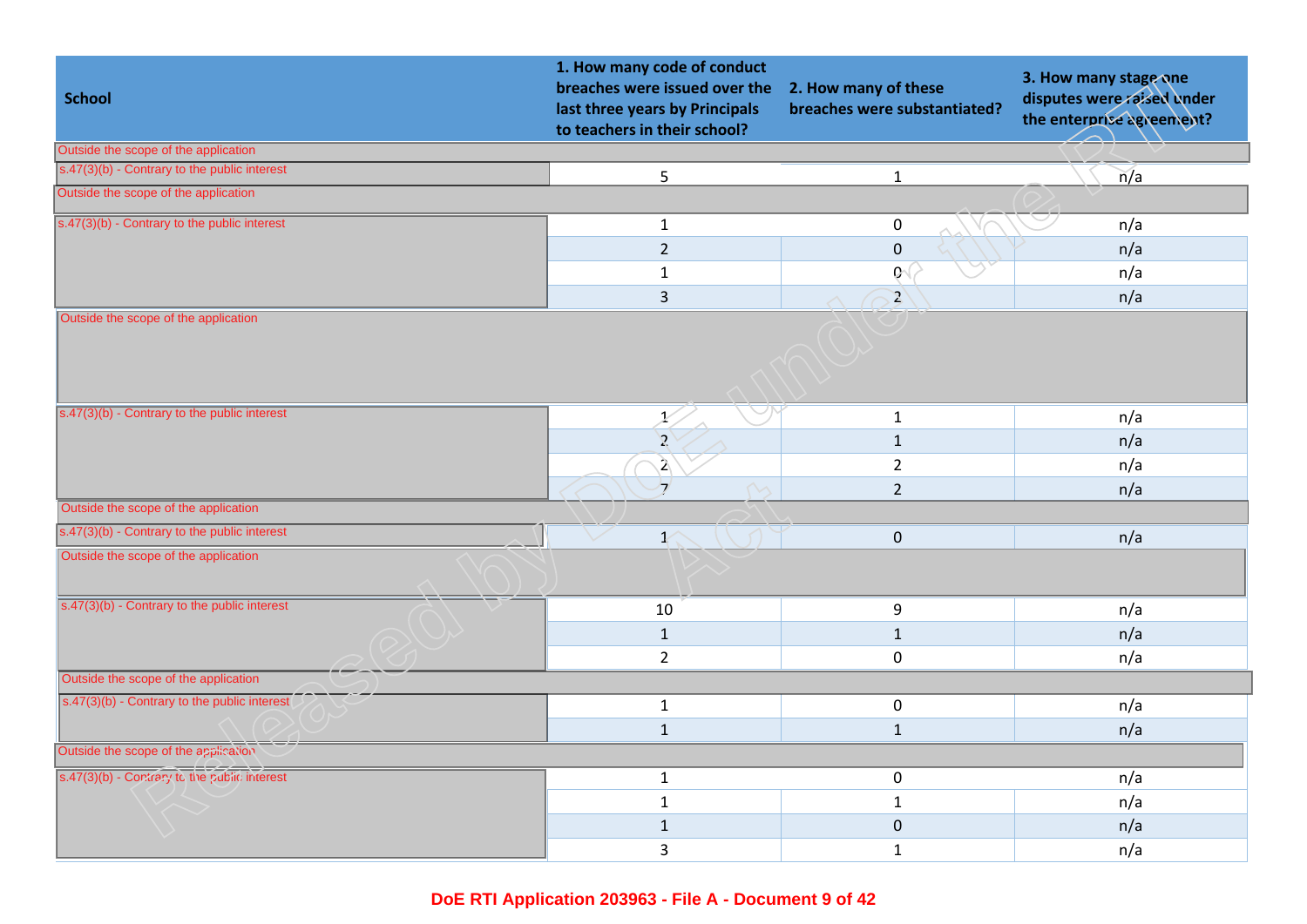| <b>School</b>                                  | 1. How many code of conduct<br>breaches were issued over the<br>last three years by Principals<br>to teachers in their school? | 2. How many of these<br>breaches were substantiated? | 3. How many stage one<br>disputes were raised under<br>the enterprise agreement? |
|------------------------------------------------|--------------------------------------------------------------------------------------------------------------------------------|------------------------------------------------------|----------------------------------------------------------------------------------|
| $s.47(3)(b)$ - Contrary to the public interest | $\mathbf{1}$                                                                                                                   | $\mathbf{0}$                                         | n/a                                                                              |
| Outside the scope of the application           |                                                                                                                                |                                                      |                                                                                  |
| s.47(3)(b) - Contrary to the public interest   | 5                                                                                                                              | $\mathbf{3}$                                         | n/a                                                                              |
|                                                | 5                                                                                                                              | 1 <sup>6</sup>                                       | n/a                                                                              |
| Outside the scope of the application           |                                                                                                                                |                                                      |                                                                                  |
| s.47(3)(b) - Contrary to the public interest   | $\mathbf 1$                                                                                                                    | $\mathbf{1}$                                         | n/a                                                                              |
| Outside the scope of the application           |                                                                                                                                |                                                      |                                                                                  |
| s.47(3)(b) - Contrary to the public interest   | Æ,                                                                                                                             | $\mathbf{1}$                                         | n/a                                                                              |
|                                                | $\overline{2}$                                                                                                                 | $\mathbf 0$                                          | n/a                                                                              |
|                                                | $\mathbf{z}$                                                                                                                   | $\mathbf{1}$                                         | n/a                                                                              |
|                                                | $\mathbf{1}$                                                                                                                   | $\mathbf 0$                                          | n/a                                                                              |
|                                                | 3                                                                                                                              | $\overline{2}$                                       | n/a                                                                              |
|                                                | $\mathbf{1}$                                                                                                                   | $\mathbf{1}$                                         | n/a                                                                              |
|                                                | 5 <sup>2</sup>                                                                                                                 | 3                                                    | n/a                                                                              |
|                                                | $1\,$                                                                                                                          | $1\,$                                                | n/a                                                                              |
|                                                | $\overline{\mathbf{4}}$                                                                                                        | $\mathbf 0$                                          | n/a                                                                              |
|                                                | $\mathbf{1}$                                                                                                                   | $\mathbf{0}$                                         | n/a                                                                              |
|                                                | $\overline{2}$                                                                                                                 | $\mathbf{1}$                                         | n/a                                                                              |
|                                                | $\mathbf{1}$                                                                                                                   | $\mathbf{1}$                                         | n/a                                                                              |
| Outside the scope of the application           |                                                                                                                                |                                                      |                                                                                  |
| s.47(3)(b) - Contrary to the public interest   | $\mathbf{1}$                                                                                                                   | $\mathbf{1}$                                         | n/a                                                                              |
| Outside the scope of the application           |                                                                                                                                |                                                      |                                                                                  |
| s.47(3)(b) - Contrary to the public interest   | $\overline{3}$                                                                                                                 | $2^{\circ}$                                          | n/a                                                                              |
| Outside the scope of the application           |                                                                                                                                |                                                      |                                                                                  |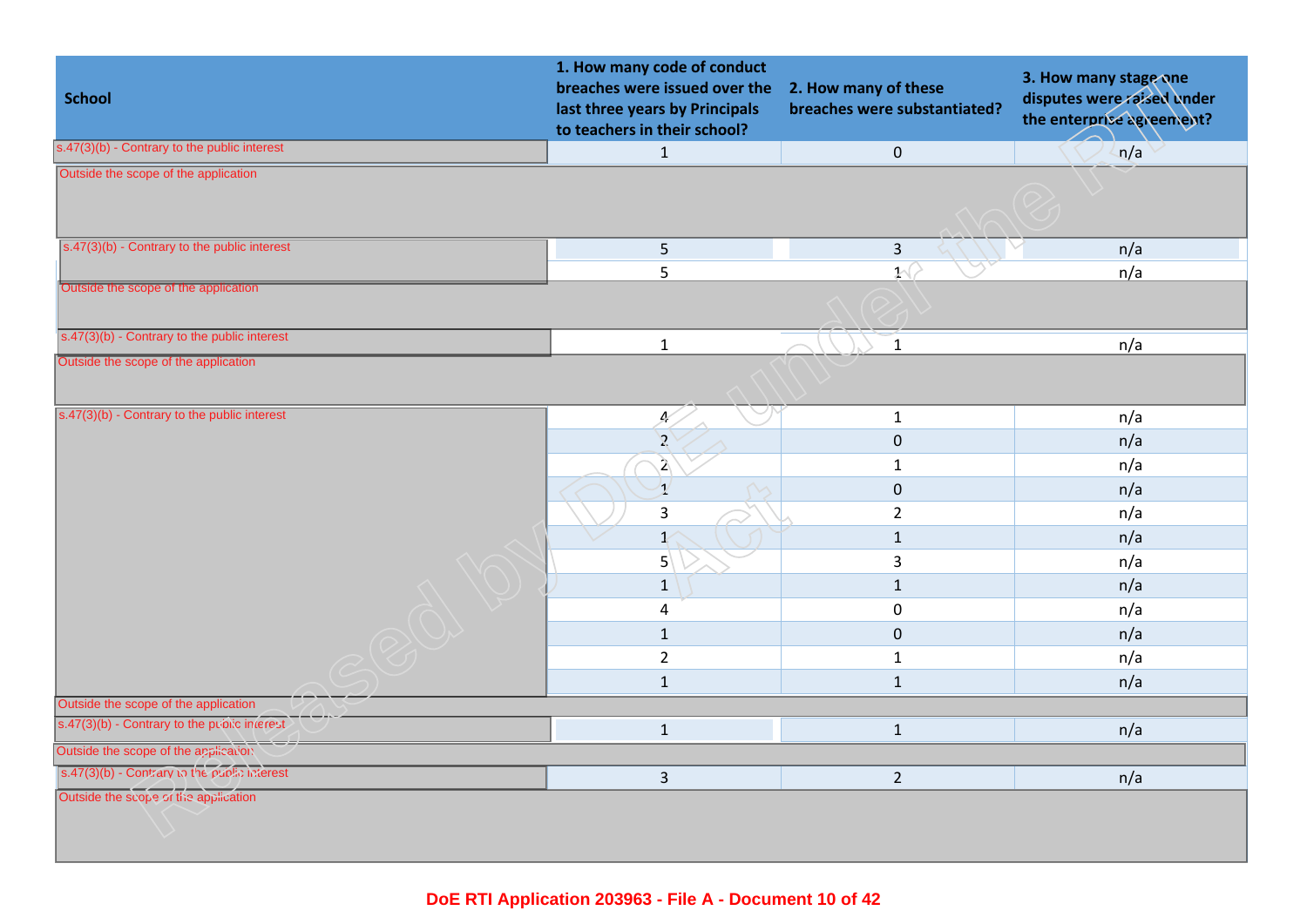| <b>School</b>                                  | 1. How many code of conduct<br>breaches were issued over the<br>last three years by Principals<br>to teachers in their school? | 2. How many of these<br>breaches were substantiated? | 3. How many stage one<br>disputes were raised under<br>the enterprise agreement? |
|------------------------------------------------|--------------------------------------------------------------------------------------------------------------------------------|------------------------------------------------------|----------------------------------------------------------------------------------|
| Outside the scope of the application           |                                                                                                                                |                                                      |                                                                                  |
| $s.47(3)(b)$ - Contrary to the public interest | $\mathbf{1}$                                                                                                                   | $\mathbf{1}$                                         | n/a                                                                              |
|                                                | $\,8\,$                                                                                                                        | 5                                                    | n/a                                                                              |
|                                                | $\mathbf{1}$                                                                                                                   | $1\,$                                                | n/a                                                                              |
|                                                | $\overline{2}$                                                                                                                 | $\pmb{0}$                                            | n/a                                                                              |
|                                                | $\mathbf{1}$                                                                                                                   | Q(                                                   | n/a                                                                              |
|                                                | $\boldsymbol{6}$                                                                                                               | $\mathbf{3}$                                         | n/a                                                                              |
| Outside the scope of the application           |                                                                                                                                |                                                      |                                                                                  |
| s.47(3)(b) - Contrary to the public interest   | $\overline{2}$                                                                                                                 | $\mathbf{1}$                                         | n/a                                                                              |
| Outside the scope of the application           | 5                                                                                                                              | $\mathbf 1$                                          | n/a                                                                              |
| s.47(3)(b) - Contrary to the public interest   | $\mathcal{I}$                                                                                                                  | $\pmb{0}$                                            | n/a                                                                              |
|                                                | $\overline{2}$                                                                                                                 | $\mathbf{1}$                                         | n/a                                                                              |
|                                                | $\overline{Z}$                                                                                                                 | $\overline{2}$                                       | n/a                                                                              |
| Outside the scope of the application           | $\vert 4 \vert$                                                                                                                | $\overline{3}$                                       | n/a                                                                              |
| $s.47(3)(b)$ - Contrary to the public interest | $\overline{3}$                                                                                                                 | $\overline{2}$                                       | n/a                                                                              |
|                                                | $\overline{3}$                                                                                                                 | $\overline{2}$                                       | n/a                                                                              |
|                                                | $\mathsf{3}$                                                                                                                   | $\pmb{0}$                                            | n/a                                                                              |
|                                                | 23                                                                                                                             | 11                                                   | n/a                                                                              |
| Outside the scope of the application           |                                                                                                                                |                                                      |                                                                                  |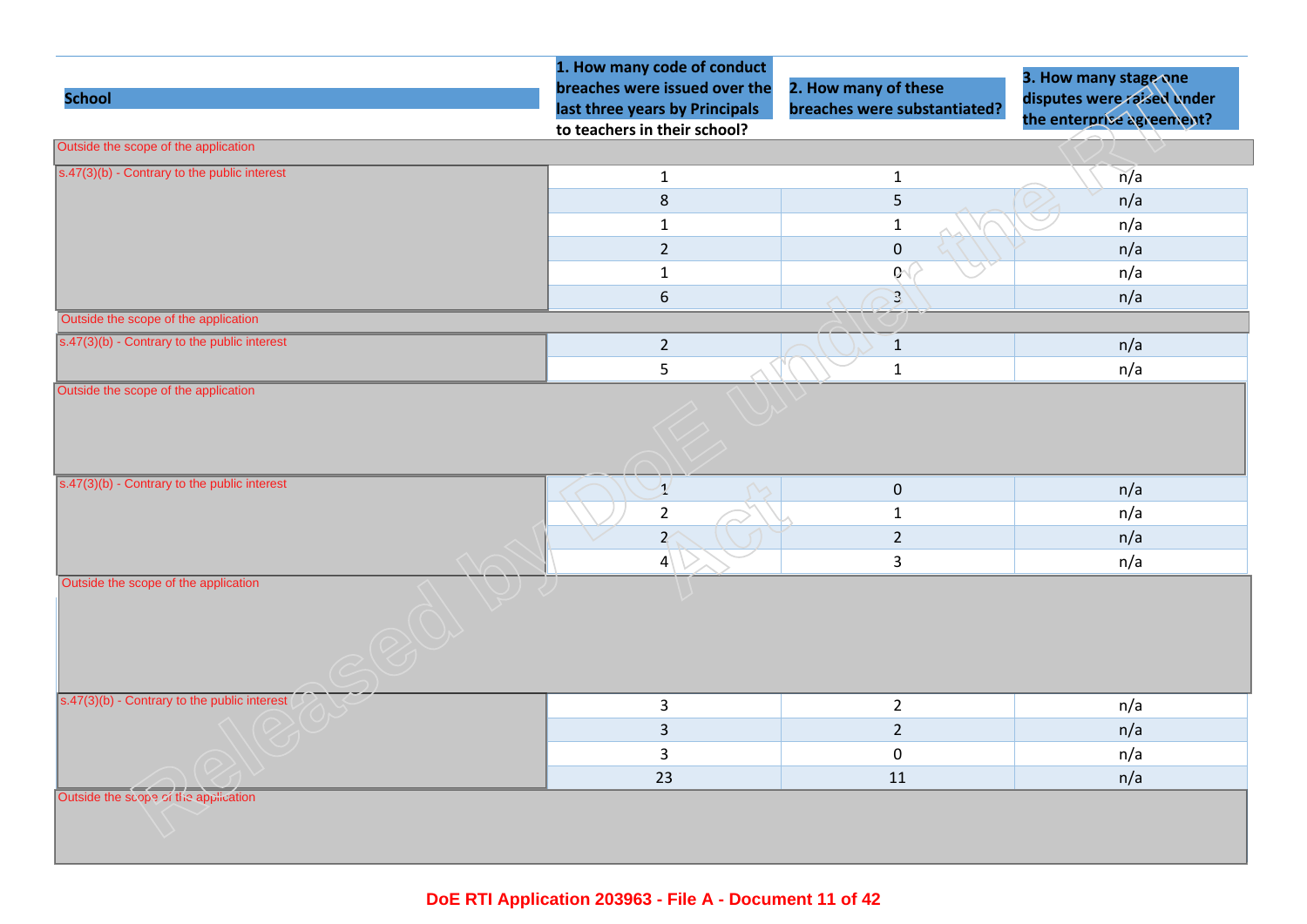| <b>School</b>                                              | 1. How many code of conduct<br>breaches were issued over the<br>last three years by Principals<br>to teachers in their school? | 2. How many of these<br>breaches were substantiated? | 3. How many stage one<br>disputes were raised under<br>the enterprise agreement? |
|------------------------------------------------------------|--------------------------------------------------------------------------------------------------------------------------------|------------------------------------------------------|----------------------------------------------------------------------------------|
| s.47(3)(b) - Contrary to the public interest               | 4                                                                                                                              | $\overline{2}$                                       | n/a                                                                              |
|                                                            | $\overline{3}$                                                                                                                 | $2^{\circ}$                                          | n/a                                                                              |
| Outside the scope of the application                       |                                                                                                                                |                                                      |                                                                                  |
| $\sqrt{(s.47(3)(b) -$ Contrary to the public interest      | $\overline{2}$                                                                                                                 | $\mathbf{1}$                                         | n/a                                                                              |
|                                                            | $\overline{3}$                                                                                                                 | $\mathbf 0$                                          | n/a                                                                              |
|                                                            | 4                                                                                                                              | 4<                                                   | n/a                                                                              |
|                                                            | $\mathsf{3}$                                                                                                                   | $\mathcal{G}$                                        | n/a                                                                              |
| Outside the scope of the application                       |                                                                                                                                |                                                      |                                                                                  |
| s.47(3)(b) - Contrary to the public interest               | $\mathbf 1$                                                                                                                    | $\mathbf 0$                                          | n/a                                                                              |
| Outside the scope of the application                       |                                                                                                                                |                                                      |                                                                                  |
| $\overline{s}$ .47(3)(b) - Contrary to the public interest | $\overline{2}$                                                                                                                 | $\overline{2}$                                       | n/a                                                                              |
| Outside the scope of the application                       |                                                                                                                                |                                                      |                                                                                  |
| s.47(3)(b) - Contrary to the public interest               | $\overline{3}$                                                                                                                 | $\mathbf{1}$                                         | n/a                                                                              |
| Outside the scope of the application                       |                                                                                                                                |                                                      |                                                                                  |
| s.47(3)(b) - Contrary to the public interest               | $\mathbf{1}$                                                                                                                   | $\mathbf 0$                                          | n/a                                                                              |
|                                                            | 3                                                                                                                              | $\overline{2}$                                       | n/a                                                                              |
|                                                            | $\overline{3}$                                                                                                                 | $1\,$                                                | n/a                                                                              |
| Outside the scope of the application                       |                                                                                                                                |                                                      |                                                                                  |
| $\sqrt{s.47(3)(b)}$ - Contrary to the public interest      | $\mathbf 1$                                                                                                                    | $\mathbf{0}$                                         | n/a                                                                              |
| Outside the scope of the application                       |                                                                                                                                |                                                      |                                                                                  |
| $s.47(3)(b)$ - Contrary to the public interest             | $\overline{3}$                                                                                                                 | $\overline{2}$                                       | n/a                                                                              |
| Outside the scope of the application                       |                                                                                                                                |                                                      |                                                                                  |
| s.47(3)(b) - Contrary to the public interest               | $\boldsymbol{6}$                                                                                                               | $\overline{2}$                                       | n/a                                                                              |
|                                                            | $\overline{3}$                                                                                                                 | $\mathbf 0$                                          | n/a                                                                              |
|                                                            | $\mathbf{1}$                                                                                                                   | $\mathbf 0$                                          | n/a                                                                              |
| Outside the scope of the application                       |                                                                                                                                |                                                      |                                                                                  |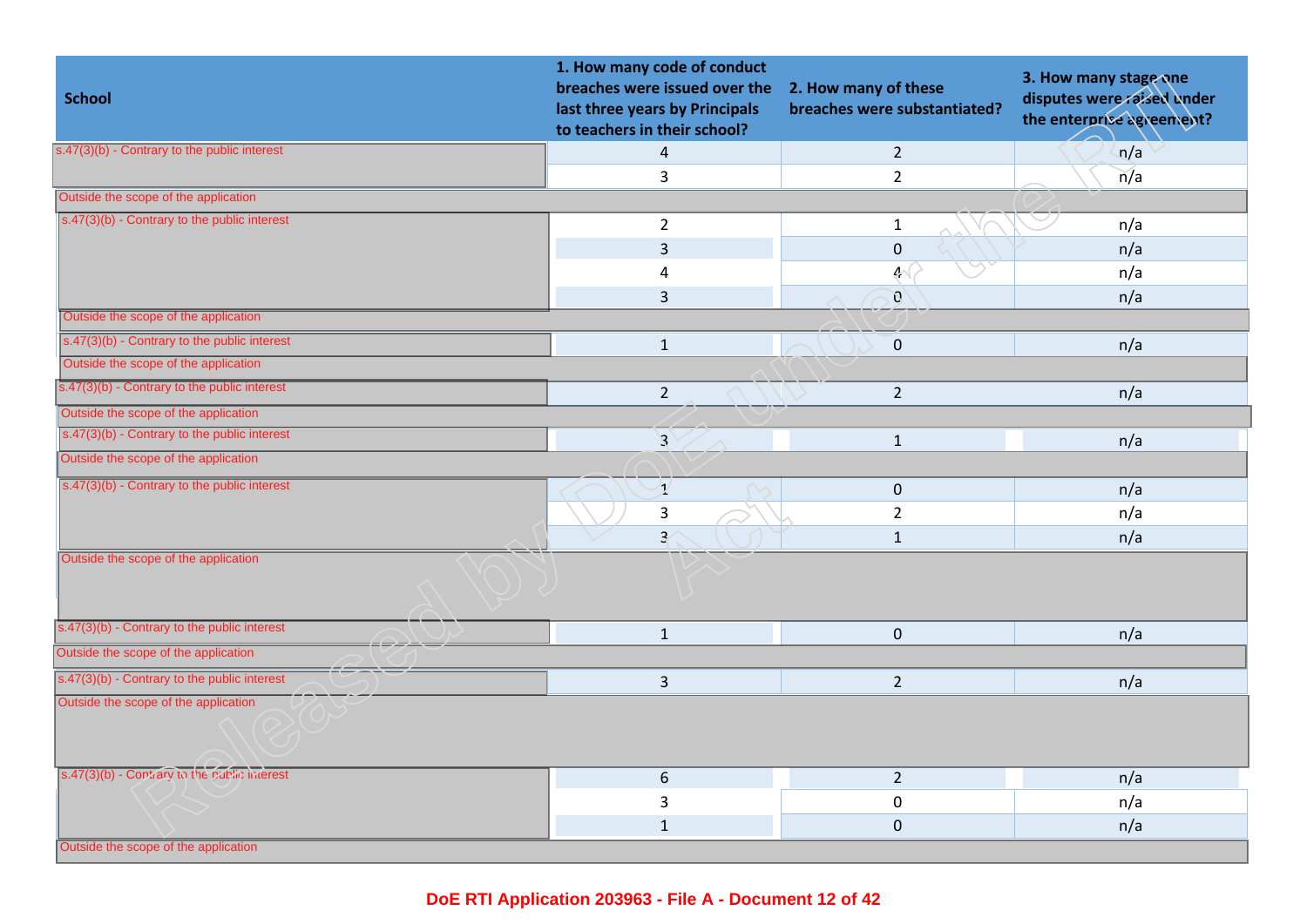| <b>School</b>                                  | 1. How many code of conduct<br>breaches were issued over the<br>last three years by Principals<br>to teachers in their school? | 2. How many of these<br>breaches were substantiated? | 3. How many stage one<br>disputes were raised under<br>the enterprise agreement? |
|------------------------------------------------|--------------------------------------------------------------------------------------------------------------------------------|------------------------------------------------------|----------------------------------------------------------------------------------|
| $s.47(3)(b)$ - Contrary to the public interest | $\overline{2}$                                                                                                                 | $\mathbf{1}$                                         | n/a                                                                              |
|                                                | $\overline{\mathbf{4}}$                                                                                                        | $\mathbf 0$                                          | n/a                                                                              |
| Outside the scope of the application           |                                                                                                                                |                                                      |                                                                                  |
| $s.47(3)(b)$ - Contrary to the public interest | $\overline{2}$                                                                                                                 | $\overline{2}$                                       | n/a                                                                              |
|                                                | 5                                                                                                                              | 3 <sup>′</sup>                                       | n/a                                                                              |
|                                                | $\sqrt{4}$                                                                                                                     | $\mathcal{O}$                                        | n/a                                                                              |
|                                                | $\mathbf 1$                                                                                                                    | $\delta$                                             | n/a                                                                              |
| Outside the scope of the application           |                                                                                                                                |                                                      |                                                                                  |
| s.47(3)(b) - Contrary to the public interest   | $\mathbf{1}$                                                                                                                   | $\pmb{0}$                                            | n/a                                                                              |
|                                                | $\mathbf{1}$                                                                                                                   | $\mathbf 0$                                          | n/a                                                                              |
|                                                | $\mathbf{8}$                                                                                                                   | 3                                                    | n/a                                                                              |
|                                                |                                                                                                                                | $\mathbf 0$                                          | n/a                                                                              |
|                                                |                                                                                                                                | $\mathsf{O}\xspace$                                  | n/a                                                                              |
| Outside the scope of the application           |                                                                                                                                |                                                      |                                                                                  |
| s.47(3)(b) - Contrary to the public interest   | $\mathbf{S}$                                                                                                                   | $\overline{4}$                                       | n/a                                                                              |
|                                                | $1\overline{ }$                                                                                                                | $\mathbf{1}$                                         | n/a                                                                              |
| Outside the scope of the application           |                                                                                                                                |                                                      |                                                                                  |
| s.47(3)(b) - Contrary to the public interest   | $\mathbf{1}$                                                                                                                   | $\mathbf 0$                                          | n/a                                                                              |
|                                                | $\overline{2}$                                                                                                                 | $\mathbf{1}$                                         | n/a                                                                              |
| Outside the scope of the application           |                                                                                                                                |                                                      |                                                                                  |
| $s.47(3)(b)$ - Contrary to the public interest | $\overline{3}$                                                                                                                 | $\mathbf{1}$                                         | n/a                                                                              |
| Outside the scope of the application           |                                                                                                                                |                                                      |                                                                                  |
| s.47(3)(b) - Contrary to the public interest   | 5                                                                                                                              | $\overline{2}$                                       | n/a                                                                              |
|                                                | $\overline{2}$                                                                                                                 | $\mathbf 0$                                          | n/a                                                                              |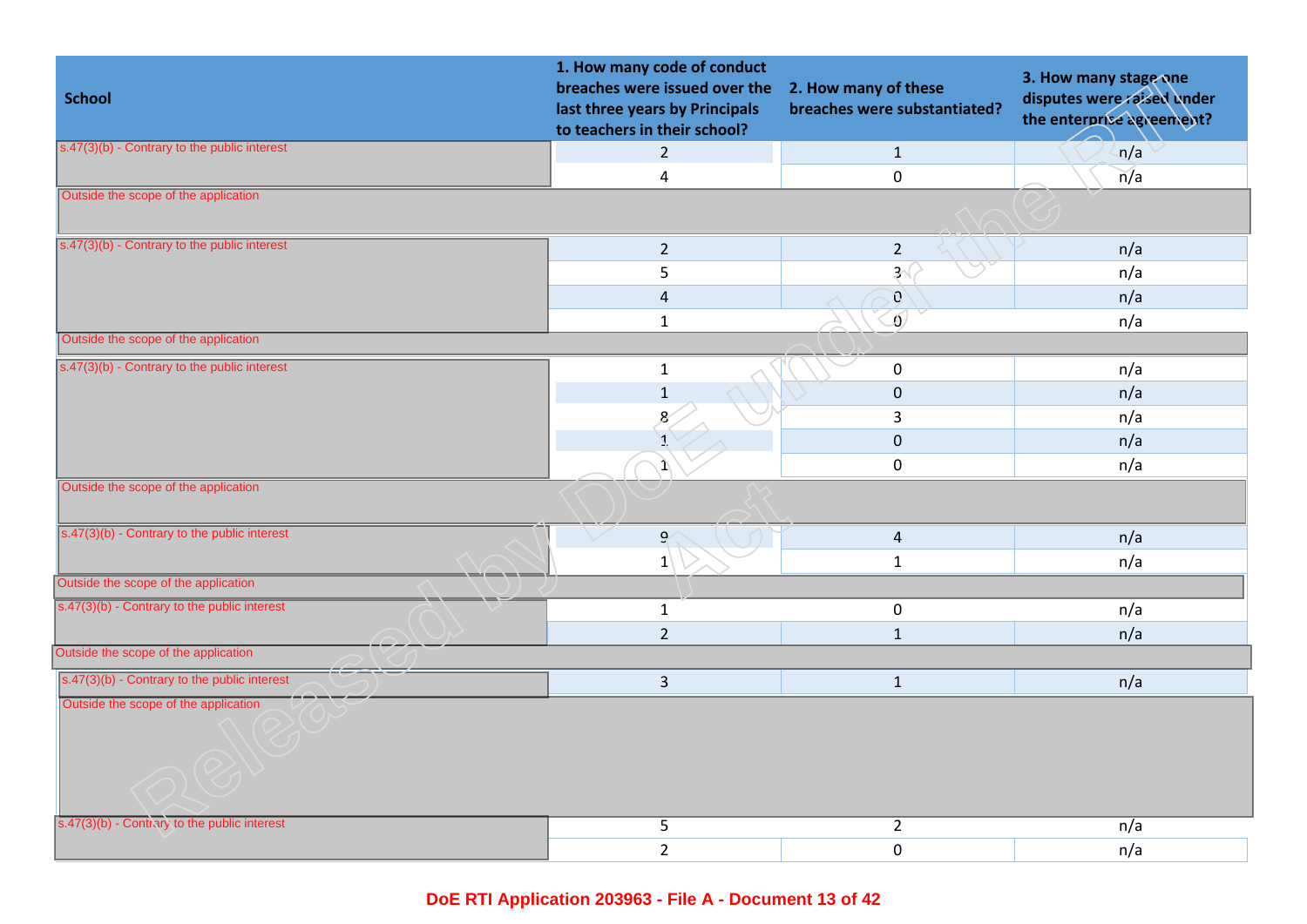| <b>School</b>                                  | 1. How many code of conduct<br>breaches were issued over the<br>last three years by Principals<br>to teachers in their school? | 2. How many of these<br>breaches were substantiated? | 3. How many stage one<br>disputes were raised under<br>the enterprise agreement? |
|------------------------------------------------|--------------------------------------------------------------------------------------------------------------------------------|------------------------------------------------------|----------------------------------------------------------------------------------|
| Outside the scope of the application           |                                                                                                                                |                                                      |                                                                                  |
| s.47(3)(b) - Contrary to the public interest   | $\mathbf{1}$                                                                                                                   | $\mathbf 0$                                          | n/a                                                                              |
| Outside the scope of the application           |                                                                                                                                |                                                      |                                                                                  |
| s.47(3)(b) - Contrary to the public interest   | $\mathbf{1}$                                                                                                                   | $\mathbf{G}$                                         | n/a                                                                              |
| Outside the scope of the application           |                                                                                                                                |                                                      |                                                                                  |
| $s.47(3)(b)$ - Contrary to the public interest | $\mathbf{1}$                                                                                                                   | $\mathbf{1}$                                         | n/a                                                                              |
|                                                | $\overline{\mathbf{4}}$                                                                                                        | $\overline{2}$                                       | n/a                                                                              |
| Outside the scope of the application           |                                                                                                                                |                                                      |                                                                                  |
| s.47(3)(b) - Contrary to the public interest   | T                                                                                                                              | $\mathbf{1}$                                         | n/a                                                                              |
| Outside the scope of the application           |                                                                                                                                |                                                      |                                                                                  |
| s.47(3)(b) - Contrary to the public interest   | 10 <sup>°</sup>                                                                                                                | 5                                                    | n/a                                                                              |
| Outside the scope of the application           |                                                                                                                                |                                                      |                                                                                  |
| $s.47(3)(b)$ - Contrary to the public interest | 13                                                                                                                             | 6                                                    | n/a                                                                              |
|                                                | $\overline{2}$                                                                                                                 | $\mathbf{1}$                                         | n/a                                                                              |
| Outside the scope of the application           |                                                                                                                                |                                                      |                                                                                  |
| s.47(3)(b) - Contrary to the public interest   | $\mathbf{1}$                                                                                                                   | $\mathbf 0$                                          | n/a                                                                              |
| Outside the scope of the application           |                                                                                                                                |                                                      |                                                                                  |
| s.47(3)(b) - Contrary to the public interest   | 4                                                                                                                              | $\overline{3}$                                       | n/a                                                                              |
| Outside the scope of the application           |                                                                                                                                |                                                      |                                                                                  |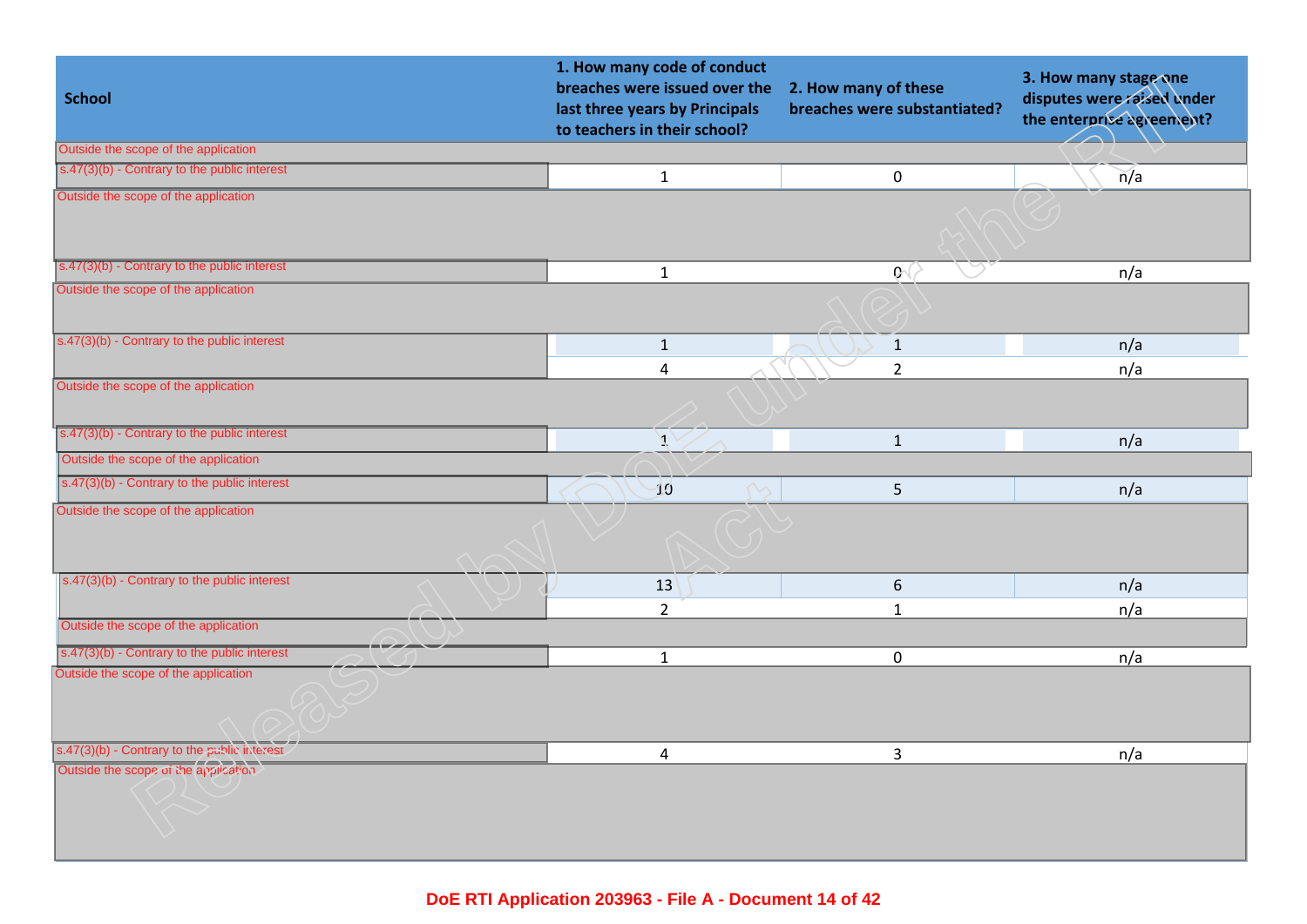| <b>School</b>                                         | 1. How many code of conduct<br>breaches were issued over the<br>last three years by Principals<br>to teachers in their school? | 2. How many of these<br>breaches were substantiated? | 3. How many stage one<br>disputes were raised under<br>the enterprise agreement? |
|-------------------------------------------------------|--------------------------------------------------------------------------------------------------------------------------------|------------------------------------------------------|----------------------------------------------------------------------------------|
| s.47(3)(b) - Contrary to the public interest          | $\overline{2}$                                                                                                                 | $\pmb{0}$                                            | n/a                                                                              |
|                                                       | 5                                                                                                                              | $\overline{2}$                                       | n/a                                                                              |
| Outside the scope of the application                  |                                                                                                                                |                                                      |                                                                                  |
| $s.47(3)(b)$ - Contrary to the public interest        | $\mathbf{1}$                                                                                                                   | $\mathbf 0$                                          | n/a                                                                              |
|                                                       | $\overline{3}$                                                                                                                 | $\overline{2}$                                       | n/a                                                                              |
| Outside the scope of the application                  |                                                                                                                                |                                                      |                                                                                  |
| $s.47(3)(b)$ - Contrary to the public interest        | 6                                                                                                                              | $\overline{2}$                                       | n/a                                                                              |
|                                                       | $\overline{2}$                                                                                                                 | Ō                                                    | n/a                                                                              |
|                                                       | $\overline{\mathbf{4}}$                                                                                                        | $\overline{2}$                                       | n/a                                                                              |
| Outside the scope of the application                  |                                                                                                                                |                                                      |                                                                                  |
| $s.47(3)(b)$ - Contrary to the public interest        | $\mathbf{1}$                                                                                                                   | $\pmb{0}$                                            | n/a                                                                              |
| Outside the scope of the application                  |                                                                                                                                |                                                      |                                                                                  |
| $s.47(3)(b)$ - Contrary to the public interest        | $\Lambda$                                                                                                                      | $\mathbf 1$                                          | n/a                                                                              |
| Outside the scope of the application                  |                                                                                                                                |                                                      |                                                                                  |
| s.47(3)(b) - Contrary to the public interest          | $\overline{7}$                                                                                                                 | $\overline{2}$                                       | n/a                                                                              |
|                                                       | 8                                                                                                                              | $\overline{2}$                                       | n/a                                                                              |
| Outside the scope of the application                  |                                                                                                                                |                                                      |                                                                                  |
| $\sqrt{(s.47(3)(b) -$ Contrary to the public interest | $\overline{2}$                                                                                                                 | $\pmb{0}$                                            | n/a                                                                              |
|                                                       | $\mathbf{1}$                                                                                                                   | $\mathbf{1}$                                         | n/a                                                                              |
|                                                       | $\overline{3}$                                                                                                                 | $\mathbf{1}$                                         | n/a                                                                              |
| Outside the scope of the application                  |                                                                                                                                |                                                      |                                                                                  |
| s.47(3)(b) - Contrary to the public interest          | 10                                                                                                                             | 5                                                    | n/a                                                                              |
|                                                       | $\overline{2}$                                                                                                                 | $\mathbf{1}$                                         | n/a                                                                              |
| Outside the scope of the application                  |                                                                                                                                |                                                      |                                                                                  |
| s.47(3)(b) - Continery to the public interest         | $2^{\circ}$                                                                                                                    | $1\,$                                                | n/a                                                                              |
| Outside the scope of the application                  |                                                                                                                                |                                                      |                                                                                  |
| s.47(3)(b) - Contrary to the public interest          | $\mathbf{1}$                                                                                                                   | $\pmb{0}$                                            | n/a                                                                              |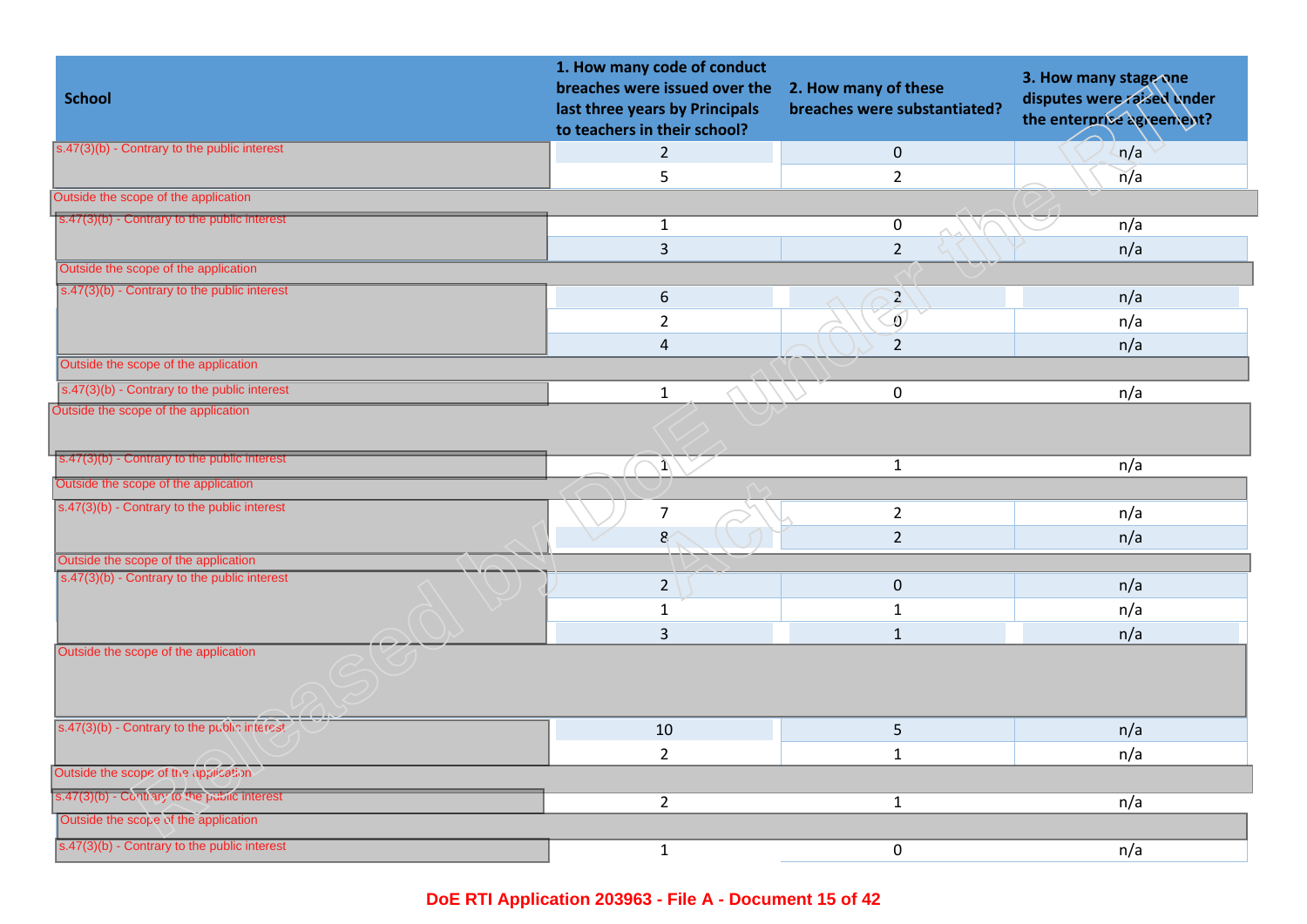| <b>School</b>                                                                        | 1. How many code of conduct<br>breaches were issued over the<br>last three years by Principals<br>to teachers in their school? | 2. How many of these<br>breaches were substantiated? | 3. How many stage one<br>disputes were raised under<br>the enterprise agreement? |
|--------------------------------------------------------------------------------------|--------------------------------------------------------------------------------------------------------------------------------|------------------------------------------------------|----------------------------------------------------------------------------------|
| $s.47(3)(b)$ - Contrary to the public interest                                       | $\mathbf{1}$                                                                                                                   | $\mathbf{1}$                                         | n/a                                                                              |
|                                                                                      | $\mathbf{1}$                                                                                                                   | $\mathbf 0$                                          | n/a                                                                              |
| Outside the scope of the application                                                 |                                                                                                                                |                                                      |                                                                                  |
| $s.47(3)(b)$ - Contrary to the public interest                                       | $\overline{2}$                                                                                                                 | X)                                                   | n/a                                                                              |
| Outside the scope of the application                                                 |                                                                                                                                |                                                      |                                                                                  |
| s.47(3)(b) - Contrary to the public interest                                         | Ľ,                                                                                                                             | $\mathbf{1}$                                         | n/a                                                                              |
|                                                                                      | $\overline{2}$                                                                                                                 | $\mathbf 1$                                          | n/a                                                                              |
| Outside the scope of the application                                                 |                                                                                                                                |                                                      |                                                                                  |
| $s.47(3)(b)$ - Contrary to the public interest                                       | $\overline{\mathbf{3}}$                                                                                                        | $\overline{2}$                                       | n/a                                                                              |
|                                                                                      | 8                                                                                                                              | 6                                                    | n/a                                                                              |
| Outside the scope of the application                                                 |                                                                                                                                |                                                      |                                                                                  |
| s.47(3)(b) - Contrary to the public interest                                         | $ 4\rangle$                                                                                                                    | $\mathbf 0$                                          | n/a                                                                              |
| Outside the scope of the application                                                 |                                                                                                                                |                                                      |                                                                                  |
| s.47(3)(b) - Contrary to the public interest                                         | $\bf 8$                                                                                                                        | $\overline{7}$                                       | n/a                                                                              |
|                                                                                      | $\mathbf 1$                                                                                                                    | $\pmb{0}$                                            | n/a                                                                              |
| Outside the scope of the application<br>s.47(3)(b) - Contrary to the public interest | $\sqrt{6}$                                                                                                                     | 4                                                    | n/a                                                                              |
| Outside the scope of the application                                                 |                                                                                                                                |                                                      |                                                                                  |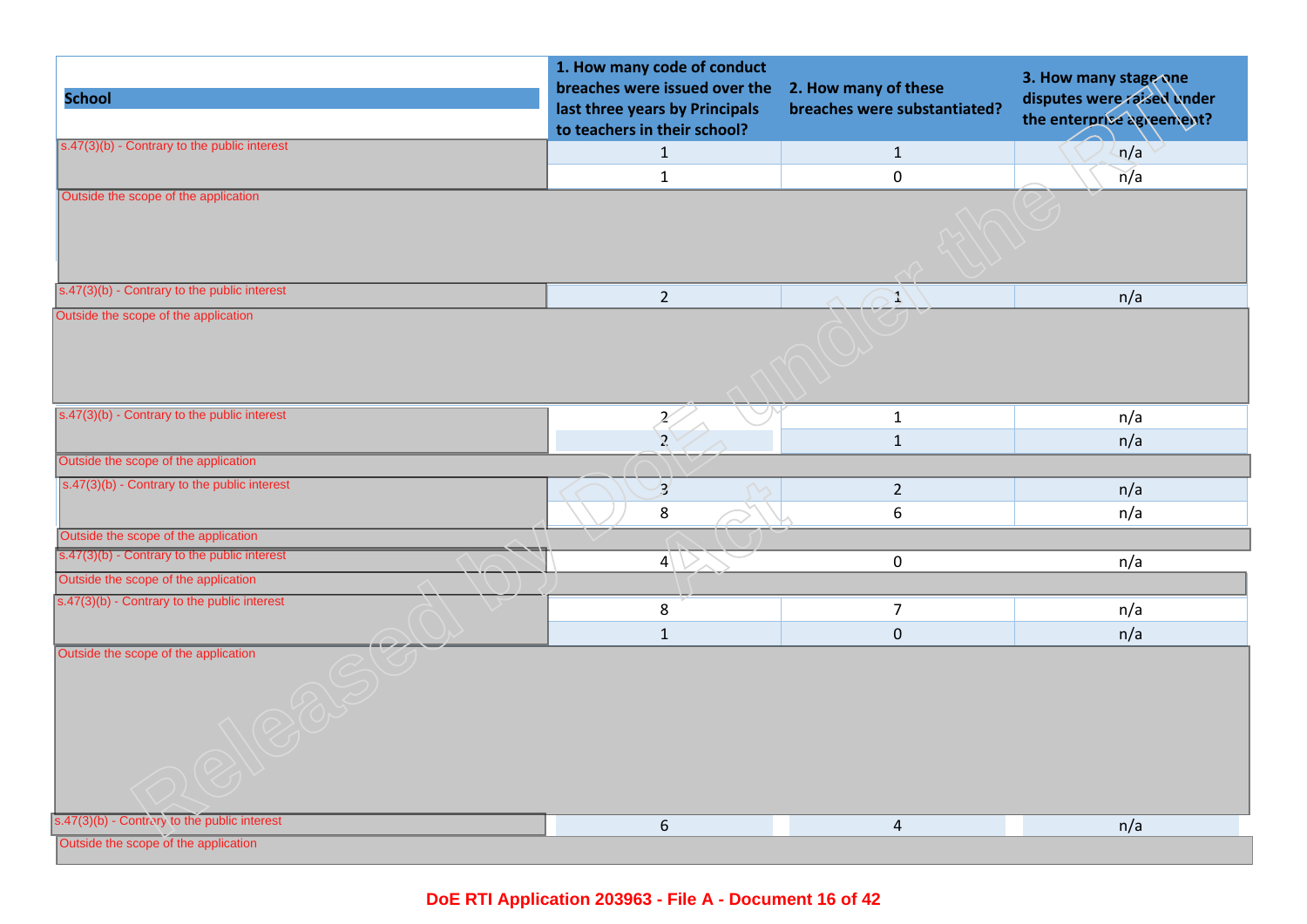| <b>School</b>                                                                        | 1. How many code of conduct<br>breaches were issued over the<br>last three years by Principals<br>to teachers in their school? | 2. How many of these<br>breaches were substantiated? | 3. How many stage one<br>disputes were raised under<br>the enterprise agreement? |
|--------------------------------------------------------------------------------------|--------------------------------------------------------------------------------------------------------------------------------|------------------------------------------------------|----------------------------------------------------------------------------------|
| $s.47(3)(b)$ - Contrary to the public interest                                       | $\overline{3}$                                                                                                                 | $\mathbf{1}$                                         | n/a                                                                              |
| Outside the scope of the application<br>s.47(3)(b) - Contrary to the public interest |                                                                                                                                |                                                      |                                                                                  |
|                                                                                      | $\mathbf 1$                                                                                                                    | $\mathcal{O}$                                        | n/a                                                                              |
| Outside the scope of the application                                                 |                                                                                                                                |                                                      |                                                                                  |
| s.47(3)(b) - Contrary to the public interest                                         | $\overline{2}$                                                                                                                 | $\mathbf{1}$                                         | n/a                                                                              |
|                                                                                      | $\boldsymbol{9}$                                                                                                               | $\overline{5}$                                       | n/a                                                                              |
|                                                                                      | X.                                                                                                                             | $\mathbf 1$                                          | n/a                                                                              |
| Outside the scope of the application                                                 |                                                                                                                                |                                                      |                                                                                  |
| $s.47(3)(b)$ - Contrary to the public interest                                       | $\overline{5}$                                                                                                                 | $\overline{2}$                                       | n/a                                                                              |
|                                                                                      | $\mathbf{1}^{\prime}$                                                                                                          | $\mathbf 0$                                          | n/a                                                                              |
|                                                                                      | $ 1\rangle$                                                                                                                    | $\mathbf 1$                                          | n/a                                                                              |
| Outside the scope of the application                                                 |                                                                                                                                |                                                      |                                                                                  |
| s.47(3)(b) - Contrary to the public interest                                         | $\mathbf 1$                                                                                                                    | $\mathbf 0$                                          | n/a                                                                              |
|                                                                                      | $\mathbf 1$                                                                                                                    | $\mathbf{1}$                                         | n/a                                                                              |
| Outside the scope of the application                                                 |                                                                                                                                |                                                      |                                                                                  |
| s.47(3)(b) - Contrary to the public interest                                         | $\overline{2}$                                                                                                                 | $\mathbf{1}$                                         | n/a                                                                              |
| Outside the scope of the application                                                 |                                                                                                                                |                                                      |                                                                                  |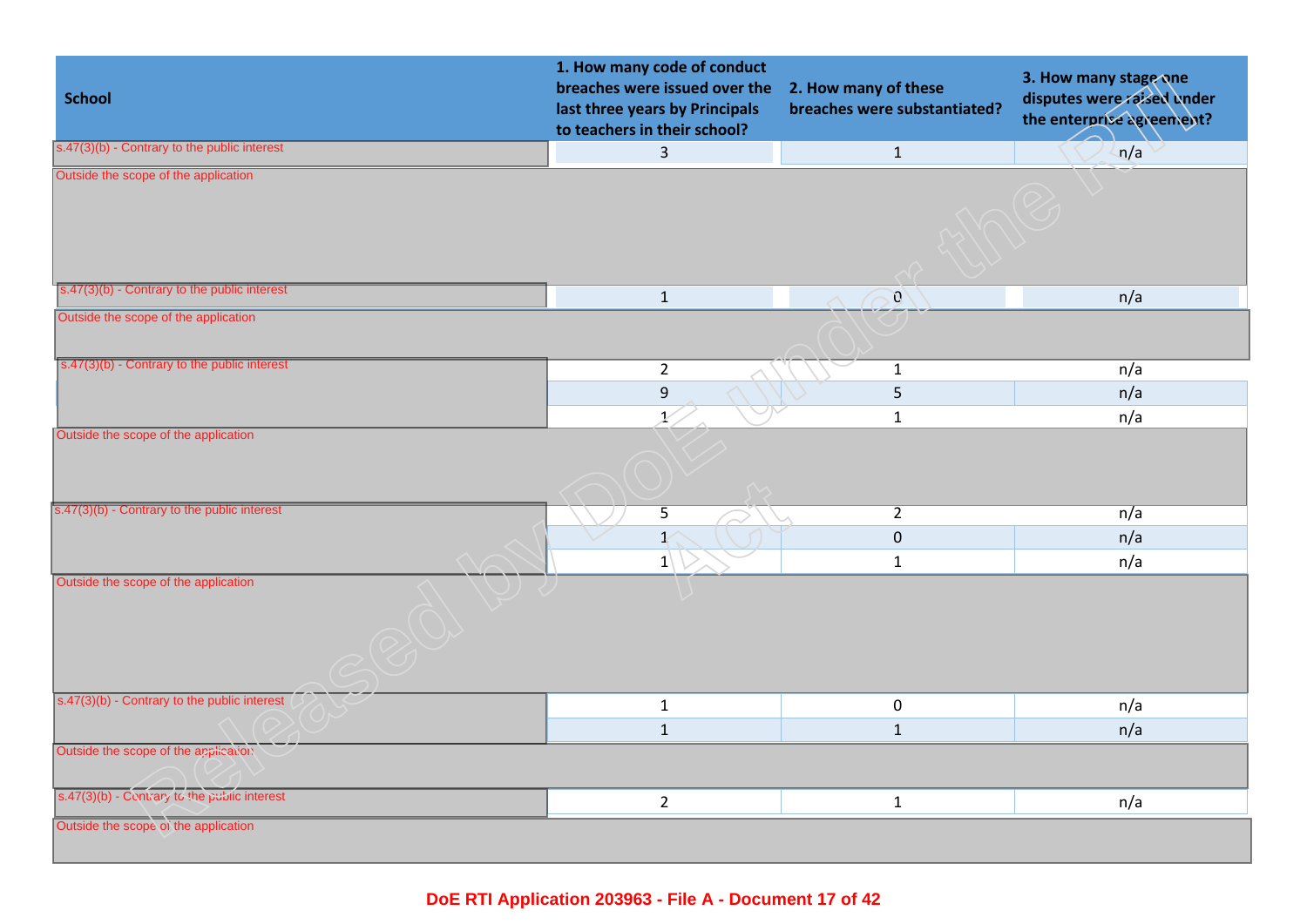|                                                        | 1. How many code of conduct<br>breaches were issued over the   | 2. How many of these         | 3. How many stage one                                   |
|--------------------------------------------------------|----------------------------------------------------------------|------------------------------|---------------------------------------------------------|
| <b>School</b>                                          | last three years by Principals<br>to teachers in their school? | breaches were substantiated? | disputes were raised under<br>the enterprise agreement? |
| $s.47(3)(b)$ - Contrary to the public interest         | $\overline{4}$                                                 | $\overline{4}$               | n/a                                                     |
|                                                        | $\overline{2}$                                                 | $\overline{2}$               | n/a                                                     |
| Outside the scope of the application                   |                                                                |                              |                                                         |
| s.47(3)(b) - Contrary to the public interest           | 5                                                              | $\mathbf{1}$                 | n/a                                                     |
|                                                        | $\overline{4}$                                                 | $\overline{2}$               | n/a                                                     |
|                                                        | $\mathbf{1}$                                                   | $\mathcal{N}$                | n/a                                                     |
|                                                        | $\mathbf{1}$                                                   | $\mathbf{C}$                 | n/a                                                     |
| Outside the scope of the application                   |                                                                |                              |                                                         |
| s.47(3)(b) - Contrary to the public interest           | $2^{\circ}$                                                    | $\pmb{0}$                    | n/a                                                     |
|                                                        | $\mathbf 1$                                                    | $\mathbf{1}$                 | n/a                                                     |
|                                                        | $\overline{2}$                                                 | $\overline{2}$               | n/a                                                     |
|                                                        | $\overline{\lambda}$                                           | $\overline{2}$               | n/a                                                     |
|                                                        | $\mathbf{I}$                                                   | $\mathbf{0}$                 | n/a                                                     |
|                                                        | ्रो                                                            | 4                            | n/a                                                     |
| Outside the scope of the application                   |                                                                |                              |                                                         |
| s.47(3)(b) - Contrary to the public interest           | $\overline{3}$                                                 | $\overline{3}$               | n/a                                                     |
| Outside the scope of the application                   |                                                                |                              |                                                         |
| $s.47(3)(b)$ - Contrary to the public interest         | $\overline{4}$                                                 | $\mathbf{1}$                 | n/a                                                     |
|                                                        | 3                                                              | $\overline{2}$               | n/a                                                     |
| Outside the scope of the application                   |                                                                |                              |                                                         |
| s.47(3)(b) - Contrary to the public interest           | $\mathbf{1}$                                                   | $\mathbf 0$                  | n/a                                                     |
| Outside the scope of the application                   |                                                                |                              |                                                         |
| s.47(3)(b) - Contrary to the public interest           | 5                                                              | $\overline{3}$               | n/a                                                     |
| Outside the scope of the application                   |                                                                |                              |                                                         |
| $\sqrt{(s.47(3)(b) - Contrai)}$ to the public interest | 5                                                              | $\overline{5}$               | n/a                                                     |
|                                                        | 8                                                              | $\mathbf{1}$                 | n/a                                                     |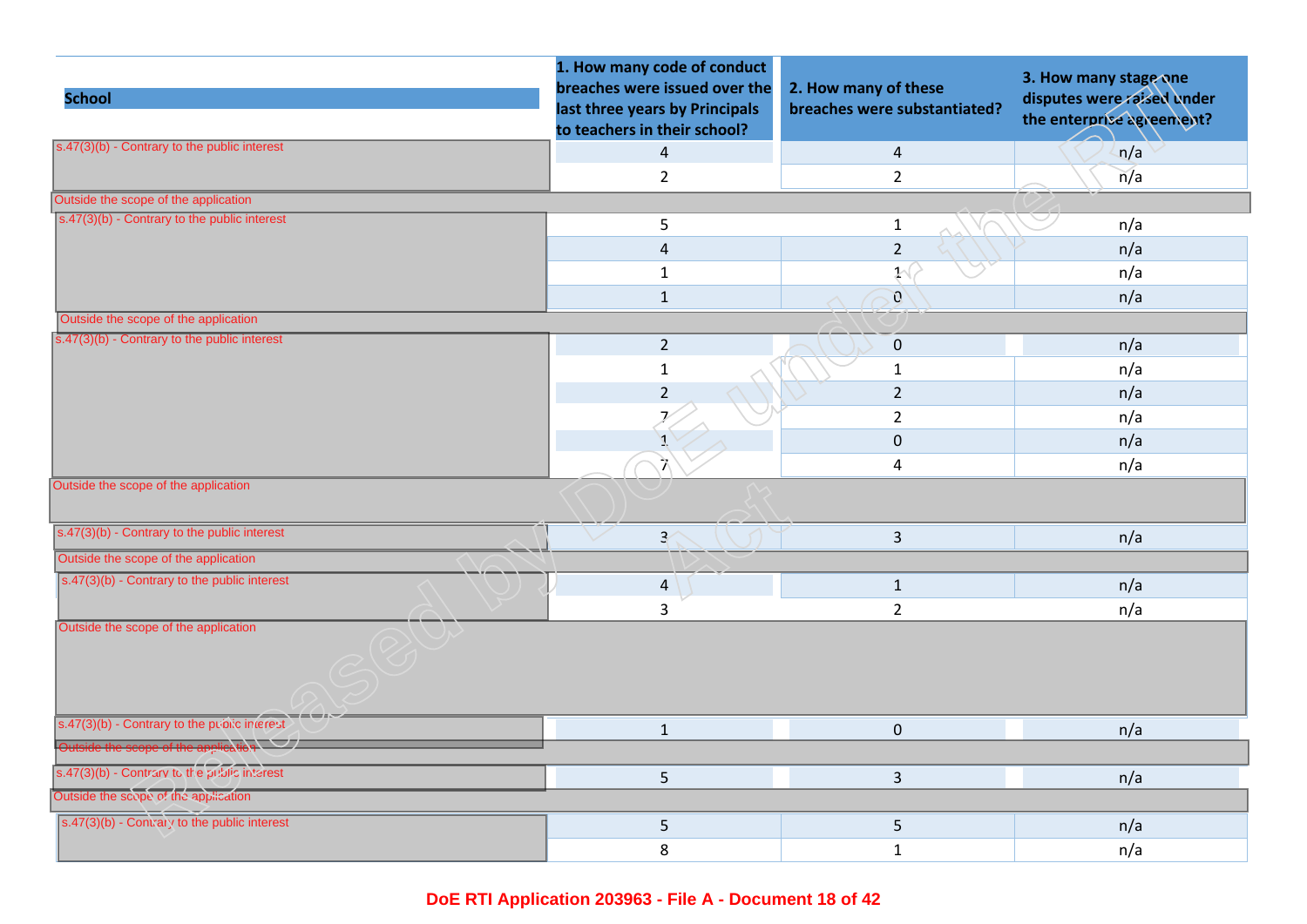| <b>School</b>                                  | 1. How many code of conduct<br>breaches were issued over the<br>last three years by Principals<br>to teachers in their school? | 2. How many of these<br>breaches were substantiated? | 3. How many stage one<br>disputes were raised under<br>the enterprise agreement? |
|------------------------------------------------|--------------------------------------------------------------------------------------------------------------------------------|------------------------------------------------------|----------------------------------------------------------------------------------|
| Outside the scope of the application           |                                                                                                                                |                                                      |                                                                                  |
| s.47(3)(b) - Contrary to the public interest   | $\overline{\mathbf{4}}$                                                                                                        | $\overline{2}$                                       | $\overline{n}/a$                                                                 |
| Outside the scope of the application           |                                                                                                                                |                                                      |                                                                                  |
| s.47(3)(b) - Contrary to the public interest   | $\overline{3}$                                                                                                                 | $\mathbf{1}$                                         | n/a                                                                              |
| Outside the scope of the application           |                                                                                                                                |                                                      |                                                                                  |
| s.47(3)(b) - Contrary to the public interest   | $\overline{7}$                                                                                                                 | $\mathfrak{D}$                                       | n/a                                                                              |
|                                                | 4                                                                                                                              | $\mathbf{1}$                                         | n/a                                                                              |
|                                                | 1                                                                                                                              | $\pmb{0}$                                            | n/a                                                                              |
|                                                | 6                                                                                                                              | $\overline{4}$                                       | n/a                                                                              |
|                                                | 4                                                                                                                              | $\overline{2}$                                       | n/a                                                                              |
|                                                | $\mathbf{z}$                                                                                                                   | $\mathbf 1$                                          | n/a                                                                              |
|                                                | 1                                                                                                                              | $\mathbf{1}$                                         | n/a                                                                              |
|                                                | $\overline{\mathbf{3}}$                                                                                                        | $\overline{2}$                                       | n/a                                                                              |
|                                                | $\mathbf{1}$                                                                                                                   | $\pmb{0}$                                            | n/a                                                                              |
|                                                | $\overline{z}$                                                                                                                 | $\mathbf{1}$                                         | n/a                                                                              |
| Outside the scope of the application           |                                                                                                                                |                                                      |                                                                                  |
| $s.47(3)(b)$ - Contrary to the public interest | 2 <sup>1</sup>                                                                                                                 | $\overline{2}$                                       | n/a                                                                              |
|                                                | $\overline{2}$                                                                                                                 | $\overline{2}$                                       | n/a                                                                              |
| Outside the scope of the application           |                                                                                                                                |                                                      |                                                                                  |
| s.47(3)(b) - Contrary to the public interest   | 5                                                                                                                              | 4                                                    | n/a                                                                              |
| Outside the scope of the application           |                                                                                                                                |                                                      |                                                                                  |
| $s.47(3)(b)$ - Contrary to the public interest | $\mathbf{1}$                                                                                                                   | $\mathbf{1}$                                         | n/a                                                                              |
|                                                | $\bf 8$                                                                                                                        | $\overline{3}$                                       | n/a                                                                              |
|                                                | $\mathbf 1$                                                                                                                    | $\pmb{0}$                                            | n/a                                                                              |
| Outside the scope of the application           |                                                                                                                                |                                                      |                                                                                  |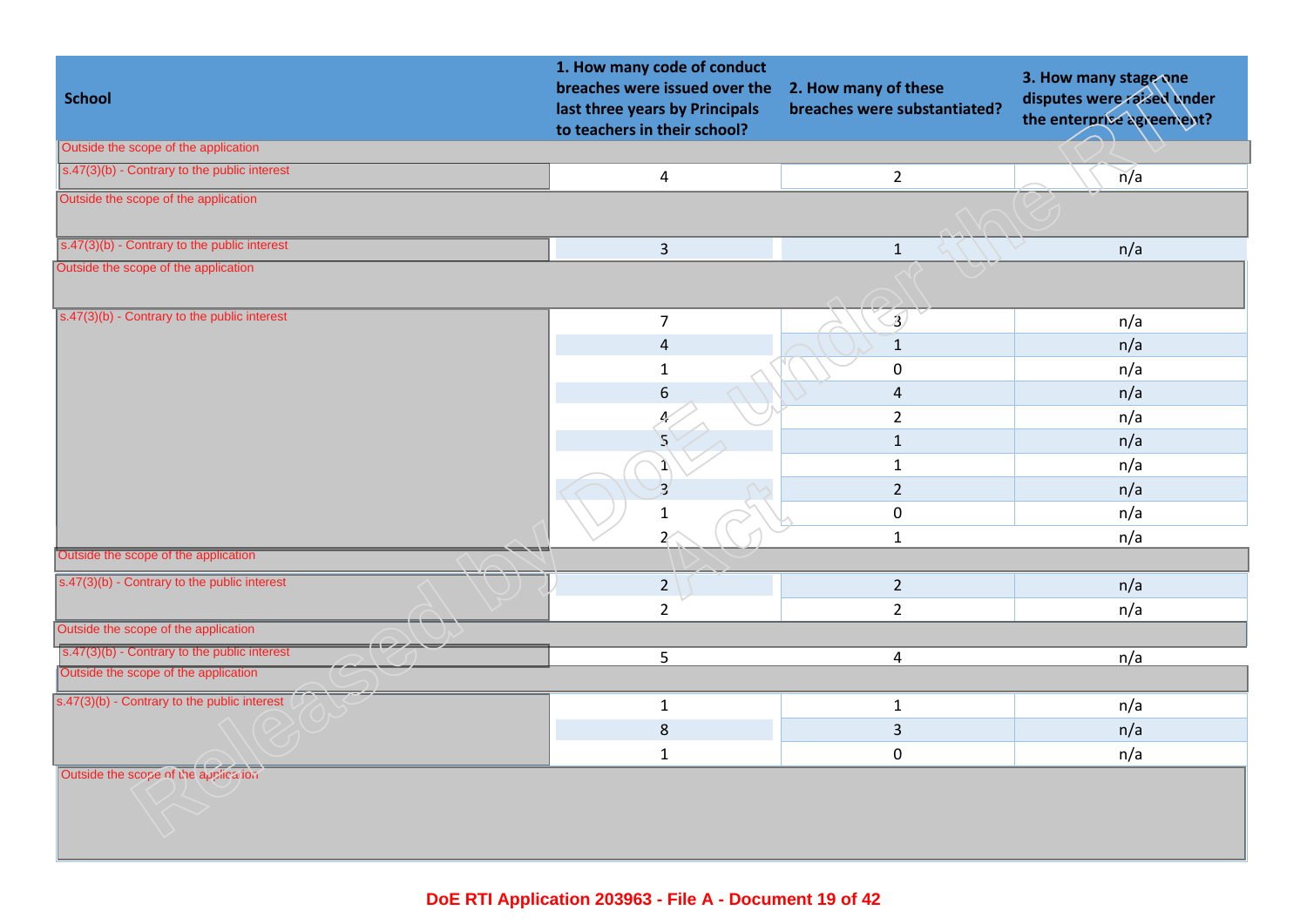| <b>School</b>                                         | 1. How many code of conduct<br>breaches were issued over the<br>last three years by Principals<br>to teachers in their school? | 2. How many of these<br>breaches were substantiated? | 3. How many stage one<br>disputes were raised under<br>the enterprise agreement? |
|-------------------------------------------------------|--------------------------------------------------------------------------------------------------------------------------------|------------------------------------------------------|----------------------------------------------------------------------------------|
| $s.47(3)(b)$ - Contrary to the public interest        | $\mathbf{1}$                                                                                                                   | $\pmb{0}$                                            | n/a                                                                              |
| Outside the scope of the application                  |                                                                                                                                |                                                      |                                                                                  |
| s.47(3)(b) - Contrary to the public interest          | $\overline{2}$                                                                                                                 | $\pmb{0}$                                            | n/a                                                                              |
| Outside the scope of the application                  |                                                                                                                                |                                                      |                                                                                  |
| $\sqrt{(s.47(3)(b) -$ Contrary to the public interest | $\mathbf{1}$                                                                                                                   | $\mathbf{Q} \subset$                                 | n/a                                                                              |
| Outside the scope of the application                  |                                                                                                                                |                                                      |                                                                                  |
| s.47(3)(b) - Contrary to the public interest          | 2                                                                                                                              | $\mathbf 0$                                          | n/a                                                                              |
|                                                       |                                                                                                                                |                                                      |                                                                                  |
| $s.47(3)(b)$ - Contrary to the public interest        | $\mathbf{1}$                                                                                                                   | $\mathbf 0$                                          | n/a                                                                              |
| Outside the scope of the application                  |                                                                                                                                |                                                      |                                                                                  |
| $s.47(3)(b)$ - Contrary to the public interest        | $\overline{7}$                                                                                                                 | $\overline{2}$                                       | n/a                                                                              |
| Outside the scope of the application                  |                                                                                                                                |                                                      |                                                                                  |
| $\sqrt{(s.47(3)(b) -$ Contrary to the public interest | 5                                                                                                                              | $\mathbf 0$                                          | n/a                                                                              |
|                                                       | $\overline{2}$                                                                                                                 | $\mathbf{1}$                                         | n/a                                                                              |
|                                                       | $\overline{3}$                                                                                                                 | $\mathbf 0$                                          | n/a                                                                              |
|                                                       | 3                                                                                                                              | $\pmb{0}$                                            | n/a                                                                              |
| Outside the scope of the application                  |                                                                                                                                |                                                      |                                                                                  |
| s.47(3)(b) - Comrary to the public interest           | $\overline{2}$                                                                                                                 | $\mathbf 0$                                          | n/a                                                                              |
|                                                       | $\mathbf 1$                                                                                                                    | $\mathbf{1}$                                         | n/a                                                                              |
|                                                       | $\mathbf{1}$                                                                                                                   | $\mathbf{1}$                                         | n/a                                                                              |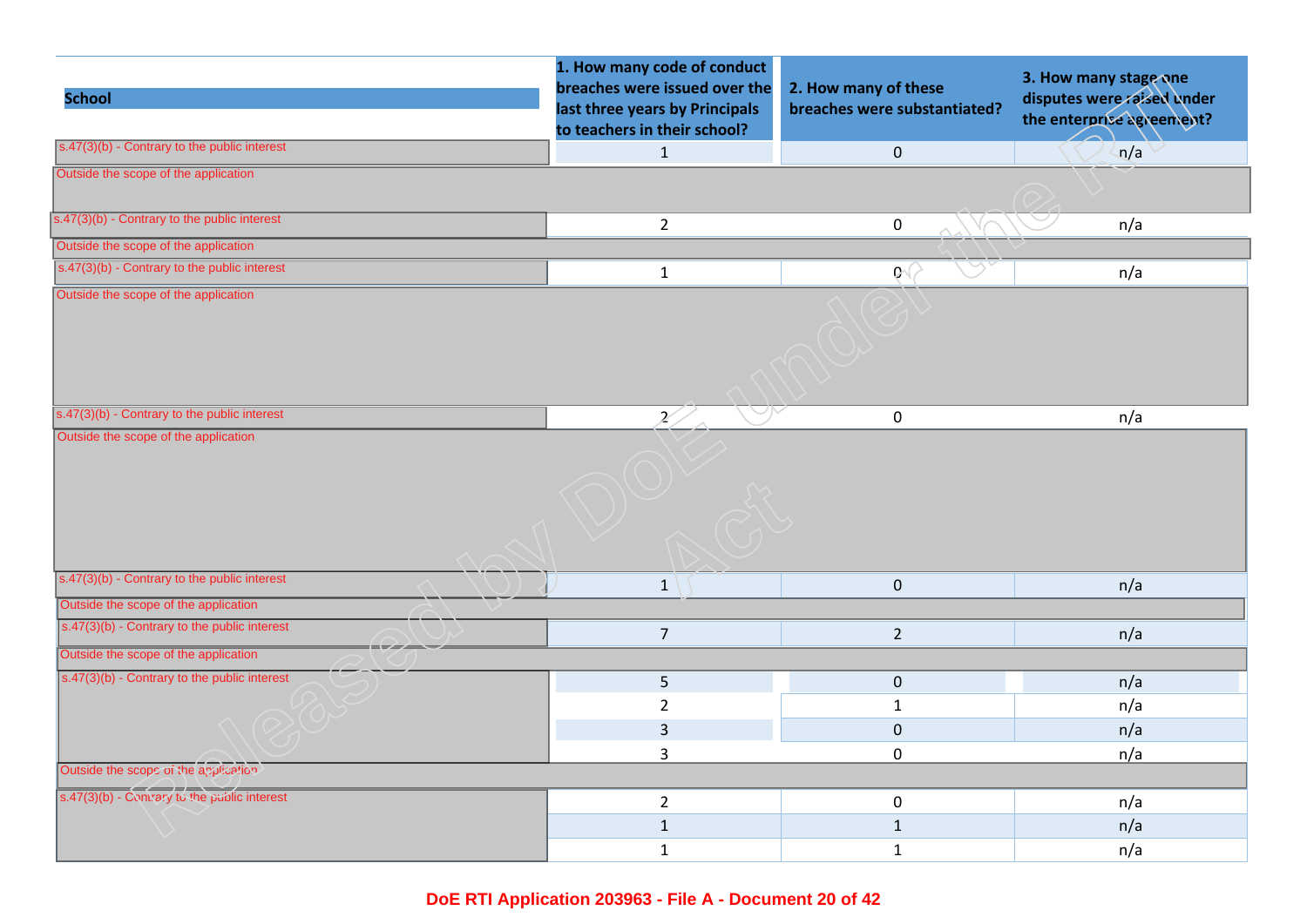| <b>School</b>                                         | 1. How many code of conduct<br>breaches were issued over the<br>last three years by Principals<br>to teachers in their school? | 2. How many of these<br>breaches were substantiated? | 3. How many stage one<br>disputes were raised under<br>the enterprise agreement? |
|-------------------------------------------------------|--------------------------------------------------------------------------------------------------------------------------------|------------------------------------------------------|----------------------------------------------------------------------------------|
| Outside the scope of the application                  |                                                                                                                                |                                                      |                                                                                  |
| $\sqrt{(s.47(3)(b) -$ Contrary to the public interest | $\pmb{4}$                                                                                                                      | $\mathbf{1}$                                         | n/a                                                                              |
| Outside the scope of the application                  |                                                                                                                                |                                                      |                                                                                  |
| $s.47(3)(b)$ - Contrary to the public interest        | $\mathbf{1}$                                                                                                                   | $\mathbf{1}$                                         | n/a                                                                              |
| Outside the scope of the application                  |                                                                                                                                |                                                      |                                                                                  |
| s.47(3)(b) - Contrary to the public interest          | $\overline{2}$                                                                                                                 | $\omega$                                             | n/a                                                                              |
|                                                       | $\overline{3}$                                                                                                                 | $\overline{2}$                                       | n/a                                                                              |
| Outside the scope of the application                  |                                                                                                                                |                                                      |                                                                                  |
| s.47(3)(b) - Contrary to the public interest          | 27                                                                                                                             | $\overline{2}$                                       | n/a                                                                              |
| Outside the scope of the application                  |                                                                                                                                |                                                      |                                                                                  |
| $s.47(3)(b)$ - Contrary to the public interest        | 41                                                                                                                             | 5                                                    | n/a                                                                              |
|                                                       | $\overline{\mathbf{3}}$                                                                                                        | $\mathbf 0$                                          | n/a                                                                              |
|                                                       | 3                                                                                                                              | $\pmb{0}$                                            | n/a                                                                              |
|                                                       | $\overline{z}$                                                                                                                 | $\pmb{0}$                                            | n/a                                                                              |
|                                                       | 4                                                                                                                              | $\overline{2}$                                       | n/a                                                                              |
| Outside the scope of the application                  |                                                                                                                                |                                                      |                                                                                  |
| $s.47(3)(b)$ - Contrary to the public interest        | $\mathbf{1}$                                                                                                                   | $\mathbf 0$                                          | n/a                                                                              |
|                                                       | $\bf 8$                                                                                                                        | $\mathbf{1}$                                         | n/a                                                                              |
| Outside the scope of the application                  |                                                                                                                                |                                                      |                                                                                  |
| s.47(3)(b) - Contrary to the public interest          | $\mathbf 1$                                                                                                                    | $\pmb{0}$                                            | n/a                                                                              |
|                                                       | $\mathbf{1}$                                                                                                                   | $\pmb{0}$                                            | n/a                                                                              |
| Outside the scope of the application                  |                                                                                                                                |                                                      |                                                                                  |
| s.47(3)(b) - Contrary to the public interest          | $\overline{2}$                                                                                                                 | $\mathbf{1}$                                         | n/a                                                                              |
| Outside the scope of the application                  |                                                                                                                                |                                                      |                                                                                  |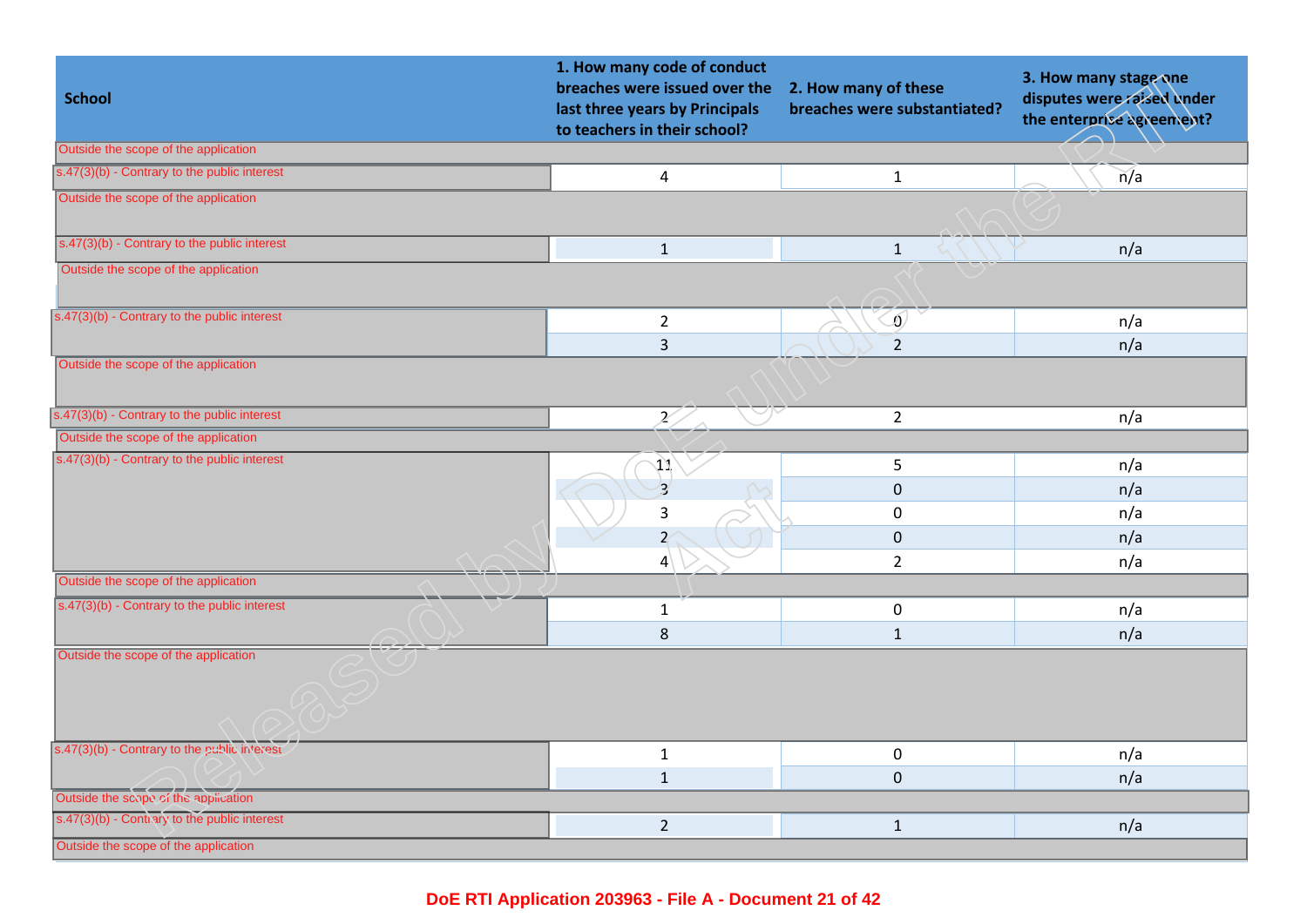| <b>School</b>                                  | 1. How many code of conduct<br>breaches were issued over the<br>last three years by Principals<br>to teachers in their school? | 2. How many of these<br>breaches were substantiated? | 3. How many stage one<br>disputes were raised under<br>the enterprise agreement? |
|------------------------------------------------|--------------------------------------------------------------------------------------------------------------------------------|------------------------------------------------------|----------------------------------------------------------------------------------|
| s.47(3)(b) - Contrary to the public interest   | $\mathbf{1}$                                                                                                                   | $\mathbf 0$                                          | n/a                                                                              |
|                                                | $\mathbf{1}$                                                                                                                   | $1\,$                                                | n/a                                                                              |
|                                                | $9\,$                                                                                                                          | $\overline{4}$                                       | n/a                                                                              |
|                                                | $\overline{2}$                                                                                                                 | $1\,$                                                | n/a                                                                              |
|                                                | $\mathbf{1}$                                                                                                                   | $\mathbf{1}$                                         | n/a                                                                              |
|                                                | $\mathbf{1}$                                                                                                                   | $\mathcal{Y}^{\langle}$                              | n/a                                                                              |
|                                                | $\overline{2}$                                                                                                                 | $\mathcal{O}$                                        | n/a                                                                              |
| Outside the scope of the application           |                                                                                                                                |                                                      |                                                                                  |
| s.47(3)(b) - Contrary to the public interest   | 5                                                                                                                              | $\mathbf{3}$                                         | n/a                                                                              |
|                                                | $\boldsymbol{6}$                                                                                                               | $\mathbf{1}$                                         | n/a                                                                              |
| Outside the scope of the application           |                                                                                                                                |                                                      |                                                                                  |
| s.47(3)(b) - Contrary to the public interest   | $\mathcal{J}_{\mathcal{A}}$                                                                                                    | $\mathbf{1}$                                         | n/a                                                                              |
| Outside the scope of the application           |                                                                                                                                |                                                      |                                                                                  |
| s.47(3)(b) - Contrary to the public interest   | $\mathcal{I}$                                                                                                                  | $\mathbf{0}$                                         | n/a                                                                              |
| Outside the scope of the application           |                                                                                                                                |                                                      |                                                                                  |
| $s.47(3)(b)$ - Contrary to the public interest | $\overline{3}$                                                                                                                 | $\overline{2}$                                       | n/a                                                                              |
|                                                | 1                                                                                                                              | $\mathbf{1}$                                         | n/a                                                                              |
|                                                | 3                                                                                                                              | $\mathbf{1}$                                         | n/a                                                                              |
|                                                | $\mathbf{1}$                                                                                                                   | $\mathbf 0$                                          | n/a                                                                              |
| Outside the scope of the application           |                                                                                                                                |                                                      |                                                                                  |
| s.47(3)(b) - Contrary to the public interest   | $\overline{3}$                                                                                                                 | $\mathbf{1}$                                         | n/a                                                                              |
|                                                | 5                                                                                                                              | $\overline{2}$                                       | n/a                                                                              |
| Outside the scope of the application           |                                                                                                                                |                                                      |                                                                                  |
| s.47(3)(b) - Contrary to the public interest   | $\overline{\mathbf{3}}$                                                                                                        | $\mathbf{3}$                                         | n/a                                                                              |
| Outside the scope of the application           |                                                                                                                                |                                                      |                                                                                  |
| s.47(3)(b) - Contrary to the public interest   | $\overline{a}$                                                                                                                 | $\overline{2}$                                       | n/a                                                                              |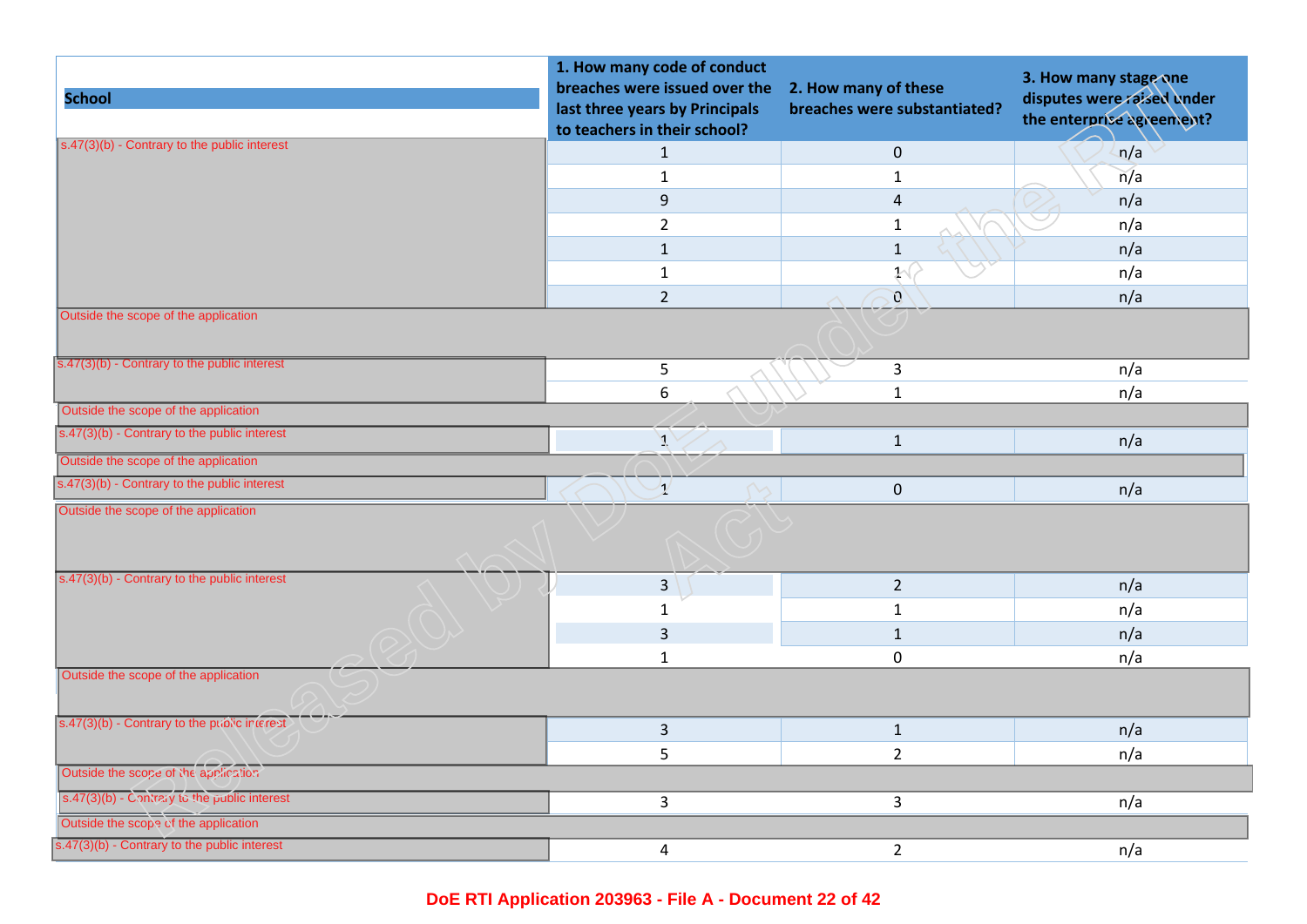| <b>School</b>                                             | 1. How many code of conduct<br>breaches were issued over the<br>last three years by Principals<br>to teachers in their school? | 2. How many of these<br>breaches were substantiated? | 3. How many stage one<br>disputes were raised under<br>the enterprise agreement? |
|-----------------------------------------------------------|--------------------------------------------------------------------------------------------------------------------------------|------------------------------------------------------|----------------------------------------------------------------------------------|
| Outside the scope of the application                      |                                                                                                                                |                                                      |                                                                                  |
| s.47(3)(b) - Contrary to the public interest              | $\mathbf{1}$                                                                                                                   | $\mathbf{1}$                                         | n/a                                                                              |
| Outside the scope of the application                      |                                                                                                                                |                                                      |                                                                                  |
| s.47(3)(b) - Contrary to the public interest              | $\overline{3}$                                                                                                                 | $\mathbf{Z}$                                         | n/a                                                                              |
| Outside the scope of the application                      |                                                                                                                                |                                                      |                                                                                  |
| s.47(3)(b) - Contrary to the public interest              | $\overline{2}$                                                                                                                 | $\pmb{0}$                                            | n/a                                                                              |
|                                                           | $\mathbf{1}$                                                                                                                   | $\mathbf 0$                                          | n/a                                                                              |
|                                                           | $\overline{2}$                                                                                                                 | $\mathbf{1}$                                         | n/a                                                                              |
| Outside the scope of the application                      |                                                                                                                                |                                                      |                                                                                  |
| s.47(3)(b) - Contrary to the public interest              | $\mathfrak{Z}$                                                                                                                 | $\overline{2}$                                       | n/a                                                                              |
| Outside the scope of the application                      |                                                                                                                                |                                                      |                                                                                  |
| $\overline{s.47(3)(b)}$ - Contrary to the public interest | 8                                                                                                                              | 5                                                    | n/a                                                                              |
|                                                           | $\overline{3}$                                                                                                                 | $\mathbf{1}$                                         | n/a                                                                              |
|                                                           | 1                                                                                                                              | 0                                                    | n/a                                                                              |
|                                                           | $\mathbf{1}$                                                                                                                   | $\pmb{0}$                                            | n/a                                                                              |
| Outside the scope of the application                      |                                                                                                                                |                                                      |                                                                                  |
| s.47(3)(b) - Contrary to the public interest              | 5                                                                                                                              | $\mathbf{1}$                                         | n/a                                                                              |
|                                                           | $\overline{3}$                                                                                                                 | $\mathbf{1}$                                         | n/a                                                                              |
| Outside the scope of the application                      |                                                                                                                                |                                                      |                                                                                  |
| s.47(3)(b) - Contrary to the public interest              | 5                                                                                                                              | $\overline{2}$                                       | n/a                                                                              |
| Outside the scope of the application                      |                                                                                                                                |                                                      |                                                                                  |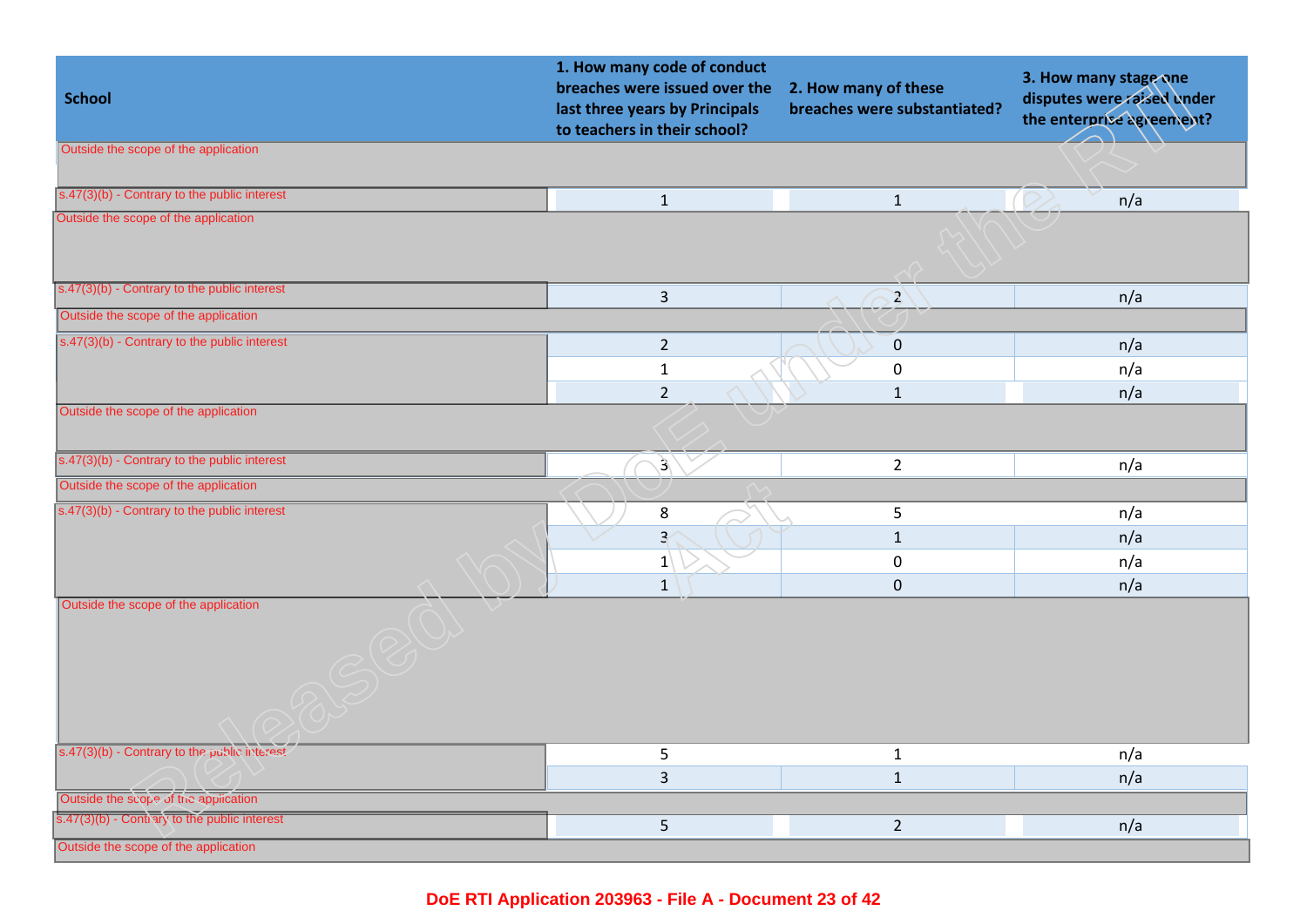| <b>School</b>                                  | 1. How many code of conduct<br>breaches were issued over the<br>last three years by Principals<br>to teachers in their school? | 2. How many of these<br>breaches were substantiated? | 3. How many stage one<br>disputes were raised under<br>the enterprise agreement? |
|------------------------------------------------|--------------------------------------------------------------------------------------------------------------------------------|------------------------------------------------------|----------------------------------------------------------------------------------|
| s.47(3)(b) - Contrary to the public interest   | $\overline{3}$                                                                                                                 | $\pmb{0}$                                            | n/a                                                                              |
| Outside the scope of the application           |                                                                                                                                |                                                      |                                                                                  |
| s.47(3)(b) - Contrary to the public interest   | 5                                                                                                                              | $\mathsf{3}$                                         | n/a                                                                              |
|                                                | $\mathbf{1}$                                                                                                                   | $\mathbf 0$                                          | n/a                                                                              |
| Outside the scope of the application           |                                                                                                                                |                                                      |                                                                                  |
| s.47(3)(b) - Contrary to the public interest   | $\overline{3}$                                                                                                                 | $\mathbf{Z}^{\prime}$                                | n/a                                                                              |
|                                                | $\mathbf 1$                                                                                                                    | $\overline{0}$                                       | n/a                                                                              |
| Outside the scope of the application           |                                                                                                                                |                                                      |                                                                                  |
| s.47(3)(b) - Contrary to the public interest   | $\mathcal{E}$                                                                                                                  | $5\phantom{.}$                                       | n/a                                                                              |
|                                                |                                                                                                                                | $\pmb{0}$                                            | n/a                                                                              |
| Outside the scope of the application           |                                                                                                                                |                                                      |                                                                                  |
| $s.47(3)(b)$ - Contrary to the public interest | $\overline{7}$                                                                                                                 | $\mathbf{3}$                                         | n/a                                                                              |
|                                                | $\overline{z}$                                                                                                                 | $\mathbf{1}$                                         | n/a                                                                              |
|                                                | $ 1\rangle$                                                                                                                    | $\mathbf 1$                                          | n/a                                                                              |
|                                                | $\overline{4}$                                                                                                                 | $\overline{2}$                                       | n/a                                                                              |
|                                                | $\overline{3}$                                                                                                                 | $\mathbf{1}$                                         | n/a                                                                              |
|                                                | $\mathbf{1}$                                                                                                                   | $\mathbf{1}$                                         | n/a                                                                              |
|                                                | 5                                                                                                                              | 4                                                    | n/a                                                                              |
| Outside the scope of the application           |                                                                                                                                |                                                      |                                                                                  |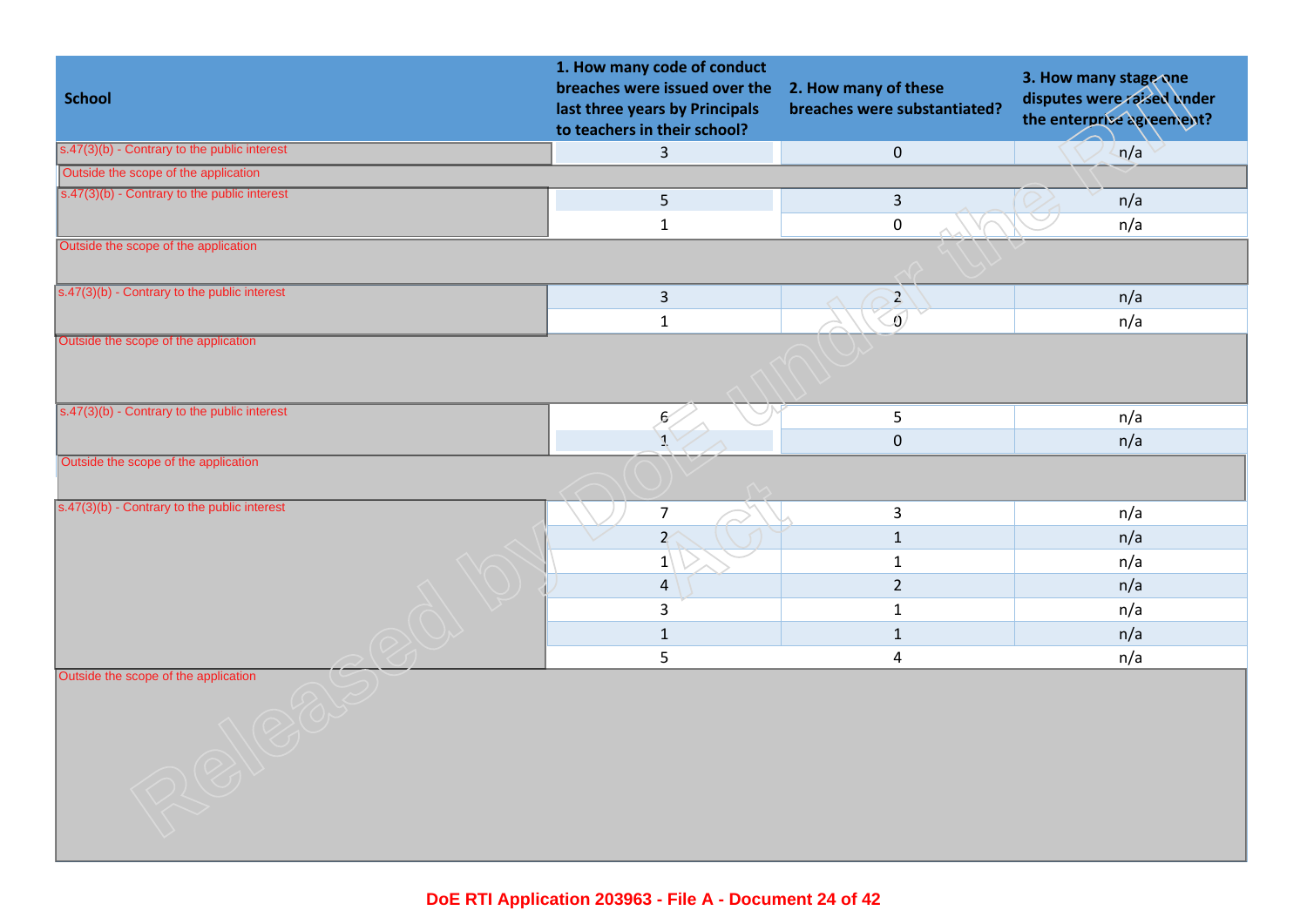| <b>School</b>                                         | 1. How many code of conduct<br>breaches were issued over the<br>last three years by Principals<br>to teachers in their school? | 2. How many of these<br>breaches were substantiated? | 3. How many stage one<br>disputes were raised under<br>the enterprise agreement? |
|-------------------------------------------------------|--------------------------------------------------------------------------------------------------------------------------------|------------------------------------------------------|----------------------------------------------------------------------------------|
| $s.47(3)(b)$ - Contrary to the public interest        | $\mathbf{1}$                                                                                                                   | $\mathbf{1}$                                         | n/a                                                                              |
| Outside the scope of the application                  |                                                                                                                                |                                                      |                                                                                  |
| $\sqrt{(s.47(3)(b) -$ Contrary to the public interest | $\overline{2}$                                                                                                                 | $\overline{2}$                                       | n/a                                                                              |
|                                                       | $\overline{7}$                                                                                                                 | $\mathsf{3}$                                         | n/a                                                                              |
|                                                       | $\mathbf{1}$                                                                                                                   | $1\,$                                                | n/a                                                                              |
| Outside the scope of the application                  |                                                                                                                                |                                                      |                                                                                  |
| s.47(3)(b) - Contrary to the public interest          | $\mathbf{1}$                                                                                                                   | X                                                    | n/a                                                                              |
|                                                       | $\mathbf{1}$                                                                                                                   | $\delta$                                             | n/a                                                                              |
|                                                       | 5                                                                                                                              | $\overline{2}$                                       | n/a                                                                              |
|                                                       | $\mathbf{1}$                                                                                                                   | $\mathbf 0$                                          | n/a                                                                              |
|                                                       | $\overline{2}$                                                                                                                 | $\overline{2}$                                       | n/a                                                                              |
|                                                       | X.                                                                                                                             | $\mathbf 0$                                          | n/a                                                                              |
| Outside the scope of the application                  |                                                                                                                                |                                                      |                                                                                  |
| s.47(3)(b) - Contrary to the public interest          | $\overline{2}$                                                                                                                 | $\overline{2}$                                       | n/a                                                                              |
|                                                       | $\overline{z}$                                                                                                                 | $\mathbf 0$                                          | n/a                                                                              |
| Outside the scope of the application                  |                                                                                                                                |                                                      |                                                                                  |
| s.47(3)(b) - Contrary to the public interest          | $\mathbf{1}$                                                                                                                   | $\mathbf 0$                                          | n/a                                                                              |
| Outside the scope of the application                  |                                                                                                                                |                                                      |                                                                                  |
| s.47(3)(b) - Contrary to the public interest          | $\overline{3}$                                                                                                                 | $\overline{2}$                                       | n/a                                                                              |
|                                                       | $\mathbf{1}$                                                                                                                   | $\mathbf{1}$                                         | n/a                                                                              |
|                                                       | $\overline{2}$                                                                                                                 | $\overline{2}$                                       | n/a                                                                              |
|                                                       | $\mathbf{1}$                                                                                                                   | $\mathbf{1}$                                         | n/a                                                                              |
| Outside the scope of the application                  |                                                                                                                                |                                                      |                                                                                  |
| s.47(3)(b) - Contrary in the public interest          | $\mathbf{1}$                                                                                                                   | $\mathbf 0$                                          | n/a                                                                              |
| Outside the scope of the application                  |                                                                                                                                |                                                      |                                                                                  |
| s.47(3)(b) - Contrary to the public interest          | $\boldsymbol{6}$                                                                                                               | $\overline{2}$                                       | n/a                                                                              |
|                                                       | $\overline{2}$                                                                                                                 | $\mathbf 0$                                          | n/a                                                                              |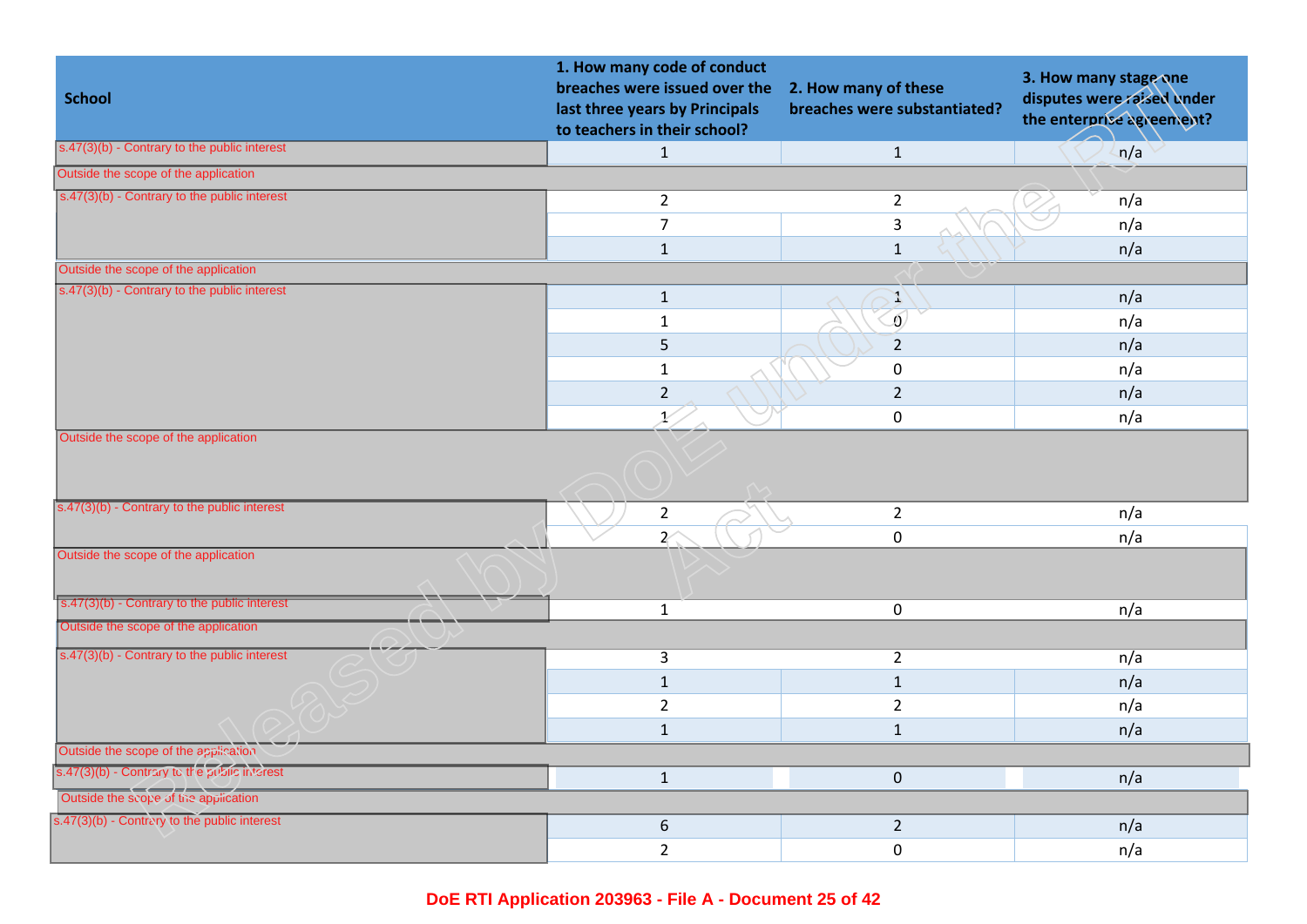| <b>School</b>                                         | 1. How many code of conduct<br>breaches were issued over the<br>last three years by Principals | 2. How many of these<br>breaches were substantiated? | 3. How many stage one<br>disputes were raised under<br>the enterprise agreement? |
|-------------------------------------------------------|------------------------------------------------------------------------------------------------|------------------------------------------------------|----------------------------------------------------------------------------------|
|                                                       | to teachers in their school?                                                                   |                                                      |                                                                                  |
| $s.47(3)(b)$ - Contrary to the public interest        | $\overline{2}$                                                                                 | $\mathbf 0$                                          | n/a                                                                              |
|                                                       | $\mathbf 1$                                                                                    | $\mathbf 0$                                          | n/a                                                                              |
| Outside the scope of the application                  |                                                                                                |                                                      |                                                                                  |
| $s.47(3)(b)$ - Contrary to the public interest        | 3                                                                                              | $\overline{3}$                                       | n/a                                                                              |
| Outside the scope of the application                  |                                                                                                |                                                      |                                                                                  |
| $s.47(3)(b)$ - Contrary to the public interest        | 9                                                                                              | 6                                                    | n/a                                                                              |
|                                                       | $\overline{2}$                                                                                 | $\overline{0}$                                       | n/a                                                                              |
|                                                       | $\mathbf{1}$                                                                                   | $\mathbf 0$                                          | n/a                                                                              |
| Outside the scope of the application                  |                                                                                                |                                                      |                                                                                  |
| $s.47(3)(b)$ - Contrary to the public interest        | $\mathbf{1}$                                                                                   | $\mathbf 0$                                          | n/a                                                                              |
| Outside the scope of the application                  |                                                                                                |                                                      |                                                                                  |
| $s.47(3)(b)$ - Contrary to the public interest        | Y                                                                                              | $\mathbf{1}$                                         | n/a                                                                              |
|                                                       | $\mathbf{A}$                                                                                   | $\overline{2}$                                       | n/a                                                                              |
| Outside the scope of the application                  |                                                                                                |                                                      |                                                                                  |
| $\sqrt{(s.47(3)(b) -$ Contrary to the public interest | $\bf 8$                                                                                        | 3                                                    | n/a                                                                              |
| Outside the scope of the application                  |                                                                                                |                                                      |                                                                                  |
| $s.47(3)(b)$ - Contrary to the public interest        | $3\sqrt{ }$                                                                                    | $\mathbf{1}$                                         | n/a                                                                              |
|                                                       | 10                                                                                             | $\sqrt{6}$                                           | n/a                                                                              |
|                                                       | 4                                                                                              | $1\,$                                                | n/a                                                                              |
| Outside the scope of the application                  |                                                                                                |                                                      |                                                                                  |
| $s.47(3)(b)$ - Contrary to the public interest        | $\overline{2}$                                                                                 | $\mathbf{1}$                                         | n/a                                                                              |
|                                                       | 3                                                                                              | $\mathbf{1}$                                         | n/a                                                                              |
| Outside the scope of the application                  |                                                                                                |                                                      |                                                                                  |
| s.47(3)(b) - Contrary to the public interest          | 5                                                                                              | $\overline{2}$                                       | n/a                                                                              |
| Outside the scope of the application                  |                                                                                                |                                                      |                                                                                  |
|                                                       |                                                                                                |                                                      |                                                                                  |
| s.47(3)(b) - Contrary to the public interest          | 3                                                                                              | $\mathbf{1}$                                         | n/a                                                                              |
|                                                       | $\mathbf 1$                                                                                    | $\mathbf{1}$                                         | n/a                                                                              |
|                                                       | $\mathbf{1}$                                                                                   | $\mathbf 0$                                          | n/a                                                                              |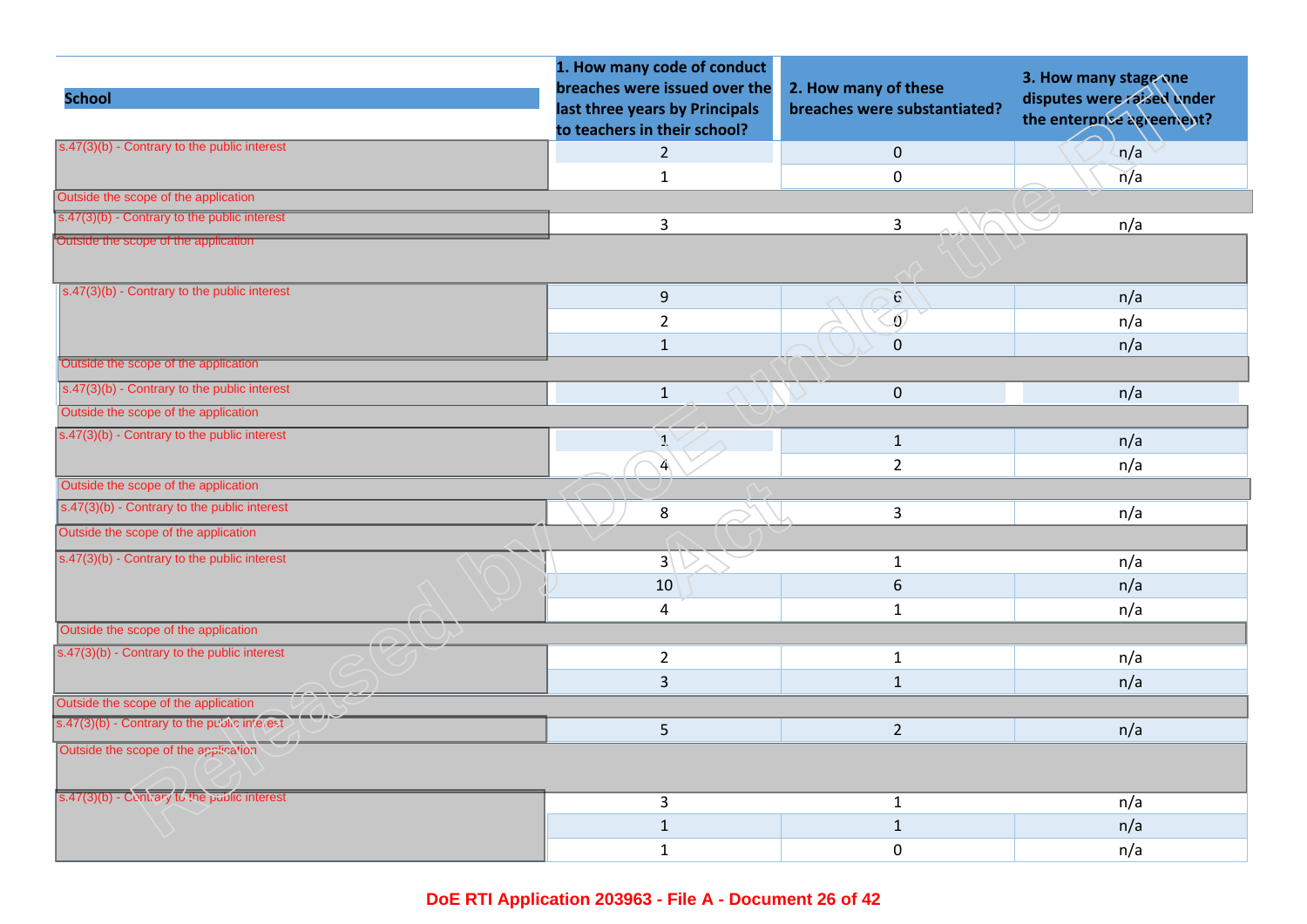| <b>School</b>                                                   | 1. How many code of conduct<br>breaches were issued over the<br>last three years by Principals<br>to teachers in their school? | 2. How many of these<br>breaches were substantiated? | 3. How many stage one<br>disputes were raised under<br>the enterprise agreement? |
|-----------------------------------------------------------------|--------------------------------------------------------------------------------------------------------------------------------|------------------------------------------------------|----------------------------------------------------------------------------------|
| Outside the scope of the application                            |                                                                                                                                |                                                      |                                                                                  |
| $s.47(3)(b)$ - Contrary to the public interest                  | $2^{\circ}$                                                                                                                    | $\mathbf{0}$                                         | n/a                                                                              |
|                                                                 | 3                                                                                                                              | $\mathbf{1}$                                         | n/a                                                                              |
| Outside the scope of the application                            |                                                                                                                                |                                                      |                                                                                  |
| $\sqrt{\frac{1}{5.47(3)(b)}}$ - Contrary to the public interest | $\mathbf{1}$                                                                                                                   | $\mathfrak{g}$                                       | n/a                                                                              |
| Outside the scope of the application                            |                                                                                                                                |                                                      |                                                                                  |
| $\sqrt{(s.47(3)(b) -$ Contrary to the public interest           | $\overline{2}$                                                                                                                 | $\textcircled{\scriptsize{1}}$                       | n/a                                                                              |
| Outside the scope of the application                            |                                                                                                                                |                                                      |                                                                                  |
| s.47(3)(b) - Contrary to the public interest                    | $\mathbf 1$                                                                                                                    | $\mathbf 0$                                          | n/a                                                                              |
| Outside the scope of the application                            |                                                                                                                                |                                                      |                                                                                  |
| $s.47(3)(b)$ - Contrary to the public interest                  | $\mathbf{A}$                                                                                                                   | $\mathbf 0$                                          | n/a                                                                              |
|                                                                 | $\mathbf{1}^{\prime}$                                                                                                          | $\mathbf{1}$                                         | n/a                                                                              |
| Outside the scope of the application                            |                                                                                                                                |                                                      |                                                                                  |
| $\overline{s}$ .47(3)(b) - Contrary to the public interest      | $\bigvee$<br>$\mathbf{1}^{\prime}$                                                                                             | $\mathbf 1$                                          | n/a                                                                              |
|                                                                 | $1 \vert$                                                                                                                      | $\mathbf{1}$                                         | n/a                                                                              |
| Outside the scope of the application                            |                                                                                                                                |                                                      |                                                                                  |
| s.47(3)(b) - Contrary to the public interest                    | $\mathbf{1}$                                                                                                                   | $\mathbf{1}$                                         | n/a                                                                              |
| Outside the scope of the application                            |                                                                                                                                |                                                      |                                                                                  |
| s.47(3)(b) - Contrary to the public interest                    | $\overline{3}$                                                                                                                 | $\mathbf{1}$                                         | n/a                                                                              |
| Outside the scope of the application                            |                                                                                                                                |                                                      |                                                                                  |
| s.47(3)(b) - Contrary to the public interest                    | 5                                                                                                                              | $\overline{3}$                                       | n/a                                                                              |
|                                                                 | $\overline{2}$                                                                                                                 | $\overline{2}$                                       | n/a                                                                              |
| Outside the scope of the application                            |                                                                                                                                |                                                      |                                                                                  |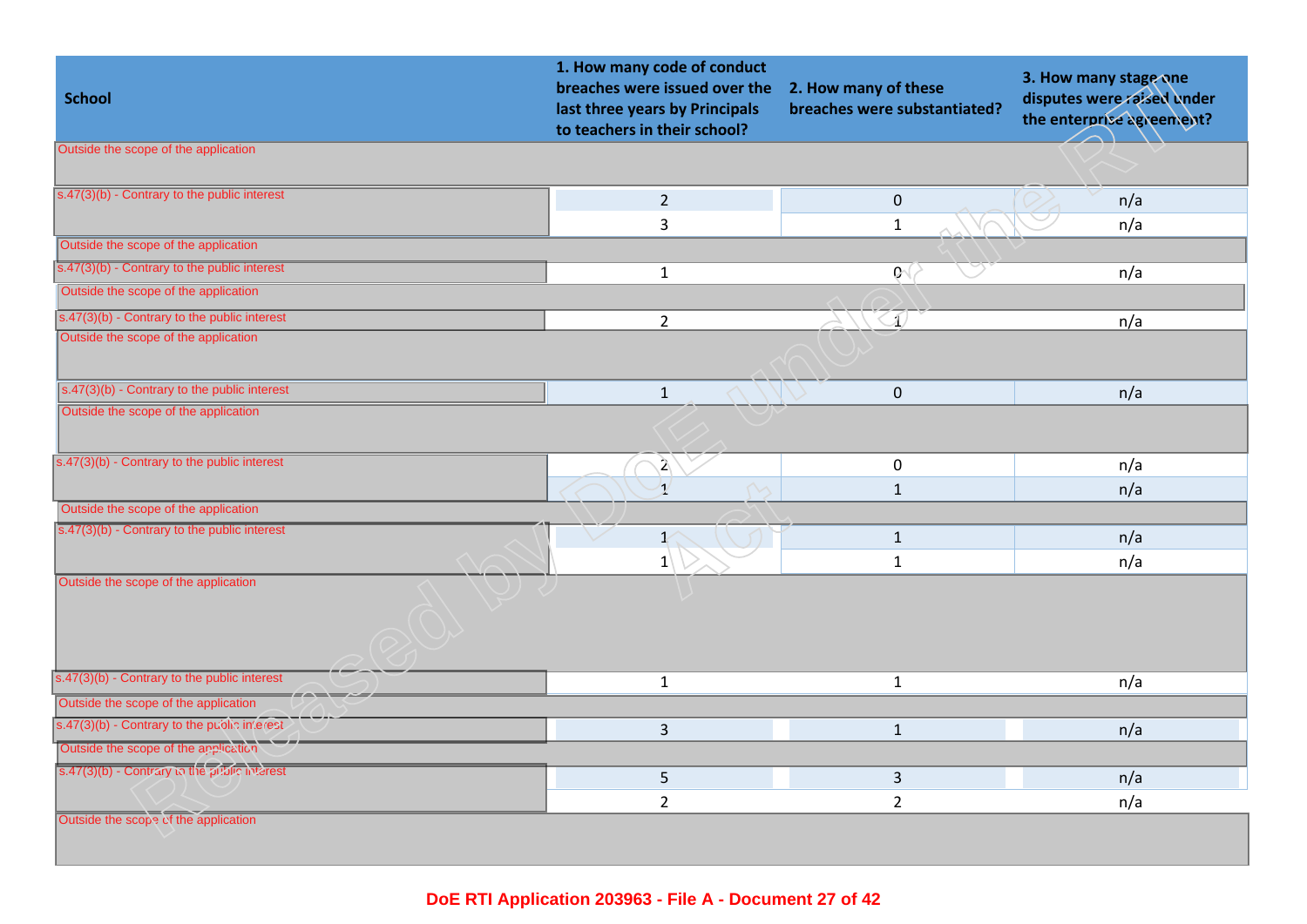| <b>School</b>                                                | 1. How many code of conduct<br>breaches were issued over the<br>last three years by Principals<br>to teachers in their school? | 2. How many of these<br>breaches were substantiated? | 3. How many stage one<br>disputes were raised under<br>the enterprise agreement? |
|--------------------------------------------------------------|--------------------------------------------------------------------------------------------------------------------------------|------------------------------------------------------|----------------------------------------------------------------------------------|
| Outside the scope of the application                         |                                                                                                                                |                                                      |                                                                                  |
| s.47(3)(b) - Contrary to the public interest                 | $\overline{5}$                                                                                                                 | $\mathbf{1}$                                         | $\overline{n}/a$                                                                 |
| Outside the scope of the application                         |                                                                                                                                |                                                      |                                                                                  |
| $\overline{s.47(3)(b)}$ - Contrary to the public interest    | $\overline{\mathbf{4}}$                                                                                                        | $\mathbf 0$                                          | n/a                                                                              |
| Outside the scope of the application                         |                                                                                                                                |                                                      |                                                                                  |
| $s.47(3)(b)$ - Contrary to the public interest               | $\overline{2}$                                                                                                                 | $\mathcal{Y}(\mathcal{X})$                           | n/a                                                                              |
| Outside the scope of the application                         |                                                                                                                                |                                                      |                                                                                  |
| s.47(3)(b) - Contrary to the public interest                 | $\mathbf 1$                                                                                                                    | $\oslash$                                            | n/a                                                                              |
| Outside the scope of the application                         |                                                                                                                                |                                                      |                                                                                  |
| $s.47(3)(b)$ - Contrary to the public interest               |                                                                                                                                |                                                      |                                                                                  |
|                                                              | $\mathcal{E}$                                                                                                                  | $\mathsf{3}$                                         | n/a                                                                              |
| Outside the scope of the application                         |                                                                                                                                | $\mathbf 0$                                          | n/a                                                                              |
| s.47(3)(b) - Contrary to the public interest                 |                                                                                                                                |                                                      |                                                                                  |
| Outside the scope of the application                         | $\mathbf{1}$                                                                                                                   | $\mathbf{1}$                                         | n/a                                                                              |
| $\boxed{\text{s.47(3)(b)}$ - Contrary to the public interest |                                                                                                                                |                                                      |                                                                                  |
|                                                              | $\mathbf{1}$                                                                                                                   | $\mathbf 0$                                          | n/a                                                                              |
| Outside the scope of the application                         | $ 1\rangle$                                                                                                                    | $\mathbf{1}$                                         | n/a                                                                              |
|                                                              |                                                                                                                                |                                                      |                                                                                  |
| $s.47(3)(b)$ - Contrary to the public interest               | $\overline{4}$                                                                                                                 | $\mathbf{1}$                                         | n/a                                                                              |
|                                                              | $6\,$                                                                                                                          | $\overline{2}$                                       | n/a                                                                              |
|                                                              | $\overline{2}$                                                                                                                 | $\mathbf{1}$                                         | n/a                                                                              |
|                                                              | $\mathbf{1}$                                                                                                                   | $\bf 0$                                              | n/a                                                                              |
| Outside the scope of the application                         |                                                                                                                                |                                                      |                                                                                  |
| s.47(3)(b) - Contrary to the public interest                 | 9                                                                                                                              | 5                                                    | n/a                                                                              |
| Outside the scope of the application                         |                                                                                                                                |                                                      |                                                                                  |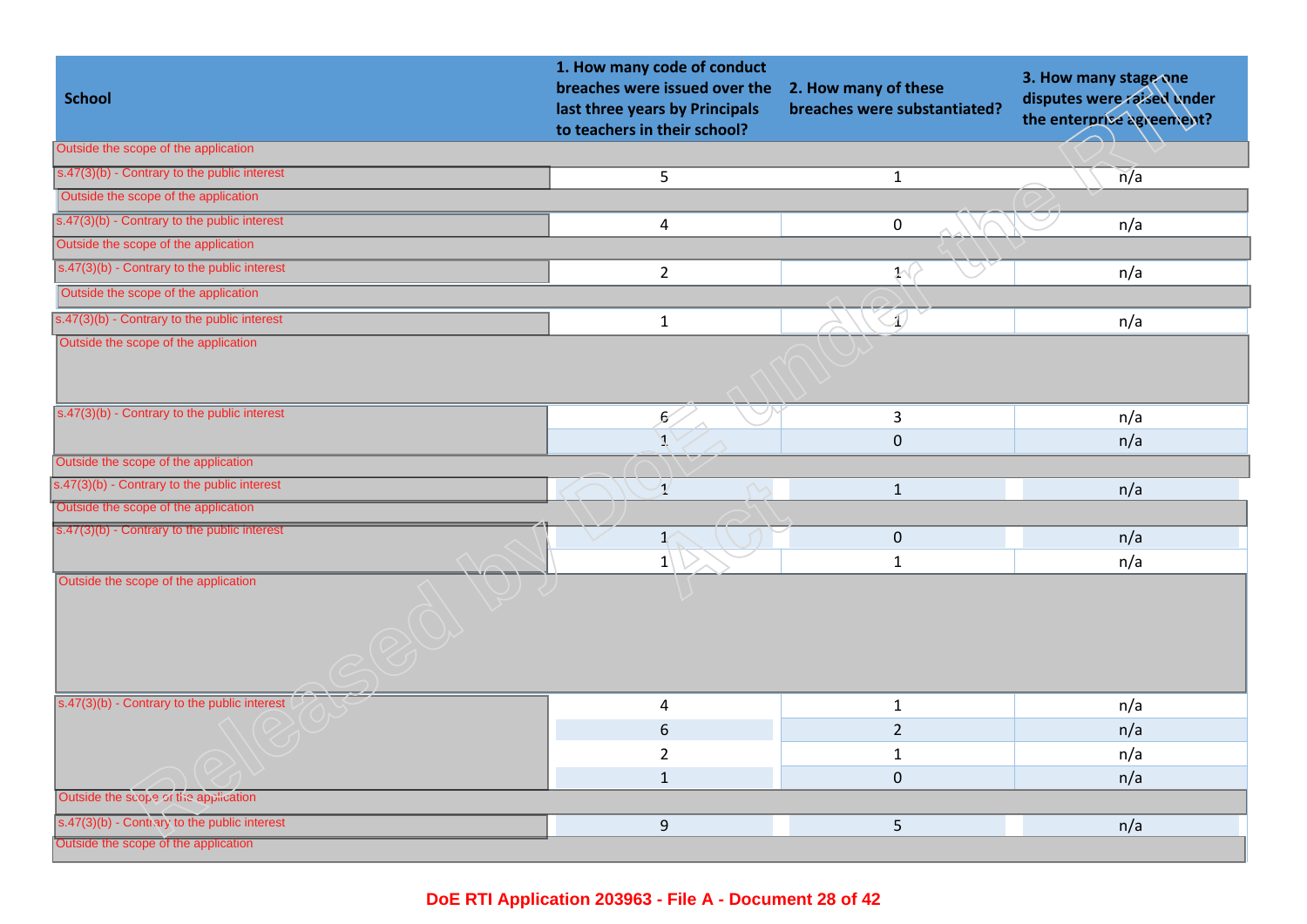|                                                           | 1. How many code of conduct<br>breaches were issued over the   | 2. How many of these         | 3. How many stage one                                   |
|-----------------------------------------------------------|----------------------------------------------------------------|------------------------------|---------------------------------------------------------|
| <b>School</b>                                             | last three years by Principals<br>to teachers in their school? | breaches were substantiated? | disputes were raised under<br>the enterprise agreement? |
| Outside the scope of the application                      |                                                                |                              |                                                         |
| $s.47(3)(b)$ - Contrary to the public interest            | $\mathbf{1}$                                                   | $\mathbf 0$                  | n/a                                                     |
| Outside the scope of the application                      |                                                                |                              |                                                         |
| $\overline{s.47(3)(b)}$ - Contrary to the public interest | $\mathbf{1}$                                                   | $\pmb{0}$                    | n/a                                                     |
|                                                           | $\mathbf{1}$                                                   | $\mathbf{1}$                 | n/a                                                     |
|                                                           | 4                                                              | $\mathcal{Y}(\mathcal{X})$   | n/a                                                     |
| Outside the scope of the application                      |                                                                |                              |                                                         |
| s.47(3)(b) - Contrary to the public interest              | $\overline{2}$                                                 | S)                           | n/a                                                     |
| Outside the scope of the application                      |                                                                |                              |                                                         |
| $s.47(3)(b)$ - Contrary to the public interest            | $\overline{4}$                                                 | $\overline{2}$               | n/a                                                     |
| Outside the scope of the application                      |                                                                |                              |                                                         |
| s.47(3)(b) - Contrary to the public interest              | 7                                                              | 5                            | n/a                                                     |
| Outside the scope of the application                      |                                                                |                              |                                                         |
| s.47(3)(b) - Contrary to the public interest              | $\overline{2}$                                                 | $\mathbf 0$                  | n/a                                                     |
|                                                           | $\mathbf{1}$                                                   | $\mathsf 0$                  | n/a                                                     |
| Outside the scope of the application                      |                                                                |                              |                                                         |
| $s.47(3)(b)$ - Contrary to the public interest            | $2\sqrt{ }$                                                    | $\mathbf{1}$                 | n/a                                                     |
|                                                           | 11                                                             | 11                           | n/a                                                     |
| Outside the scope of the application                      |                                                                |                              |                                                         |
| $s.47(3)(b)$ - Contrary to the public interest            | $\overline{4}$                                                 | $\overline{2}$               | n/a                                                     |
|                                                           | 5                                                              | $\overline{2}$               | n/a                                                     |
| Outside the scope of the application                      |                                                                |                              |                                                         |
| s.47(3)(b) - Contrary to the public interest              | $\mathbf{1}$                                                   | $\mathbf{1}$                 | n/a                                                     |
| Outside the scope of the application                      |                                                                |                              |                                                         |
| $s.47(3)(b)$ - Contrary to the public interest            | $\mathbf{1}$                                                   | $\mathbf 0$                  | n/a                                                     |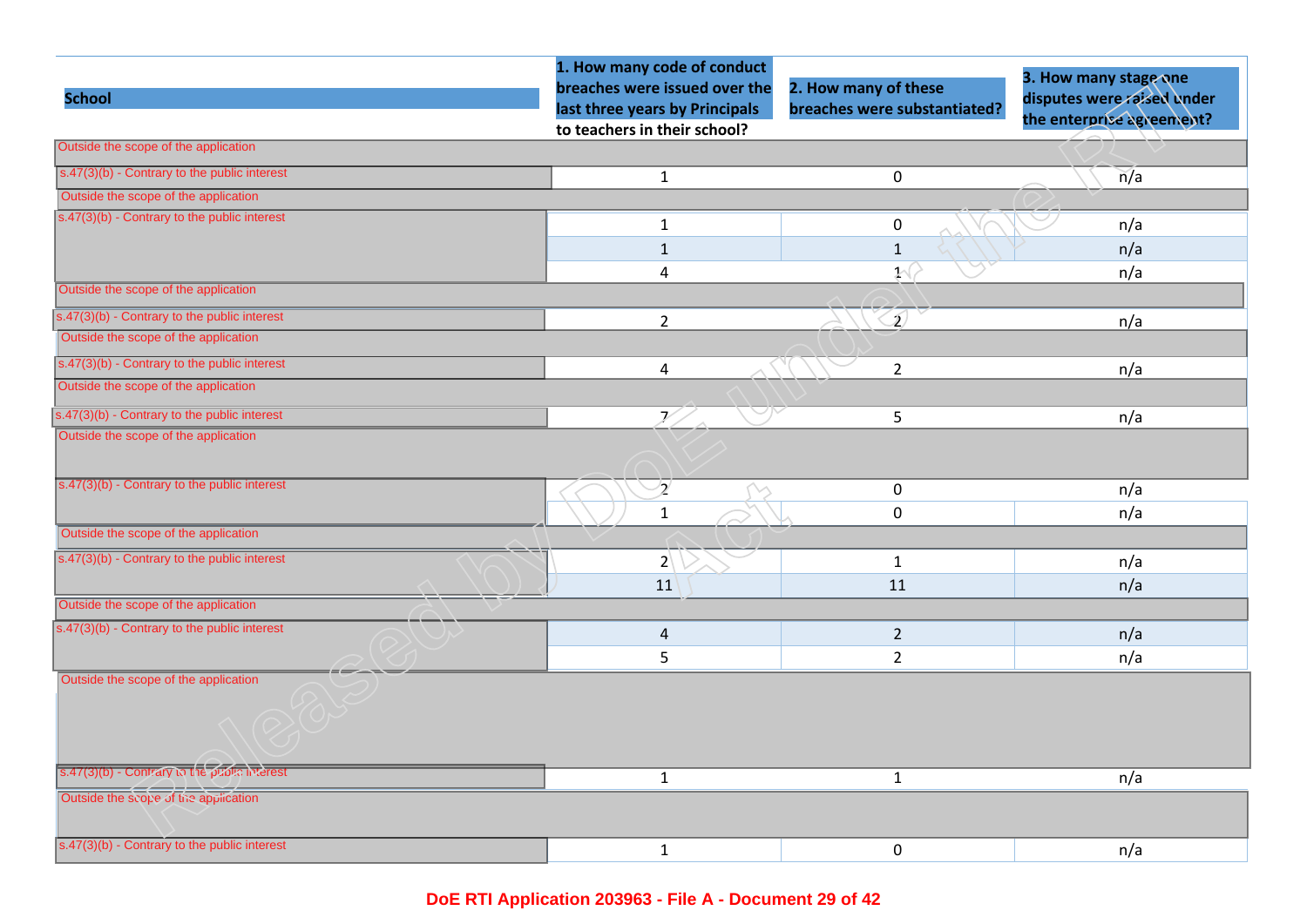| <b>School</b>                                         | 1. How many code of conduct<br>breaches were issued over the<br>last three years by Principals<br>to teachers in their school? | 2. How many of these<br>breaches were substantiated? | 3. How many stage one<br>disputes were raised under<br>the enterprise agreement? |
|-------------------------------------------------------|--------------------------------------------------------------------------------------------------------------------------------|------------------------------------------------------|----------------------------------------------------------------------------------|
| s.47(3)(b) - Contrary to the public interest          | $\overline{2}$                                                                                                                 | $\mathbf{1}$                                         | n/a                                                                              |
|                                                       | $\overline{2}$                                                                                                                 | $\pmb{0}$                                            | n/a                                                                              |
|                                                       | $\overline{2}$                                                                                                                 | $\mathbf{1}$                                         | n/a                                                                              |
| Outside the scope of the application                  |                                                                                                                                |                                                      |                                                                                  |
| s.47(3)(b) - Contrary to the public interest          | $\overline{7}$                                                                                                                 | $\oslash 5$                                          | n/a                                                                              |
| Outside the scope of the application                  |                                                                                                                                |                                                      |                                                                                  |
| $s.47(3)(b)$ - Contrary to the public interest        | $\overline{\mathbf{3}}$                                                                                                        | $\mathbf{1}$                                         | n/a                                                                              |
|                                                       | 4                                                                                                                              | $\overline{2}$                                       | n/a                                                                              |
|                                                       | Ā                                                                                                                              | $\mathbf{1}$                                         | n/a                                                                              |
|                                                       | $\mathbf{1}$                                                                                                                   | $\mathbf 1$                                          | n/a                                                                              |
|                                                       | $\overline{2}$                                                                                                                 | $\mathbf 0$                                          | n/a                                                                              |
|                                                       | $\overline{2}$                                                                                                                 | $1\,$                                                | n/a                                                                              |
|                                                       | $\mathbf{1}^{\prime}$                                                                                                          | $\mathbf{1}$                                         | n/a                                                                              |
|                                                       | $2\sqrt{ }$                                                                                                                    | $\mathbf 0$                                          | n/a                                                                              |
| Outside the scope of the application                  |                                                                                                                                |                                                      |                                                                                  |
| $\sqrt{(s.47(3)(b) -$ Contrary to the public interest | $\mathbf{1}$                                                                                                                   | $\overline{0}$                                       | n/a                                                                              |
|                                                       | $\mathbf 1$                                                                                                                    | $\mathbf 1$                                          | n/a                                                                              |
|                                                       | $\mathbf 1$                                                                                                                    | $\mathbf{1}$                                         | n/a                                                                              |
| Outside the scope of the application                  |                                                                                                                                |                                                      |                                                                                  |
| s.47(3)(b) - Contrary to the public interest          | $\overline{4}$                                                                                                                 | $\overline{3}$                                       | n/a                                                                              |
| Outside the scope of the application                  |                                                                                                                                |                                                      |                                                                                  |
| s.47(3)(b) - Contrary to the public interest          | $\mathbf{1}$                                                                                                                   | $\mathbf{1}$                                         | n/a                                                                              |
|                                                       | $\mathbf 1$                                                                                                                    | $\mathbf 1$                                          | n/a                                                                              |
|                                                       | $\mathbf{1}$                                                                                                                   | $1\,$                                                | n/a                                                                              |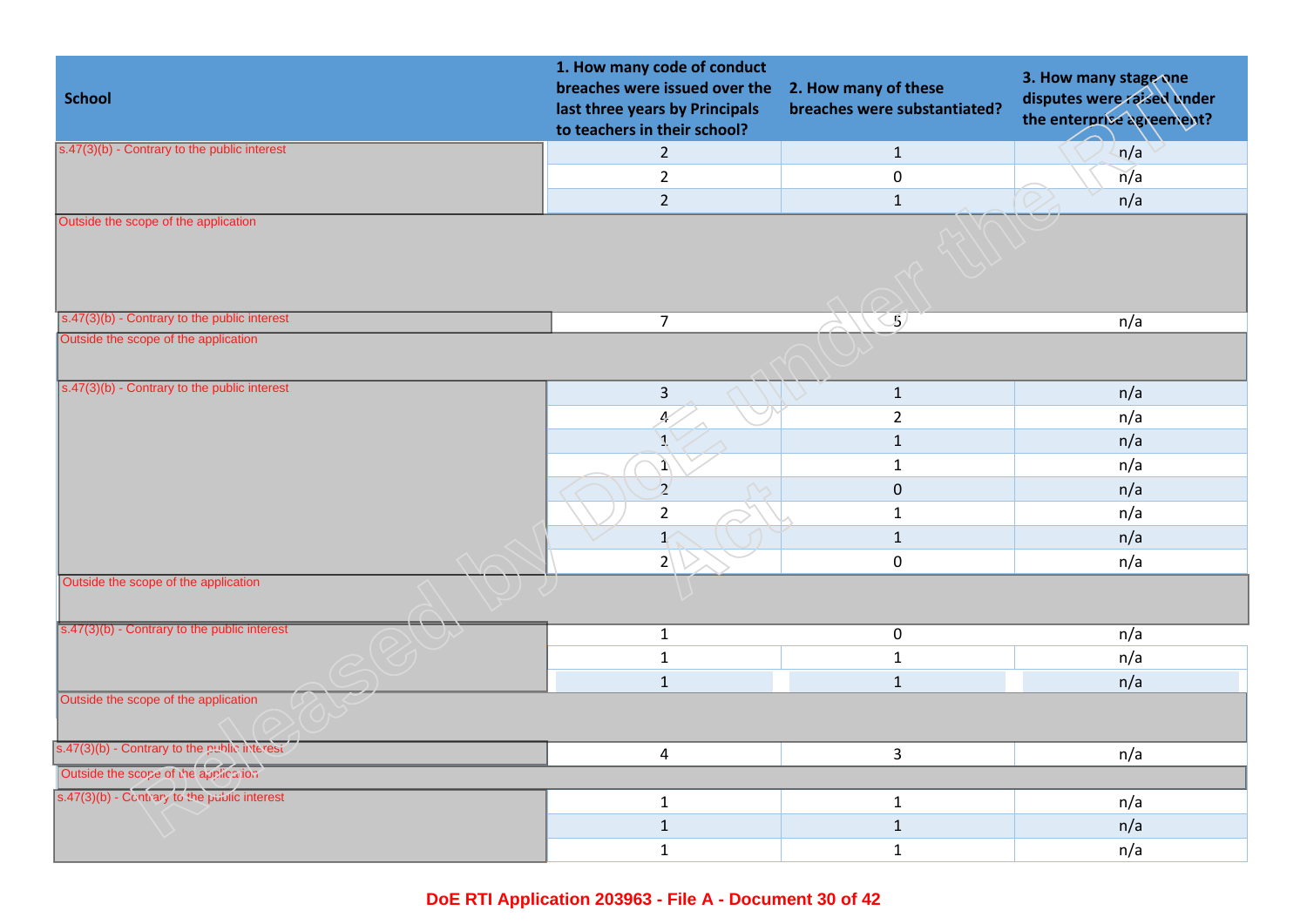| <b>School</b>                                         | 1. How many code of conduct<br>breaches were issued over the<br>last three years by Principals<br>to teachers in their school? | 2. How many of these<br>breaches were substantiated? | 3. How many stage one<br>disputes were raised under<br>the enterprise agreement? |
|-------------------------------------------------------|--------------------------------------------------------------------------------------------------------------------------------|------------------------------------------------------|----------------------------------------------------------------------------------|
| Outside the scope of the application                  |                                                                                                                                |                                                      |                                                                                  |
| s.47(3)(b) - Contrary to the public interest          | $\mathbf 1$                                                                                                                    | $\mathbf{1}$                                         | n/a                                                                              |
|                                                       | 4                                                                                                                              | $\mathbf 1$                                          | n/a                                                                              |
|                                                       | $\mathbf{1}$                                                                                                                   | $\mathbf 0$                                          | n/a                                                                              |
|                                                       | 3                                                                                                                              | 2 <sup>′</sup>                                       | n/a                                                                              |
| Outside the scope of the application                  |                                                                                                                                |                                                      |                                                                                  |
| s.47(3)(b) - Contrary to the public interest          | $\overline{4}$                                                                                                                 | $\overline{2}$                                       | n/a                                                                              |
|                                                       | $\mathbf{1}$                                                                                                                   | $\mathbf 0$                                          | n/a                                                                              |
|                                                       | $1\,$                                                                                                                          | $\mathbf{1}$                                         | n/a                                                                              |
|                                                       | Æ,                                                                                                                             | $\overline{4}$                                       | n/a                                                                              |
| Outside the scope of the application                  |                                                                                                                                |                                                      |                                                                                  |
| $\sqrt{(s.47(3)(b) -$ Contrary to the public interest | $\ket{\mathbf{1}}$                                                                                                             | $\pmb{0}$                                            | n/a                                                                              |
|                                                       | $\mathbf{g}$                                                                                                                   | 5                                                    | n/a                                                                              |
|                                                       | $\mathbf{1}$                                                                                                                   | $\mathbf 0$                                          | n/a                                                                              |
|                                                       | $\overline{z}$                                                                                                                 | $\mathbf{1}$                                         | n/a                                                                              |
|                                                       | 8                                                                                                                              | $\overline{2}$                                       | n/a                                                                              |
|                                                       | $\overline{2}$                                                                                                                 | $\mathbf{1}$                                         | n/a                                                                              |
| Outside the scope of the application                  |                                                                                                                                |                                                      |                                                                                  |
| s.47(3)(b) - Contrary to the public interest          | 4                                                                                                                              | $\overline{3}$                                       | n/a                                                                              |
| Outside the scope of the application                  |                                                                                                                                |                                                      |                                                                                  |
| s.47(3)(b) - Contrary to the public interest          | $\overline{6}$                                                                                                                 | $\overline{a}$                                       | n/a                                                                              |
| Outside the scope of the application                  |                                                                                                                                |                                                      |                                                                                  |
| s.47(3)(b) - Contrary to the public interest          | 3                                                                                                                              | $\mathbf{1}$                                         | n/a                                                                              |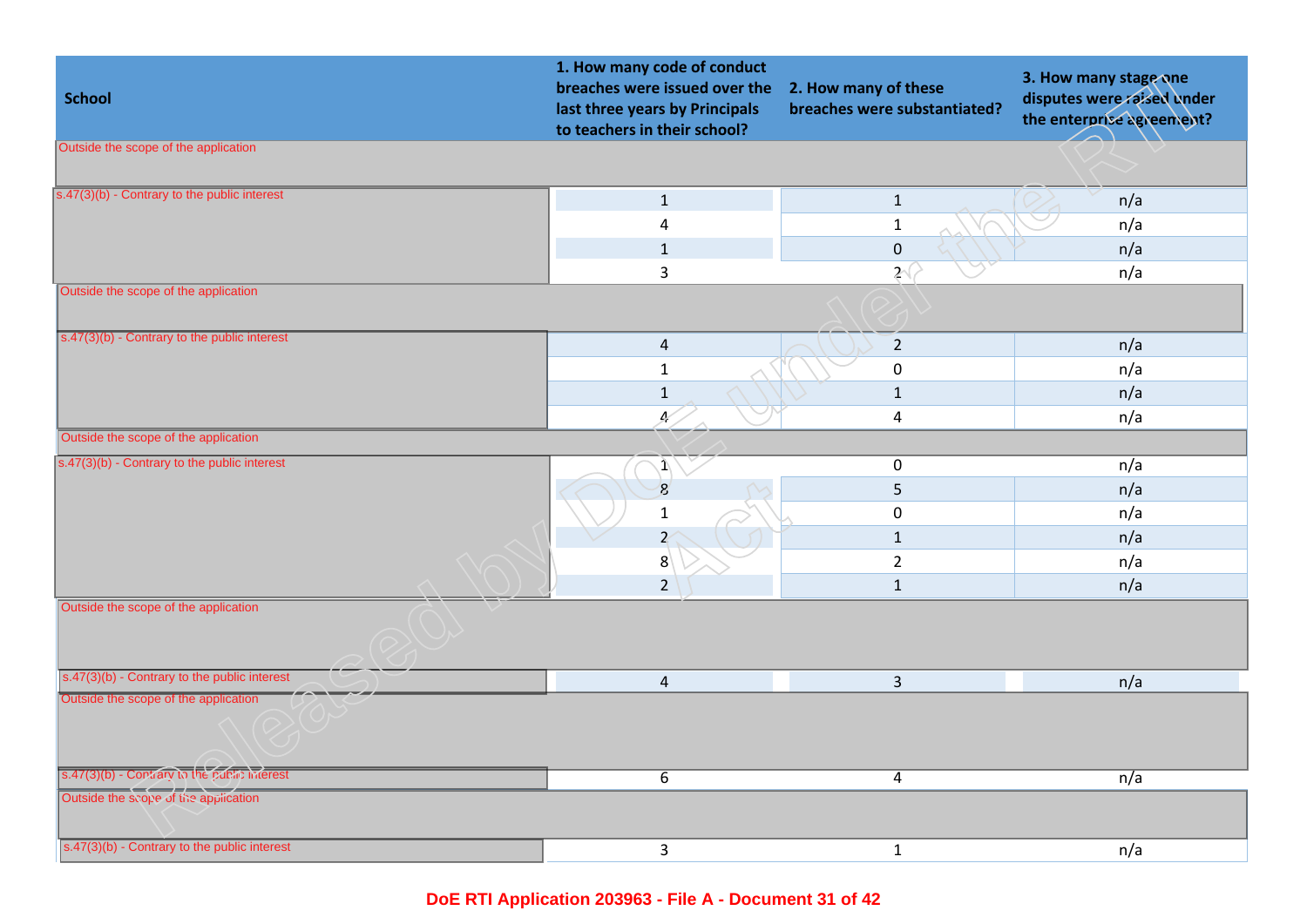| <b>School</b>                                                   | 1. How many code of conduct<br>breaches were issued over the<br>last three years by Principals<br>to teachers in their school? | 2. How many of these<br>breaches were substantiated? | 3. How many stage one<br>disputes were raised under<br>the enterprise agreement? |
|-----------------------------------------------------------------|--------------------------------------------------------------------------------------------------------------------------------|------------------------------------------------------|----------------------------------------------------------------------------------|
| $s.47(3)(b)$ - Contrary to the public interest                  | $\overline{2}$                                                                                                                 | $\overline{2}$                                       | n/a                                                                              |
|                                                                 | $\overline{4}$                                                                                                                 | $\mathbf{1}$                                         | n/a                                                                              |
| Outside the scope of the application                            |                                                                                                                                |                                                      |                                                                                  |
| $s.47(3)(b)$ - Contrary to the public interest                  | $\overline{3}$                                                                                                                 | $\overline{2}$                                       | n/a                                                                              |
| Outside the scope of the application                            |                                                                                                                                |                                                      |                                                                                  |
| s.47(3)(b) - Contrary to the public interest                    | $\mathbf{1}$                                                                                                                   | E.                                                   | n/a                                                                              |
|                                                                 | $\mathbf{1}$                                                                                                                   | Ō.                                                   | n/a                                                                              |
| Outside the scope of the application                            |                                                                                                                                |                                                      |                                                                                  |
| s.47(3)(b) - Contrary to the public interest                    | $\overline{4}$                                                                                                                 | $\mathbf{1}$                                         | n/a                                                                              |
| Outside the scope of the application                            |                                                                                                                                |                                                      |                                                                                  |
| $s.47(3)(b)$ - Contrary to the public interest                  | $\ket{1}$<br>$\curvearrowright$                                                                                                | $\mathbf 0$                                          | n/a                                                                              |
| Outside the scope of the application                            |                                                                                                                                |                                                      |                                                                                  |
| s.47(3)(b) - Contrary to the public interest                    | $\overline{2}$                                                                                                                 | $\mathbf 0$                                          | n/a                                                                              |
|                                                                 | $\overline{3}$                                                                                                                 | $\overline{3}$                                       | n/a                                                                              |
| Outside the scope of the application                            |                                                                                                                                |                                                      |                                                                                  |
| $s.47(3)(b)$ - Contrary to the public interest                  | 5                                                                                                                              | $2^{\circ}$                                          | n/a                                                                              |
| Outside the scope of the application                            |                                                                                                                                |                                                      |                                                                                  |
| s.47(3)(b) - Contrary to the public interest                    | $\mathbf{1}$                                                                                                                   | $\mathbf{1}$                                         | n/a                                                                              |
|                                                                 | 5                                                                                                                              | $1\,$                                                | n/a                                                                              |
| Outside the scope of the application                            |                                                                                                                                |                                                      |                                                                                  |
| s.47(3)(b) - Contrary to the public interest                    | $\overline{2}$                                                                                                                 | $\mathbf 0$                                          | n/a                                                                              |
|                                                                 | 5                                                                                                                              | $\overline{2}$                                       | n/a                                                                              |
|                                                                 | $\mathbf{1}$                                                                                                                   | $\overline{0}$                                       | n/a                                                                              |
| Outside the scope of the application                            |                                                                                                                                |                                                      |                                                                                  |
| $\sqrt{\frac{1}{5.47(3)(b)}}$ - Contrary to the public interest | 4                                                                                                                              | 3                                                    | $\overline{n}/\overline{a}$                                                      |
|                                                                 | 3                                                                                                                              | $\overline{2}$                                       | n/a                                                                              |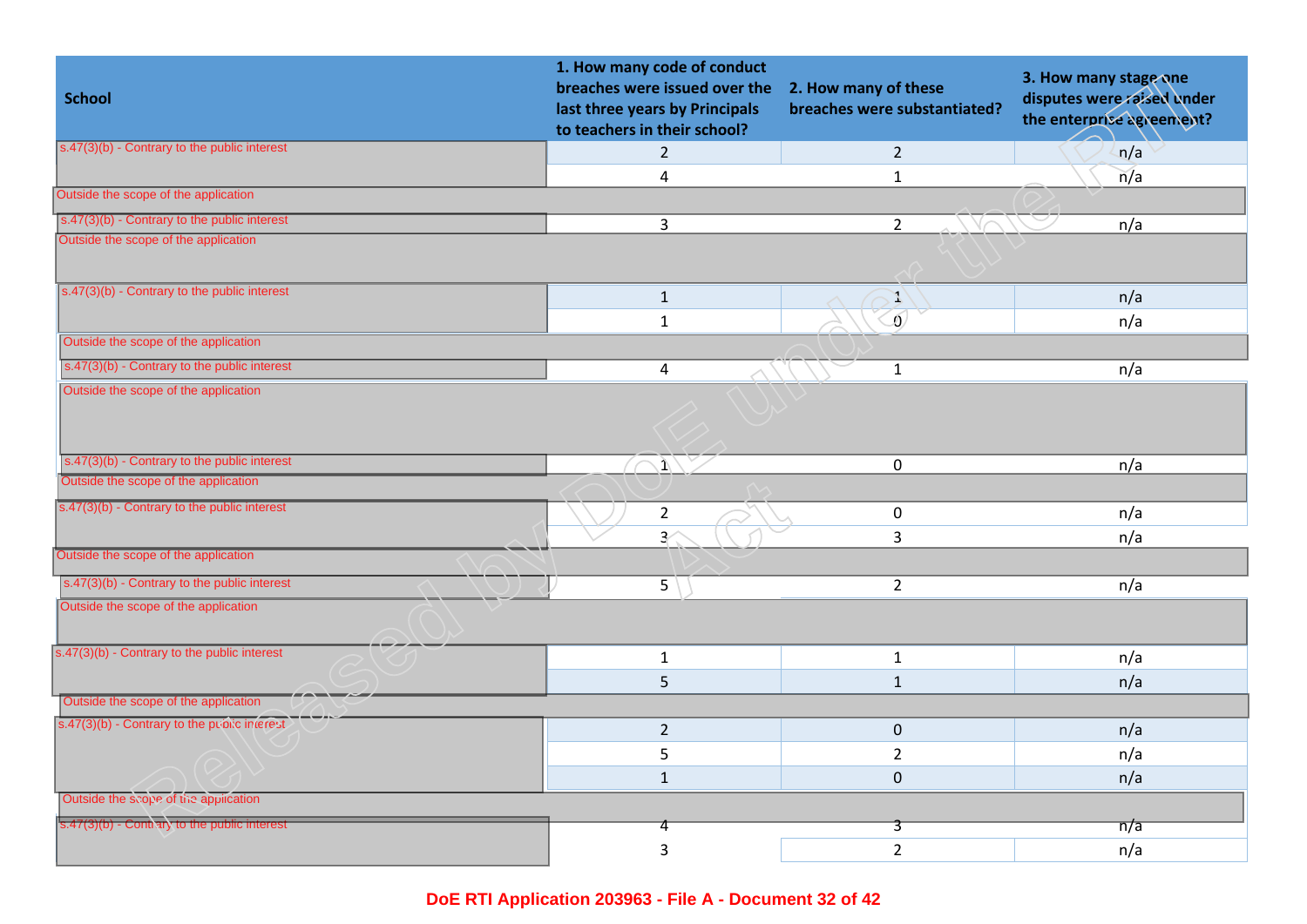| <b>School</b>                                                       | 1. How many code of conduct<br>breaches were issued over the<br>last three years by Principals<br>to teachers in their school? | 2. How many of these<br>breaches were substantiated? | 3. How many stage one<br>disputes were raised under<br>the enterprise agreement? |
|---------------------------------------------------------------------|--------------------------------------------------------------------------------------------------------------------------------|------------------------------------------------------|----------------------------------------------------------------------------------|
| Outside the scope of the application                                |                                                                                                                                |                                                      |                                                                                  |
|                                                                     |                                                                                                                                |                                                      |                                                                                  |
| $s.47(3)(b)$ - Contrary to the public interest                      | $\mathbf{1}$                                                                                                                   | $\mathbf{1}$                                         | $\oslash$<br>n/a                                                                 |
| Outside the scope of the application                                |                                                                                                                                |                                                      |                                                                                  |
| $\sqrt{\frac{1}{100}}$ s.47(3)(b) - Contrary to the public interest | $2^{\circ}$                                                                                                                    | $\pmb{0}$                                            | n/a                                                                              |
| Outside the scope of the application                                |                                                                                                                                |                                                      |                                                                                  |
| $s.47(3)(b)$ - Contrary to the public interest                      | $\mathbf{1}$                                                                                                                   | $\boldsymbol{0}$                                     | n/a                                                                              |
|                                                                     | $\mathbf{1}$                                                                                                                   | $\overline{0}$                                       | n/a                                                                              |
| Outside the scope of the application                                |                                                                                                                                |                                                      |                                                                                  |
| $s.47(3)(b)$ - Contrary to the public interest                      | $\overline{2}$                                                                                                                 | $\pmb{0}$                                            | n/a                                                                              |
| Outside the scope of the application                                |                                                                                                                                |                                                      |                                                                                  |
| $\sqrt{\frac{1}{5.47(3)(b)}}$ - Contrary to the public interest     | 10                                                                                                                             | 8                                                    | n/a                                                                              |
|                                                                     | $\mathbf{2}$                                                                                                                   | $\mathbf{1}$                                         | n/a                                                                              |
|                                                                     | $\overline{2}$                                                                                                                 | $\pmb{0}$                                            | n/a                                                                              |
| Outside the scope of the application                                |                                                                                                                                |                                                      |                                                                                  |
| s.47(3)(b) - Contrary to the public interest                        | 15 <sup>2</sup>                                                                                                                | 8                                                    | n/a                                                                              |
| Outside the scope of the application                                |                                                                                                                                |                                                      |                                                                                  |
| $s.47(3)(b)$ - Contrary to the public interest                      | $\overline{2}$                                                                                                                 | $\mathbf{1}$                                         | n/a                                                                              |
| Outside the scope of the application                                |                                                                                                                                |                                                      |                                                                                  |
| $s.47(3)(b)$ - Contrary to the public interest                      | $\mathbf{1}$                                                                                                                   | $\mathbf{1}$                                         | n/a                                                                              |
|                                                                     | 3                                                                                                                              | $\mathbf{1}$                                         | n/a                                                                              |
| Outside the scope of the application                                |                                                                                                                                |                                                      |                                                                                  |
| s.47(3)(b) - Contrary to the public interes                         | 4                                                                                                                              | $\overline{2}$                                       | n/a                                                                              |
| Outside the scope of the application                                |                                                                                                                                |                                                      |                                                                                  |
| s.47(3)(b) - Contrary to the public interest                        | 11                                                                                                                             | 4                                                    | n/a                                                                              |
|                                                                     | 5                                                                                                                              | $\overline{2}$                                       | n/a                                                                              |
| Outside the scope of the application                                |                                                                                                                                |                                                      |                                                                                  |
| s.47(3)(b) - Contrary to the public interest                        | $\mathbf{1}$                                                                                                                   | $\mathbf{1}$                                         | n/a                                                                              |
|                                                                     | 10                                                                                                                             | 6                                                    | n/a                                                                              |
|                                                                     |                                                                                                                                |                                                      |                                                                                  |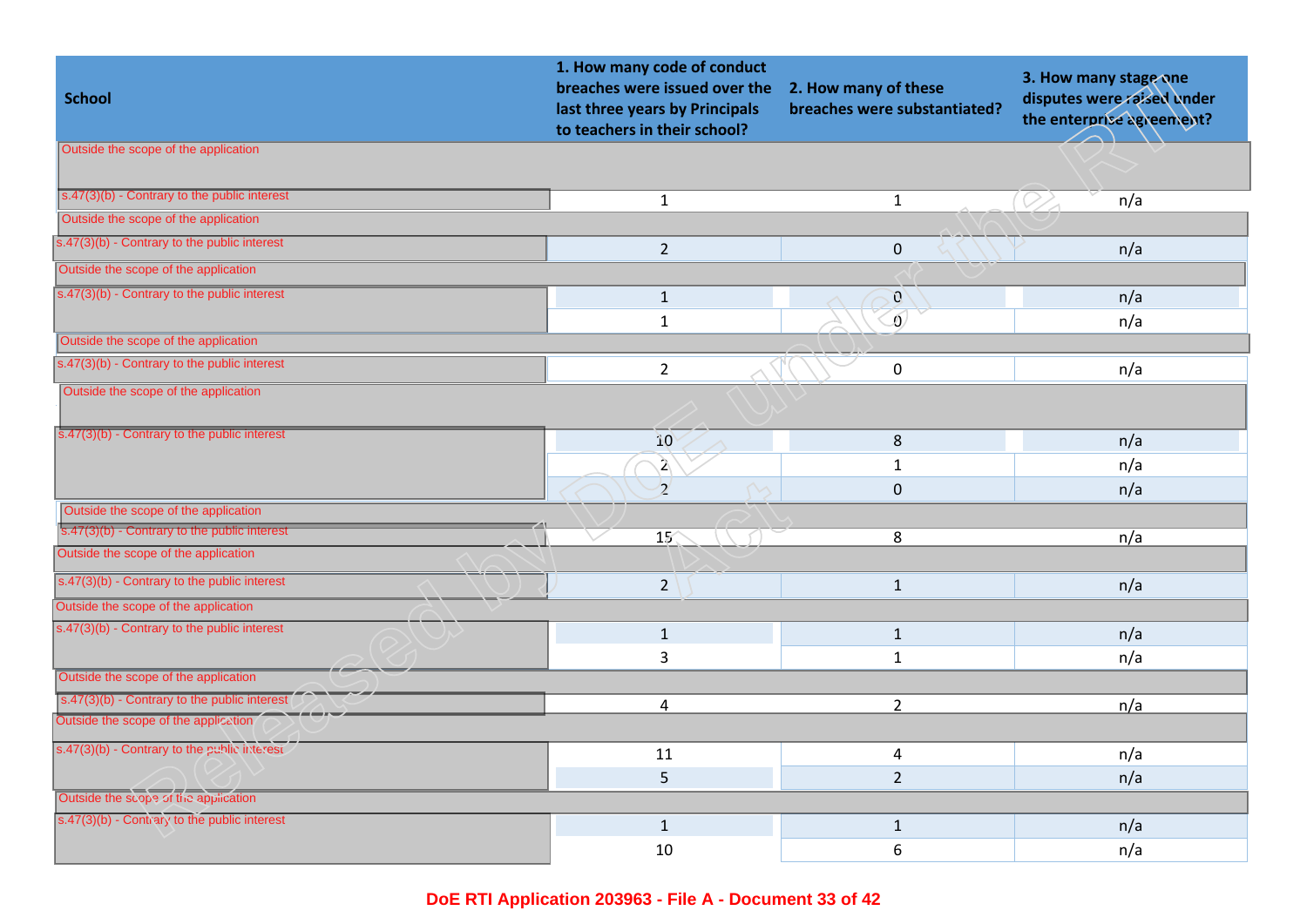| <b>School</b>                                  | 1. How many code of conduct<br>breaches were issued over the<br>last three years by Principals<br>to teachers in their school? | 2. How many of these<br>breaches were substantiated? | 3. How many stage one<br>disputes were raised under<br>the enterprise agreement? |
|------------------------------------------------|--------------------------------------------------------------------------------------------------------------------------------|------------------------------------------------------|----------------------------------------------------------------------------------|
| Outside the scope of the application           |                                                                                                                                |                                                      |                                                                                  |
| s.47(3)(b) - Contrary to the public interest   | $\overline{2}$                                                                                                                 | $\overline{2}$                                       | n/a                                                                              |
|                                                | 3                                                                                                                              | $\mathbf 1$                                          | n/a                                                                              |
|                                                | 4                                                                                                                              | $\mathbf{3}$                                         | n/a                                                                              |
|                                                | $\overline{2}$                                                                                                                 | $\pmb{0}$                                            | n/a                                                                              |
|                                                | $\overline{2}$                                                                                                                 | $2^{(}$                                              | n/a                                                                              |
| Outside the scope of the application           |                                                                                                                                |                                                      |                                                                                  |
| s.47(3)(b) - Contrary to the public interest   | $\mathbf{1}$                                                                                                                   | $\delta$                                             | n/a                                                                              |
|                                                | $\mathbf{1}$                                                                                                                   | $\mathbf{1}$                                         | n/a                                                                              |
|                                                | $\mathbf{1}$                                                                                                                   | $\mathbf 0$                                          | n/a                                                                              |
| Outside the scope of the application           |                                                                                                                                |                                                      |                                                                                  |
| $s.47(3)(b)$ - Contrary to the public interest | $\mathcal{F}$                                                                                                                  | $\mathbf 1$                                          | n/a                                                                              |
| Outside the scope of the application           |                                                                                                                                |                                                      |                                                                                  |
| $s.47(3)(b)$ - Contrary to the public interest | $\mathcal{V}$                                                                                                                  | $\mathbf{1}$                                         | n/a                                                                              |
|                                                | $\mathbf{1}$                                                                                                                   | $\mathbf 1$                                          | n/a                                                                              |
|                                                | $\overline{Z}$                                                                                                                 | $\mathbf{1}$                                         | n/a                                                                              |
|                                                | 6 <sup>1</sup>                                                                                                                 | $\pmb{0}$                                            | n/a                                                                              |
| Outside the scope of the application           |                                                                                                                                |                                                      |                                                                                  |
| $s.47(3)(b)$ - Contrary to the public interest | $\overline{2}$                                                                                                                 | $\mathbf 0$                                          | n/a                                                                              |
|                                                | $\mathbf 1$                                                                                                                    | $\pmb{0}$                                            | n/a                                                                              |
|                                                | 8                                                                                                                              | 5                                                    | n/a                                                                              |
| Outside the scope of the application           |                                                                                                                                |                                                      |                                                                                  |
| s.47(3)(b) - Contrary to the public interest   | $\mathbf{1}$                                                                                                                   | $\mathbf{1}$                                         | n/a                                                                              |
|                                                | $\mathbf{1}$                                                                                                                   | $\pmb{0}$                                            | n/a                                                                              |
|                                                | $\overline{2}$                                                                                                                 | $\overline{2}$                                       | n/a                                                                              |
|                                                | 6                                                                                                                              | $\overline{2}$                                       | n/a                                                                              |
|                                                | 3                                                                                                                              | $\mathbf{1}$                                         | n/a                                                                              |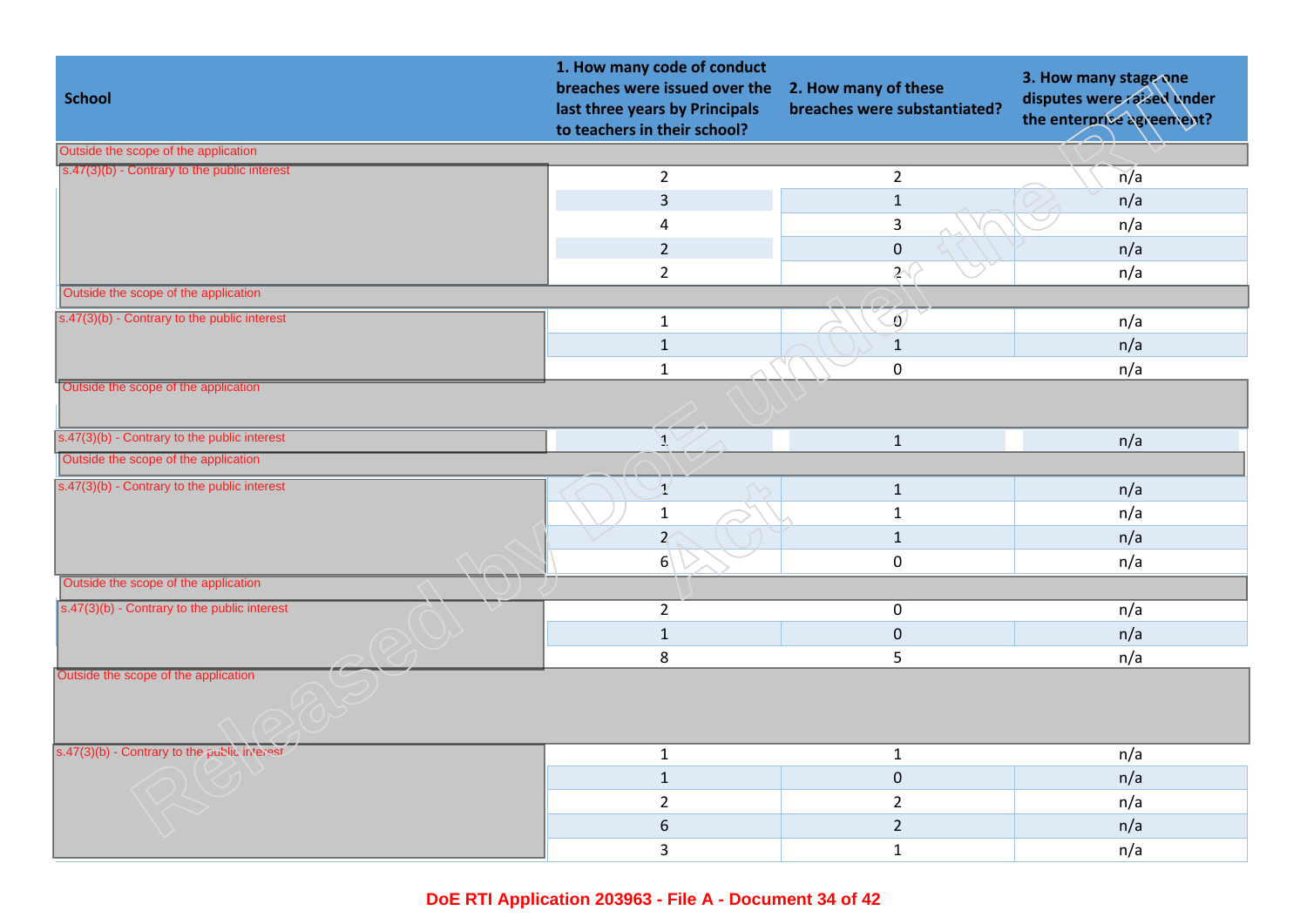| <b>School</b>                                  | 1. How many code of conduct<br>breaches were issued over the<br>last three years by Principals<br>to teachers in their school? | 2. How many of these<br>breaches were substantiated? | 3. How many stage one<br>disputes were raised under<br>the enterprise agreement? |
|------------------------------------------------|--------------------------------------------------------------------------------------------------------------------------------|------------------------------------------------------|----------------------------------------------------------------------------------|
| $s.47(3)(b)$ - Contrary to the public interest | $\mathbf{1}$                                                                                                                   | $\mathbf{1}$                                         | n/a                                                                              |
| Outside the scope of the application           |                                                                                                                                |                                                      |                                                                                  |
| $s.47(3)(b)$ - Contrary to the public interest | 9                                                                                                                              | $\overline{4}$                                       | n/a                                                                              |
|                                                | $\mathbf 1$                                                                                                                    | $\mathbf 0$                                          | n/a                                                                              |
| Outside the scope of the application           |                                                                                                                                |                                                      |                                                                                  |
| s.47(3)(b) - Contrary to the public interest   | $\overline{2}$                                                                                                                 | Ō,                                                   | n/a                                                                              |
|                                                | $\mathbf 1$                                                                                                                    | $\mathbf 1$                                          | n/a                                                                              |
|                                                | $\mathbf{1}$                                                                                                                   | $\pmb{0}$                                            | n/a                                                                              |
| Outside the scope of the application           |                                                                                                                                |                                                      |                                                                                  |
| s.47(3)(b) - Contrary to the public interest   | 5                                                                                                                              | $\overline{2}$                                       | n/a                                                                              |
|                                                | $\mathbf{Z}$                                                                                                                   | $\mathbf 1$                                          | n/a                                                                              |
|                                                | $\mathbf{1}$                                                                                                                   | $\mathbf{1}$                                         | n/a                                                                              |
| Outside the scope of the application           |                                                                                                                                |                                                      |                                                                                  |
| s.47(3)(b) - Contrary to the public interest   | $7\sqrt{ }$                                                                                                                    | $\mathsf{3}$                                         | n/a                                                                              |
|                                                | $2^{\circ}$                                                                                                                    | $\pmb{0}$                                            | n/a                                                                              |
| Outside the scope of the application           |                                                                                                                                |                                                      |                                                                                  |
| $s.47(3)(b)$ - Contrary to the public interest | $\overline{2}$                                                                                                                 | $\overline{2}$                                       | n/a                                                                              |
|                                                | $\overline{3}$                                                                                                                 | $1\,$                                                | n/a                                                                              |
|                                                | $\mathbf{1}$                                                                                                                   | $1\,$                                                | n/a                                                                              |
|                                                | $\mathbf{1}$                                                                                                                   | $\overline{0}$                                       | n/a                                                                              |
| Outside the scope of the application           |                                                                                                                                |                                                      |                                                                                  |
| s.47(3)(b) - Contrary to the public interest   | $\mathbf{1}$                                                                                                                   | $\mathbf{1}$                                         | n/a                                                                              |
|                                                | 6                                                                                                                              | $\overline{2}$                                       | n/a                                                                              |
|                                                | $\mathbf 1$                                                                                                                    | $\pmb{0}$                                            | n/a                                                                              |
|                                                | 3                                                                                                                              | $\overline{2}$                                       | n/a                                                                              |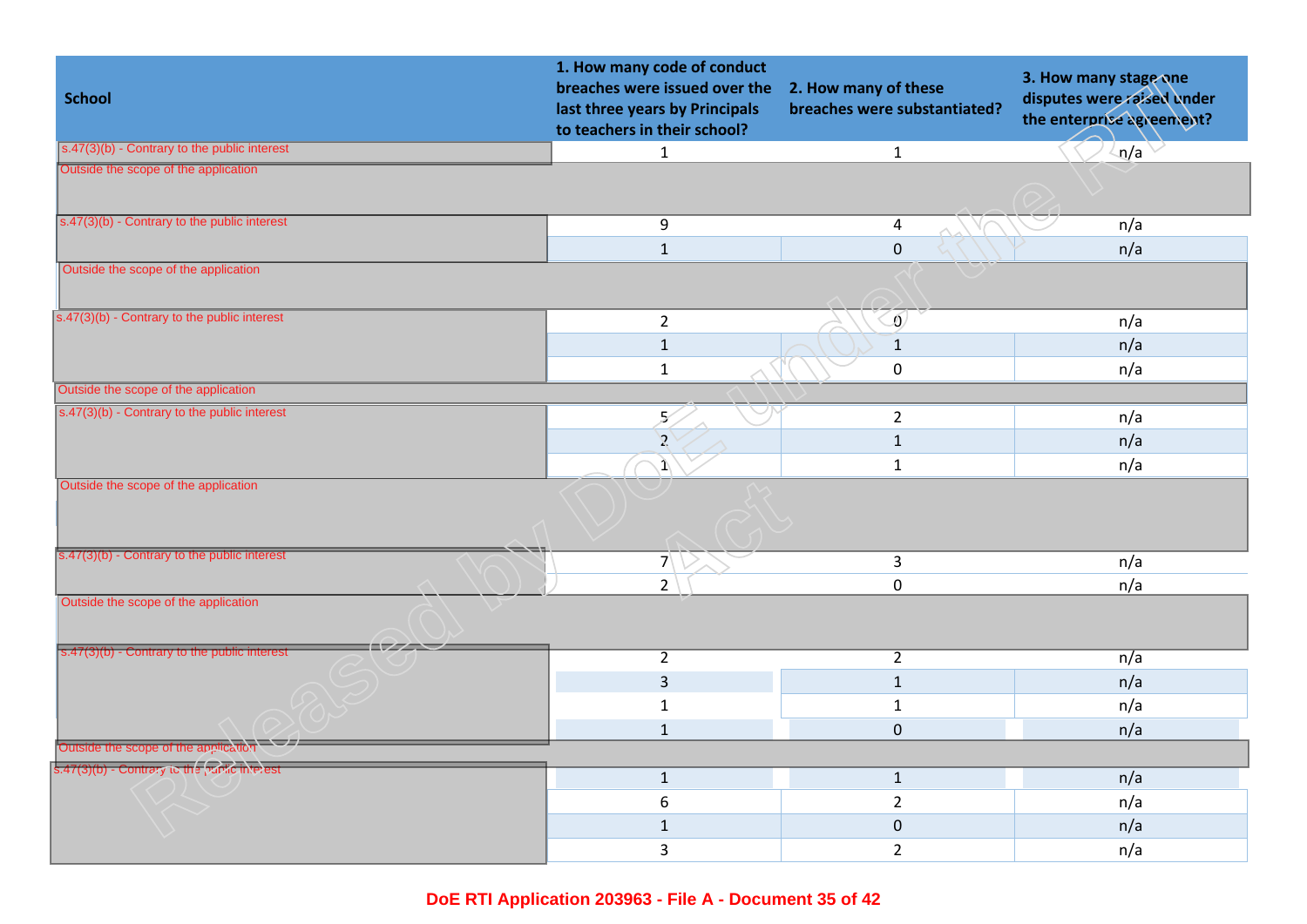| <b>School</b>                                  | 1. How many code of conduct<br>breaches were issued over the<br>last three years by Principals<br>to teachers in their school? | 2. How many of these<br>breaches were substantiated? | 3. How many stage one<br>disputes were raised under<br>the enterprise agreement? |
|------------------------------------------------|--------------------------------------------------------------------------------------------------------------------------------|------------------------------------------------------|----------------------------------------------------------------------------------|
| $s.47(3)(b)$ - Contrary to the public interest | $\overline{7}$                                                                                                                 | $\overline{3}$                                       | n/a                                                                              |
|                                                | $\mathbf{1}$                                                                                                                   | $\mathbf{1}$                                         | $\overline{n}/a$                                                                 |
| Outside the scope of the application           |                                                                                                                                |                                                      |                                                                                  |
| s.47(3)(b) - Contrary to the public interest   | $\overline{2}$                                                                                                                 | 0                                                    | n/a                                                                              |
| Outside the scope of the application           |                                                                                                                                |                                                      |                                                                                  |
| s.47(3)(b) - Contrary to the public interest   | $\mathbf{1}$                                                                                                                   | $\mathbf{Q}$                                         | n/a                                                                              |
|                                                | $\mathbf{1}$                                                                                                                   | $\mathbf{0}$                                         | n/a                                                                              |
| Outside the scope of the application           |                                                                                                                                |                                                      |                                                                                  |
| s.47(3)(b) - Contrary to the public interest   | $\overline{4}$                                                                                                                 | $\overline{2}$                                       | n/a                                                                              |
| Outside the scope of the application           |                                                                                                                                |                                                      |                                                                                  |
| s.47(3)(b) - Contrary to the public interest   | $\mathcal{J}$                                                                                                                  | $\mathbf 0$                                          | n/a                                                                              |
| Outside the scope of the application           |                                                                                                                                |                                                      |                                                                                  |
| $s.47(3)(b)$ - Contrary to the public interest | 14                                                                                                                             | 5                                                    | n/a                                                                              |
| Outside the scope of the application           |                                                                                                                                |                                                      |                                                                                  |
| s.47(3)(b) - Contrary to the public interest   | $\overline{3}$                                                                                                                 | $\overline{2}$                                       | n/a                                                                              |
|                                                | $\mathbf{1}$                                                                                                                   | $\pmb{0}$                                            | n/a                                                                              |
|                                                | 3                                                                                                                              | $\mathbf{1}$                                         | n/a                                                                              |
|                                                | $\overline{2}$                                                                                                                 | $\mathbf 0$                                          | n/a                                                                              |
| Outside the scope of the application           |                                                                                                                                |                                                      |                                                                                  |
| s.47(3)(b) - Contrary to the public interest   | $\overline{4}$                                                                                                                 | $\mathbf{1}$                                         | n/a                                                                              |
|                                                | $\mathbf{1}$                                                                                                                   | $\pmb{0}$                                            | n/a                                                                              |
|                                                | $\mathbf{1}$                                                                                                                   | $\mathbf 0$                                          | n/a                                                                              |
| Outside the scope of the application           |                                                                                                                                |                                                      |                                                                                  |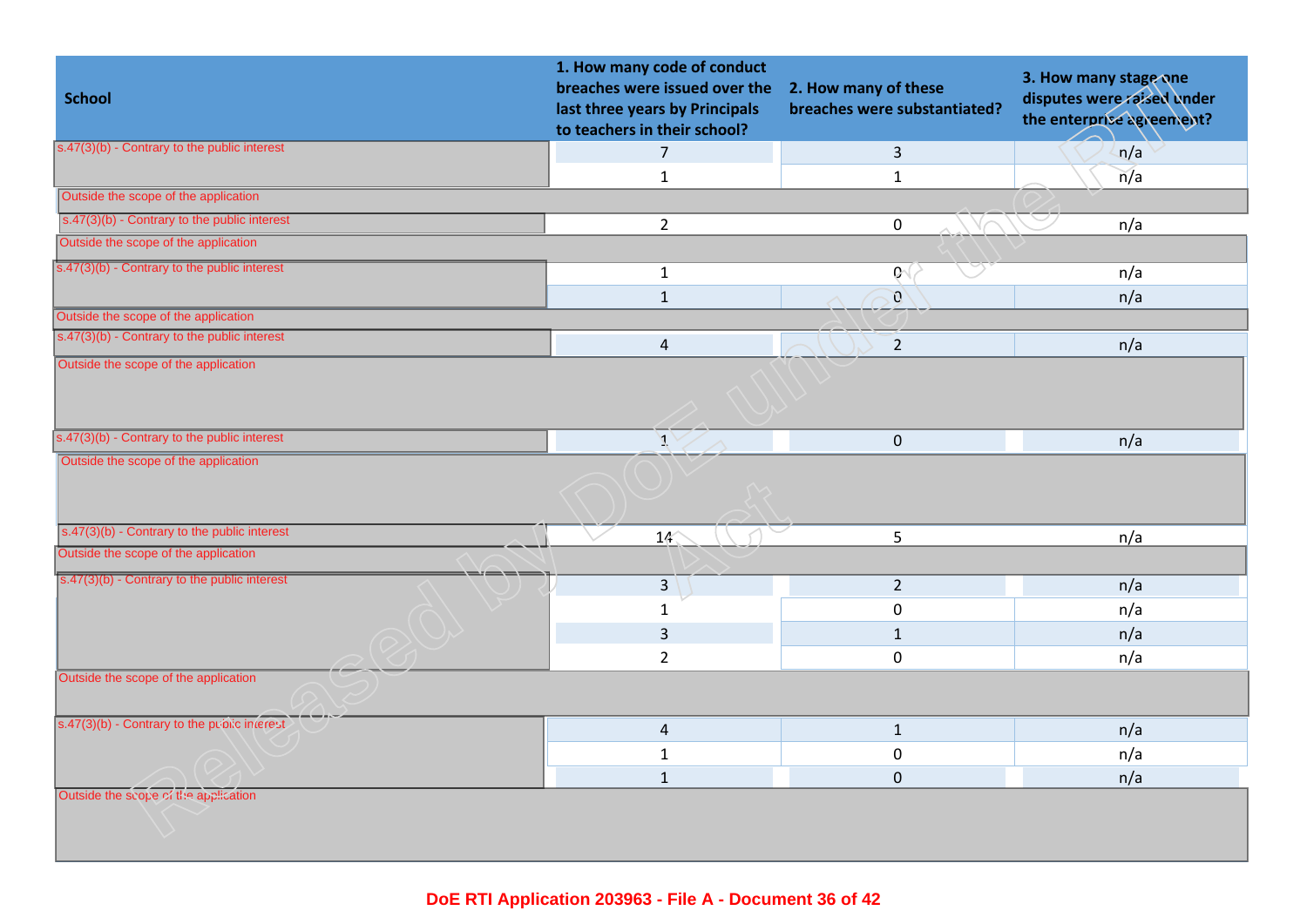| Outside the scope of the application<br>$s.47(3)(b)$ - Contrary to the public interest<br>Outside the scope of the application<br>$s.47(3)(b)$ - Contrary to the public interest<br>Outside the scope of the application<br>s.47(3)(b) - Contrary to the public interest<br>Outside the scope of the application<br>s.47(3)(b) - Contrary to the public interest<br>Outside the scope of the application | to teachers in their school?<br>$\overline{2}$<br>4<br>$\overline{2}$ | $\mathbf{1}$<br>$\overline{3}$ | n/a |
|----------------------------------------------------------------------------------------------------------------------------------------------------------------------------------------------------------------------------------------------------------------------------------------------------------------------------------------------------------------------------------------------------------|-----------------------------------------------------------------------|--------------------------------|-----|
|                                                                                                                                                                                                                                                                                                                                                                                                          |                                                                       |                                |     |
|                                                                                                                                                                                                                                                                                                                                                                                                          |                                                                       |                                |     |
|                                                                                                                                                                                                                                                                                                                                                                                                          |                                                                       |                                | n/a |
|                                                                                                                                                                                                                                                                                                                                                                                                          |                                                                       |                                |     |
|                                                                                                                                                                                                                                                                                                                                                                                                          |                                                                       | $\pmb{0}$                      | n/a |
|                                                                                                                                                                                                                                                                                                                                                                                                          |                                                                       |                                |     |
|                                                                                                                                                                                                                                                                                                                                                                                                          | $\overline{2}$                                                        | $\mathfrak{g}$                 | n/a |
|                                                                                                                                                                                                                                                                                                                                                                                                          |                                                                       |                                |     |
|                                                                                                                                                                                                                                                                                                                                                                                                          | $\mathbf{3}$                                                          | $\overline{2}$                 | n/a |
|                                                                                                                                                                                                                                                                                                                                                                                                          |                                                                       |                                |     |
| $s.47(3)(b)$ - Contrary to the public interest                                                                                                                                                                                                                                                                                                                                                           | $\mathfrak{A}$                                                        | $\mathbf 0$                    | n/a |
|                                                                                                                                                                                                                                                                                                                                                                                                          | $\mathfrak{Z}$                                                        | $\mathbf{1}$                   | n/a |
| Outside the scope of the application                                                                                                                                                                                                                                                                                                                                                                     |                                                                       |                                |     |
| s.47(3)(b) - Contrary to the public interest                                                                                                                                                                                                                                                                                                                                                             | $\overline{2}$                                                        | $\overline{2}$                 | n/a |
|                                                                                                                                                                                                                                                                                                                                                                                                          | $\overline{z}$                                                        | $\mathbf{1}$                   | n/a |
|                                                                                                                                                                                                                                                                                                                                                                                                          | 3 <sup>1</sup>                                                        | $\mathbf{1}$                   | n/a |
|                                                                                                                                                                                                                                                                                                                                                                                                          | $\mathbf 1$                                                           | $\pmb{0}$                      | n/a |
|                                                                                                                                                                                                                                                                                                                                                                                                          | $2^{\circ}$                                                           | $\overline{2}$                 | n/a |
|                                                                                                                                                                                                                                                                                                                                                                                                          | $\mathbf{1}$                                                          | $1\,$                          | n/a |
| Outside the scope of the application                                                                                                                                                                                                                                                                                                                                                                     |                                                                       |                                |     |
| s.47(3)(b) - Contrary to the public interest                                                                                                                                                                                                                                                                                                                                                             | $2^{\circ}$                                                           | $\mathbf{1}$                   | n/a |
|                                                                                                                                                                                                                                                                                                                                                                                                          | $\mathbf{1}$                                                          | $\mathbf 0$                    | n/a |
|                                                                                                                                                                                                                                                                                                                                                                                                          |                                                                       | $\boldsymbol{9}$               | n/a |
|                                                                                                                                                                                                                                                                                                                                                                                                          | 14                                                                    |                                | n/a |
| Outside the scope of the application                                                                                                                                                                                                                                                                                                                                                                     | $\overline{2}$                                                        | $\pmb{0}$                      |     |
| s.47(3)(b) - Contraly to the public interest<br>Outside the scope of the application                                                                                                                                                                                                                                                                                                                     |                                                                       |                                |     |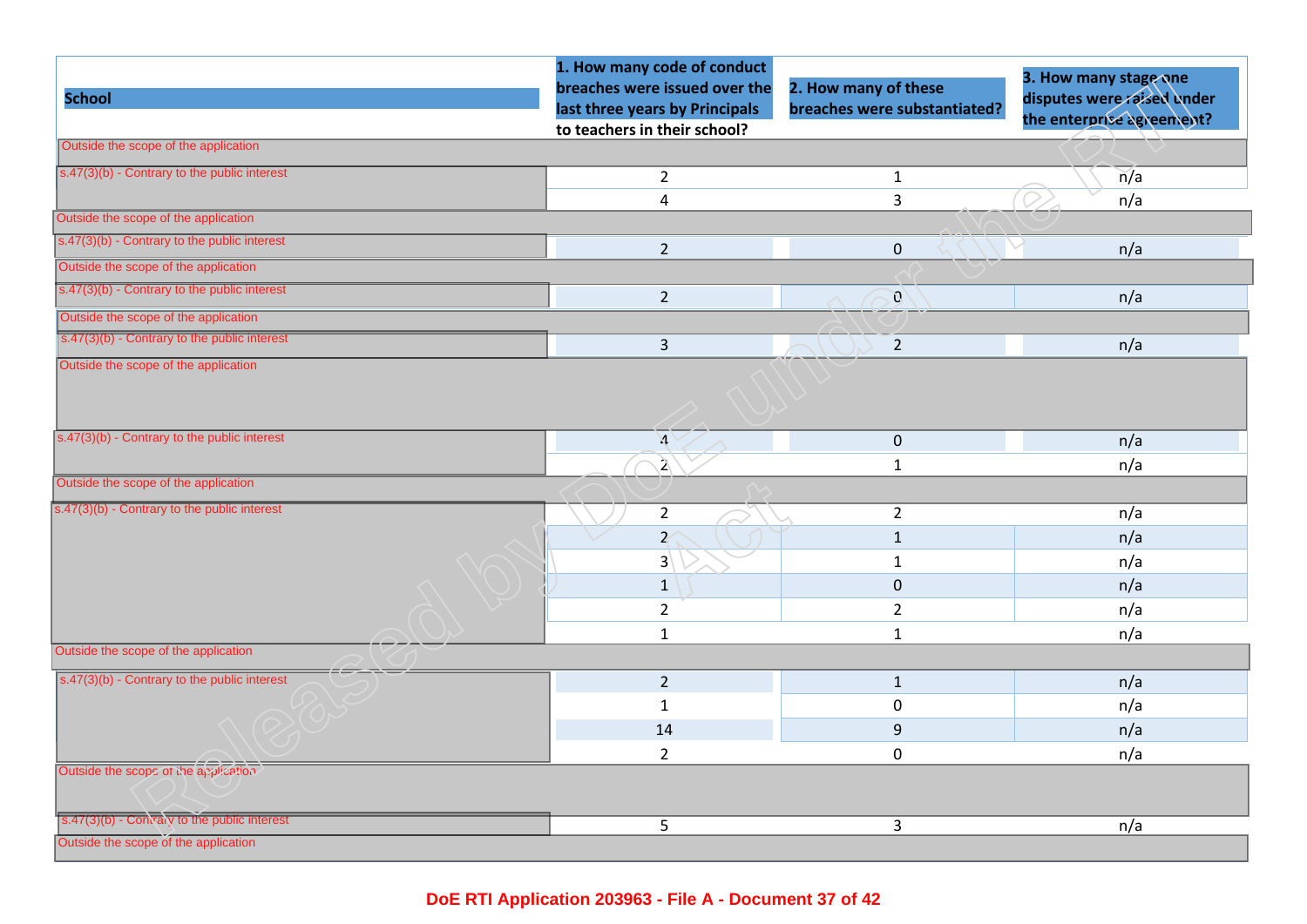| <b>School</b>                                                   | 1. How many code of conduct<br>breaches were issued over the<br>last three years by Principals<br>to teachers in their school? | 2. How many of these<br>breaches were substantiated? | 3. How many stage one<br>disputes were raised under<br>the enterprise agreement? |
|-----------------------------------------------------------------|--------------------------------------------------------------------------------------------------------------------------------|------------------------------------------------------|----------------------------------------------------------------------------------|
| $s.47(3)(b)$ - Contrary to the public interest                  | $\mathbf{1}$                                                                                                                   | $\mathbf{1}$                                         | n/a                                                                              |
|                                                                 | $\mathbf{1}$                                                                                                                   | $\mathbf{1}$                                         | n/a                                                                              |
|                                                                 | 5                                                                                                                              | $\overline{3}$                                       | n/a                                                                              |
|                                                                 | 5                                                                                                                              | $\overline{2}$                                       | n/a                                                                              |
|                                                                 | $\mathbf{1}$                                                                                                                   | $\mathbf 0$                                          | n/a                                                                              |
|                                                                 | $\overline{\mathbf{4}}$                                                                                                        | 3 <sup>′</sup>                                       | n/a                                                                              |
| Outside the scope of the application                            |                                                                                                                                |                                                      |                                                                                  |
| s.47(3)(b) - Contrary to the public interest                    | $\mathbf{1}$                                                                                                                   | $\langle \mathcal{N} \rangle$                        | n/a                                                                              |
| Outside the scope of the application                            |                                                                                                                                |                                                      |                                                                                  |
| $\sqrt{\frac{1}{5.47(3)(b)}}$ - Contrary to the public interest | 4                                                                                                                              | $\mathbf{1}$                                         | n/a                                                                              |
|                                                                 | 5                                                                                                                              | $\overline{4}$                                       | n/a                                                                              |
|                                                                 | 10                                                                                                                             | 6                                                    | n/a                                                                              |
|                                                                 | 4                                                                                                                              | $\overline{2}$                                       | n/a                                                                              |
|                                                                 | $\mathbf{1}$                                                                                                                   | $\mathbf 0$                                          | n/a                                                                              |
|                                                                 | 3                                                                                                                              | $\mathbf{1}$                                         | n/a                                                                              |
|                                                                 | $\mathbf{1}$                                                                                                                   | $\mathbf 0$                                          | n/a                                                                              |
| Outside the scope of the application                            |                                                                                                                                |                                                      |                                                                                  |
| s.47(3)(b) - Contrary to the public interest                    | $\overline{4}$                                                                                                                 | $\mathbf{1}$                                         | n/a                                                                              |
| Outside the scope of the application                            |                                                                                                                                |                                                      |                                                                                  |
| s.47(3)(b) - Contrary to the public interest                    | $\mathbf{1}$                                                                                                                   | $\mathbf 0$                                          | n/a                                                                              |
| Outside the scope of the application                            |                                                                                                                                |                                                      |                                                                                  |
| s.47(3)(b) - Contrary to the public interest                    | $2^{\circ}$                                                                                                                    | $\mathbf{1}$                                         | n/a                                                                              |
|                                                                 | $\mathsf S$                                                                                                                    | 3                                                    | n/a                                                                              |
| Outside the scope of the application                            |                                                                                                                                |                                                      |                                                                                  |
| s.47(3)(b) - Contrary to the public interest                    | $\overline{2}$                                                                                                                 | $\mathbf{1}$                                         | n/a                                                                              |
|                                                                 | $\mathbf 1$                                                                                                                    | $\mathbf{1}$                                         | n/a                                                                              |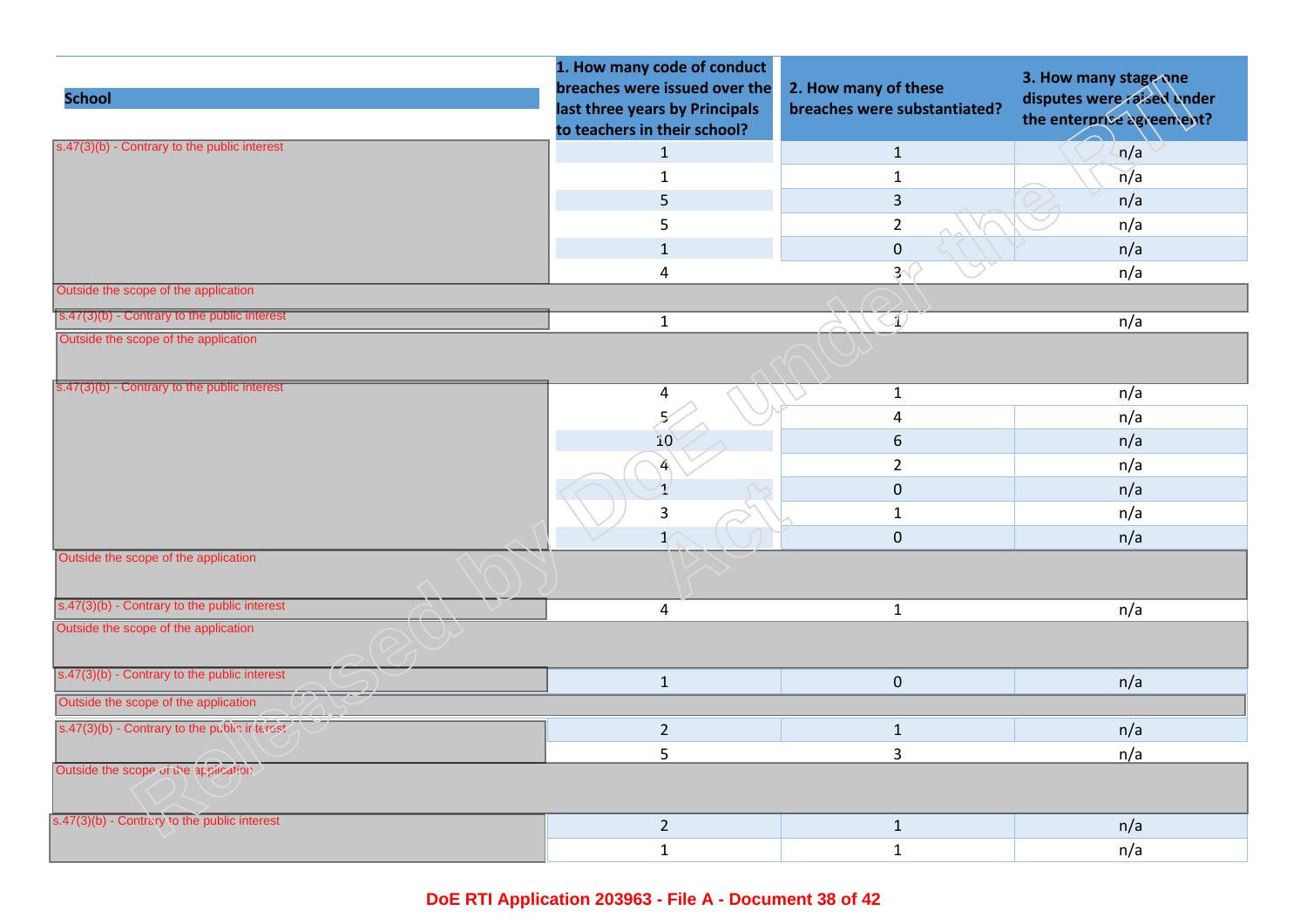|                                                       | 1. How many code of conduct<br>breaches were issued over the   |                                                      | 3. How many stage one                                   |
|-------------------------------------------------------|----------------------------------------------------------------|------------------------------------------------------|---------------------------------------------------------|
| <b>School</b>                                         | last three years by Principals<br>to teachers in their school? | 2. How many of these<br>breaches were substantiated? | disputes were raised under<br>the enterprise agreement? |
| $s.47(3)(b)$ - Contrary to the public interest        | $\mathbf{1}$                                                   | $\mathbf 0$                                          | n/a                                                     |
|                                                       | $\mathbf{1}$                                                   | $\mathbf 0$                                          | n/a                                                     |
|                                                       | 6                                                              | $\overline{3}$                                       | n/a                                                     |
| Outside the scope of the application                  |                                                                |                                                      |                                                         |
| $s.47(3)(b)$ - Contrary to the public interest        | $\mathbf{1}$                                                   | $\mathcal{Y}(\mathcal{X})$                           | n/a                                                     |
|                                                       | $\mathbf{1}$                                                   | T,                                                   | n/a                                                     |
| Outside the scope of the application                  |                                                                |                                                      |                                                         |
| s.47(3)(b) - Contrary to the public interest          | $\overline{3}$                                                 | $\mathbf{1}$                                         | n/a                                                     |
|                                                       | $\mathsf{3}$                                                   | $\mathbf{1}$                                         | n/a                                                     |
| Outside the scope of the application                  |                                                                |                                                      |                                                         |
| s.47(3)(b) - Contrary to the public interest          | $\mathcal{A}$                                                  | $\overline{3}$                                       | n/a                                                     |
|                                                       | $\mathcal{L}$                                                  | $\mathsf{O}\xspace$                                  | n/a                                                     |
| Outside the scope of the application                  |                                                                |                                                      |                                                         |
| s.47(3)(b) - Contrary to the public interest          | $\overline{2}$                                                 | $\mathbf{1}$                                         | n/a                                                     |
| Outside the scope of the application                  |                                                                |                                                      |                                                         |
| s.47(3)(b) - Contrary to the public interest          | $\mathbf{1}$                                                   | $\mathbf{1}$                                         | n/a                                                     |
|                                                       | $\mathbf{1}$                                                   | $\mathbf 0$                                          | n/a                                                     |
|                                                       | $\overline{2}$                                                 | 0                                                    | n/a                                                     |
| Outside the scope of the application                  |                                                                |                                                      |                                                         |
| $\sqrt{(s.47(3)(b) -$ Contrary to the public interest | 9                                                              | 4                                                    | n/a                                                     |
|                                                       | $\mathbf{1}$                                                   | $\mathbf 0$                                          | n/a                                                     |
|                                                       | $\overline{a}$                                                 | $\mathbf{1}$                                         | n/a                                                     |
|                                                       | $\overline{2}$                                                 | $\mathbf{1}$                                         | n/a                                                     |
| Outside the scope of the application                  |                                                                |                                                      |                                                         |
| s.47(3)(b) - Contrary to the public interest          | $\overline{2}$                                                 | $\mathbf{1}$                                         | n/a                                                     |
|                                                       | 4                                                              | $\mathbf{1}$                                         | n/a                                                     |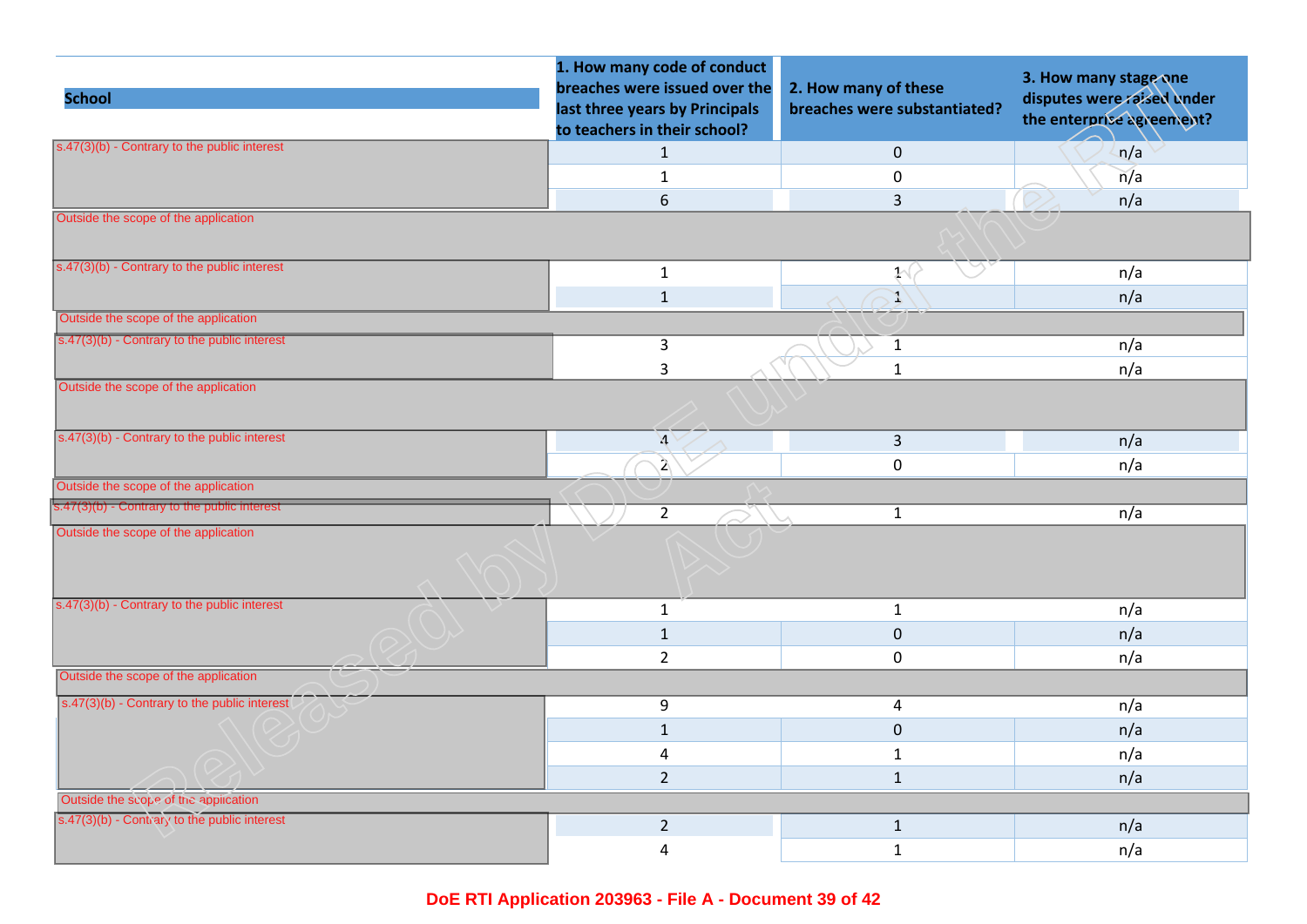|                                                       | 1. How many code of conduct    |                              | 3. How many stage one      |
|-------------------------------------------------------|--------------------------------|------------------------------|----------------------------|
| <b>School</b>                                         | breaches were issued over the  | 2. How many of these         | disputes were raised under |
|                                                       | last three years by Principals | breaches were substantiated? | the enterprise agreement?  |
| Outside the scope of the application                  | to teachers in their school?   |                              |                            |
|                                                       |                                |                              |                            |
|                                                       |                                |                              |                            |
| s.47(3)(b) - Contrary to the public interest          | $\mathbf{1}$                   | $\mathbf{1}$                 | n/a                        |
|                                                       | 3                              | $\mathbf 0$                  | n/a                        |
| Outside the scope of the application                  |                                |                              |                            |
| $\sqrt{(s.47(3)(b) -$ Contrary to the public interest | 3                              | $\mathfrak{g}$               | n/a                        |
|                                                       | $\mathbf{1}$                   | X                            | n/a                        |
|                                                       | $\overline{2}$                 | $\delta$                     | n/a                        |
| Outside the scope of the application                  |                                |                              |                            |
|                                                       |                                |                              |                            |
|                                                       |                                |                              |                            |
|                                                       |                                |                              |                            |
|                                                       |                                |                              |                            |
|                                                       |                                |                              |                            |
| s.47(3)(b) - Contrary to the public interest          | $\mathcal{E}_\ell$             | $\overline{2}$               | n/a                        |
|                                                       | $\mathbf{r}$                   | $\pmb{0}$                    | n/a                        |
| Outside the scope of the application                  |                                |                              |                            |
|                                                       |                                |                              |                            |
| $s.47(3)(b)$ - Contrary to the public interest        | $3\sqrt{ }$                    | $\mathbf 0$                  | n/a                        |
|                                                       | $\overline{2}$                 | $\pmb{0}$                    | n/a                        |
|                                                       | 6                              | $\overline{2}$               | n/a                        |
|                                                       | $\overline{2}$                 | $\mathbf 1$                  | n/a                        |
| Outside the scope of the application                  |                                |                              |                            |
| s.47(3)(b) - Contrary to the public interest          | 3                              | $\overline{2}$               | n/a                        |
| Outside the scope of the application                  |                                |                              |                            |
|                                                       |                                |                              |                            |
| s.47(3)(b) - Contrary to the public interest          |                                |                              |                            |
| Outside the scope of the application                  | $\overline{2}$                 | $\overline{2}$               | n/a                        |
|                                                       |                                |                              |                            |
| s.47(3)(b) - $Comirary$ to the public interest        | $\mathbf{1}$                   | $\mathbf 0$                  | n/a                        |
| Outside the scope of the application                  |                                |                              |                            |
| s.47(3)(b) - Contrary to the public interest          | $\mathbf{1}$                   | $\mathbf{1}$                 | n/a                        |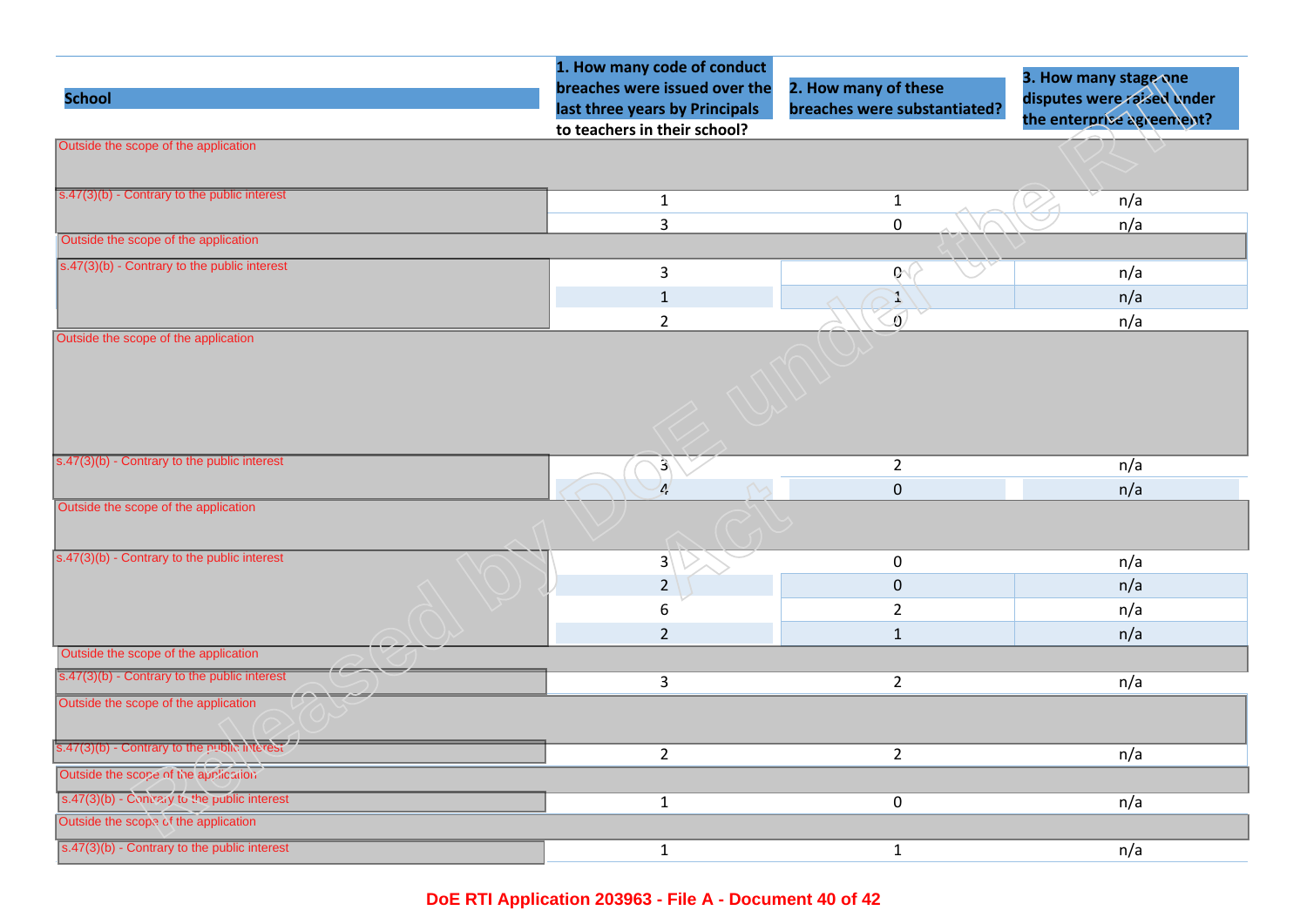| <b>School</b>                                                                        | 1. How many code of conduct<br>breaches were issued over the   | 2. How many of these         | 3. How many stage one<br>disputes were raised under |
|--------------------------------------------------------------------------------------|----------------------------------------------------------------|------------------------------|-----------------------------------------------------|
|                                                                                      | last three years by Principals<br>to teachers in their school? | breaches were substantiated? | the enterprise agreement?                           |
| Outside the scope of the application                                                 |                                                                |                              |                                                     |
| $s.47(3)(b)$ - Contrary to the public interest                                       | $\overline{2}$                                                 | $\overline{2}$               | $\overline{n}/a$                                    |
|                                                                                      | $\mathbf 1$                                                    | $\mathbf 0$                  | n/a                                                 |
| Outside the scope of the application                                                 |                                                                |                              |                                                     |
| s.47(3)(b) - Contrary to the public interest                                         | $\overline{2}$                                                 | $\pmb{0}$                    | n/a                                                 |
|                                                                                      | $\mathbf{1}$                                                   | $Q_1$                        | n/a                                                 |
|                                                                                      | 3                                                              | $\mathbf{C}$                 | n/a                                                 |
|                                                                                      | 4                                                              | $\overline{A}$               | n/a                                                 |
| Outside the scope of the application                                                 |                                                                |                              |                                                     |
| $\sqrt{(s.47(3)(b) -$ Contrary to the public interest                                | 10                                                             | 5                            | n/a                                                 |
| Outside the scope of the application                                                 |                                                                |                              |                                                     |
| s.47(3)(b) - Contrary to the public interest                                         | $\mathcal{X}$                                                  | $\mathbf{1}$                 | n/a                                                 |
| Outside the scope of the application                                                 |                                                                |                              |                                                     |
| $s.47(3)(b)$ - Contrary to the public interest                                       | $\mathbf{g}$                                                   | $\overline{a}$               | n/a                                                 |
|                                                                                      | 3                                                              | $\overline{2}$               | n/a                                                 |
| Outside the scope of the application                                                 |                                                                |                              |                                                     |
| $\overline{s.47(3)(b)}$ - Contrary to the public interest                            | $\mathbf{1}$                                                   | $\mathbf{1}$                 | n/a                                                 |
|                                                                                      | $\overline{3}$                                                 | $\mathbf 1$                  | n/a                                                 |
| Outside the scope of the application                                                 |                                                                |                              |                                                     |
| s.47(3)(b) - Contrary to the public interest                                         | 6                                                              | 5                            | n/a                                                 |
|                                                                                      | $\mathbf{1}$                                                   | 0                            | n/a                                                 |
|                                                                                      | $\overline{3}$                                                 | $\overline{2}$               | n/a                                                 |
| Outside the scope of the application<br>s.47(3)(b) - Contrary to the public interest |                                                                |                              |                                                     |
|                                                                                      | $\mathbf{1}$                                                   | 0                            | n/a                                                 |